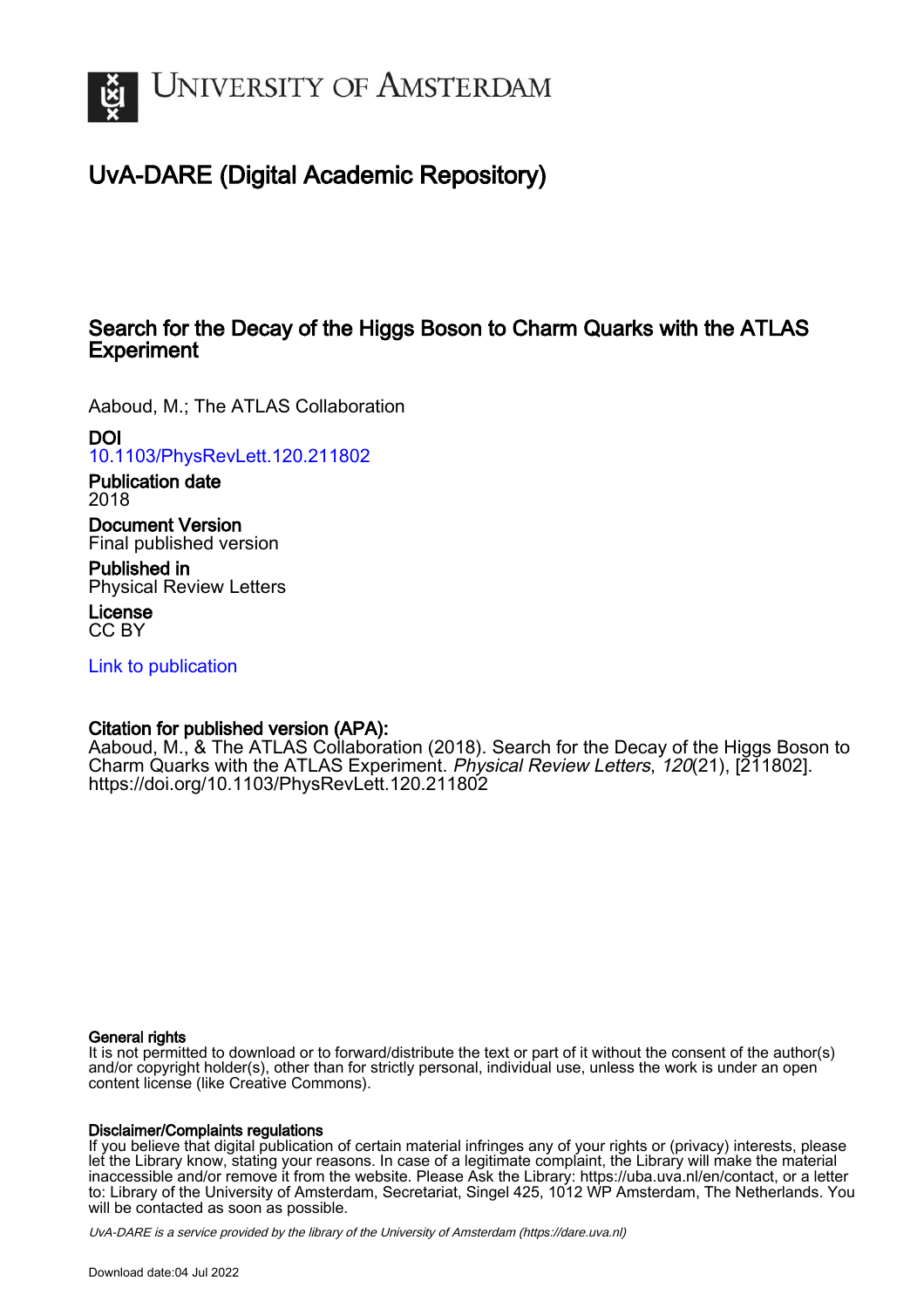#### Search for the Decay of the Higgs Boson to Charm Quarks with the ATLAS Experiment

M. Aaboud et al.<sup>\*</sup>

(ATLAS Collaboration)

 $\bigcirc$ (Received 14 February 2018; published 22 May 2018)

A direct search for the standard model Higgs boson decaying to a pair of charm quarks is presented. Associated production of the Higgs and Z bosons, in the decay mode  $ZH \to \ell^+\ell^-\bar{c}\bar{c}$  is studied. A data set with an integrated luminosity of 36.1 fb<sup>-1</sup> of pp collisions at  $\sqrt{s} = 13 \text{TeV}$  recorded by the ATLAS experiment at the LHC is used. The  $H \rightarrow c\bar{c}$  signature is identified using charm-tagging algorithms. The observed (expected) upper limit on  $\sigma(p \to ZH) \times \mathcal{B}(H \to c\bar{c})$  is 2.7 (3.9<sup>+2.1</sup>) pb at the 95% confidence level for a Higgs boson mass of 125 GeV, while the standard model value is 26 fb.

DOI: [10.1103/PhysRevLett.120.211802](https://doi.org/10.1103/PhysRevLett.120.211802)

In July 2012, the ATLAS and CMS collaborations announced the discovery of a new particle with a mass of approximately 125 GeV [\[1,2\]](#page-5-0) in searches for the standard model (SM) Higgs boson at the Large Hadron Collider (LHC) [\[3\]](#page-5-1). Subsequent measurements indicate that this particle is consistent with the SM Higgs boson [4–[10\]](#page-5-2). Direct evidence for the Yukawa coupling of the Higgs boson to the top  $[11]$  and bottom  $[12,13]$  quarks was recently obtained. Measurements of the Yukawa coupling of the Higgs boson to quarks in generations other than the third are difficult at hadron colliders, due to small branching fractions, large backgrounds, and challenges in jet flavor identification [\[14,15\]](#page-5-5). This Letter presents a direct search by the ATLAS experiment for the decay of the Higgs boson to a pair of charm  $(c)$  quarks. This search targets the production of the Higgs boson in association with a Z boson decaying to charged leptons:  $Z(e^+e^-)H(c\bar{c})$ , where  $e = e, \mu$ .

The SM branching fraction for a Higgs boson with a mass of 125 GeV to decay to a pair of charm quarks is predicted to be 2.9% [\[16\]](#page-5-6). The inclusive cross section for  $\sigma(pp \to ZH) \times \mathcal{B}(H \to c\bar{c})$  is 26 fb at  $\sqrt{s} = 13$  TeV [\[17\]](#page-5-7). Rare exclusive decays of the Higgs boson to a light vector meson or quarkonium state and a photon can also probe the couplings of the second-generation quarks to the Higgs boson [\[18](#page-5-8)–21]. Previously, the ATLAS Collaboration presented an indirect search for the decay of the Higgs boson to c quarks via the decay to  $J/\psi\gamma$ , obtaining a branching fraction limit of  $1.5 \times 10^{-3}$  at the 95% confidence level (C.L.), which approximately corresponds to a limit of 540 times the SM branching fraction prediction [\[14,20\]](#page-5-5). Bounds on the Higgs boson branching fractions to unobserved final states and fits to global rates constrain  $\mathcal{B}(H \to c\bar{c})$  < 20% at the 95% C.L., assuming SM production cross sections [\[22\].](#page-5-9) These limits can still accommodate large modifications to the Higgs boson coupling to charm quarks from new physics [\[22\].](#page-5-9) In this Letter, a new approach is introduced to investigate the coupling of the Higgs boson to charm quarks.

The search is performed using pp collision data recorded in 2015 and 2016 with the ATLAS detector [\[23\]](#page-5-10) at  $\sqrt{s}$  = 13 TeV. The ATLAS detector at the LHC covers nearly the entire solid angle around the collision point [\[24\]](#page-5-11). It consists of an inner tracking detector surrounded by a thin superconducting solenoid, electromagnetic and hadronic calorimeters, and a muon spectrometer incorporating three large superconducting toroidal magnets. An additional pixel layer was installed for the  $\sqrt{s} = 13 \text{ TeV}$ running period [\[25\].](#page-6-0) After the application of beam, detector, and data-quality requirements, the integrated luminosity corresponds to  $36.1 \pm 0.8$  fb<sup>-1</sup>, measured following Ref. [\[26\]](#page-6-1). Events are required to contain exactly two sameflavor leptons with an invariant mass consistent with that of the Z boson, and at least two jets of which one or two are identified as charm jets  $(c$  jets). In this Letter, lepton refers to only electrons or muons. The analysis procedure is validated by measuring the yield of ZW and ZZ production, where the sample is enriched in  $W \to cs$ , cd and  $Z \to c\bar{c}$ decays. Further details can be found in Ref. [\[12\]](#page-5-4).

Monte Carlo (MC) simulated samples were produced for signal and background processes using the full ATLAS detector simulation [\[27\]](#page-6-2) using GEANT4 [\[28\]](#page-6-3). Table [I](#page-2-0) provides details of the event generators used for each signal and background sample. Signal events were produced at next-to-leading order (NLO) for the  $q\bar{q} \rightarrow ZH$  process and at leading order (LO) for the  $gg \to ZH$  process with POWHEG-BOX v2 [\[32\]](#page-6-4). The dominant  $Z +$  jets background and the resonant diboson ZW and ZZ processes were generated using SHERPA 2.2.1 [\[54\]](#page-6-5). The  $t\bar{t}$  background was

<sup>\*</sup> Full author list given at the end of the article.

Published by the American Physical Society under the terms of the [Creative Commons Attribution 4.0 International](https://creativecommons.org/licenses/by/4.0/) license. Further distribution of this work must maintain attribution to the author(s) and the published article's title, journal citation, and DOI. Funded by SCOAP<sup>3</sup>.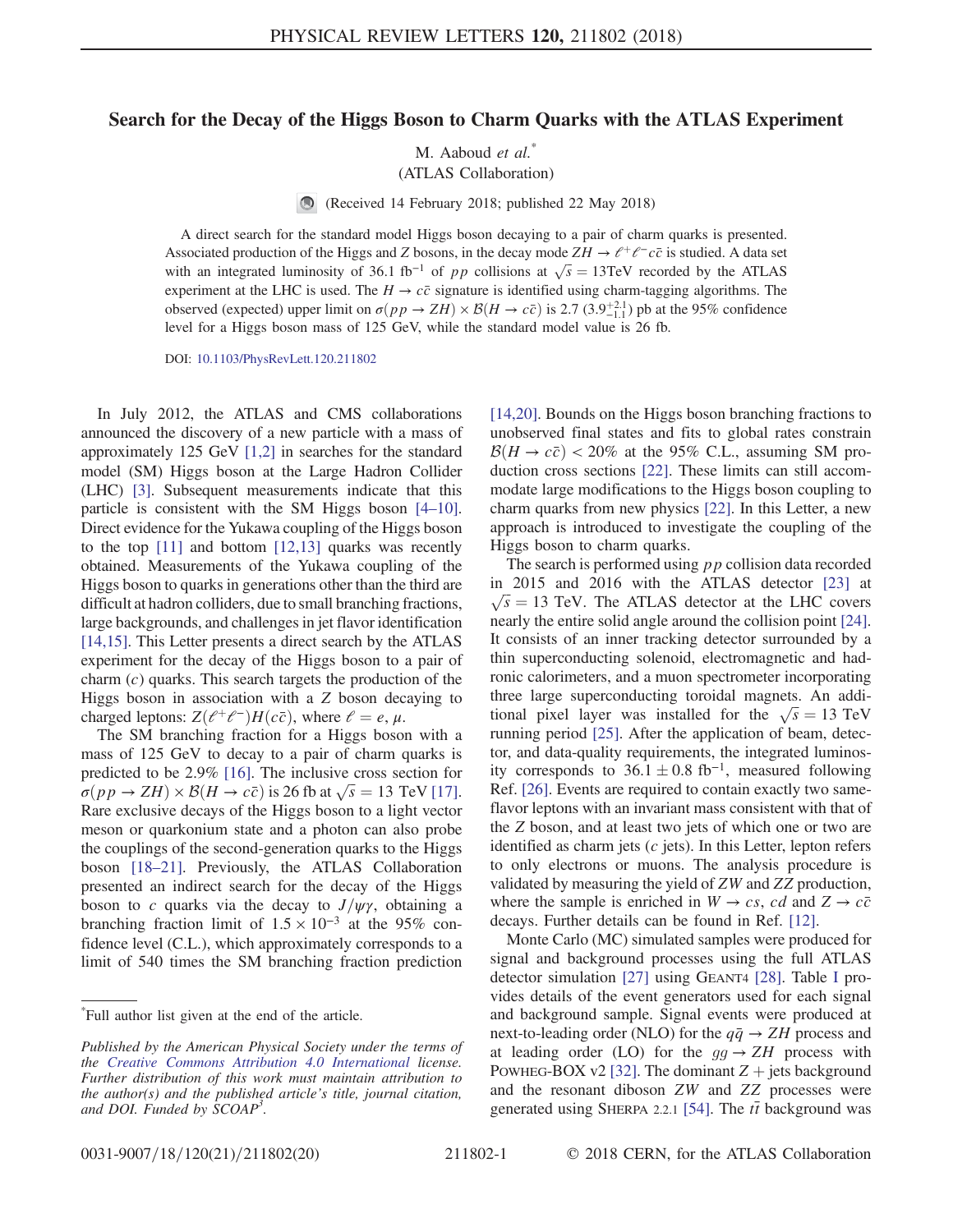<span id="page-2-0"></span>TABLE I. The configurations used for event generation of the signal and background processes. If two parton distribution functions (PDFs) are shown, the first is for the matrix element calculation and the second for the parton shower, otherwise the same is used for both. Alternative event generators and configurations, used to estimate systematic uncertainties, are in parentheses. Tune refers to the underlying-event tuned parameters of the parton shower event generator. MG5\_AMC refers to MADGRAPH5\_AMC@NLO 2.2.2 [\[29\]](#page-6-9); PYTHIA 8 refers to version 8.212 [\[30\]](#page-6-10). Heavy-flavor hadron decays modeled by EVTGEN 1.2.0 [\[31\]](#page-6-11) are used for all samples except those generated using SHERPA. The order of the calculation of the cross sections used to normalize the predictions is indicated. The  $q\bar{q} \rightarrow ZH$ cross section is estimated by subtracting the  $gg \to ZH$  cross section from the  $pp \to ZH$  cross section. The asterisk (\*) in the last column denotes that the indicated order is for the  $pp \rightarrow ZH$  cross section. NNLO denotes next-to-next-to-leading order; NLL denotes next-toleading log and NNLL denotes next-to-next-to-leading log.

| Process                   | Event Generator<br>(alternative)    | Parton Shower<br>(alternative)            | <b>PDF</b><br>(alternative)           | Tune                                | Cross section                        |
|---------------------------|-------------------------------------|-------------------------------------------|---------------------------------------|-------------------------------------|--------------------------------------|
| $q\bar{q} \rightarrow ZH$ | POWHEG-BOX v2 [32]<br>$+GoSAM$ [35] | PYTHIA 8                                  | PDF4LHC15NLO [33]<br>/CTEQ6L1 [36,37] | AZNLO [34]                          | NNLO $(QCD)*$<br>$+NLO$ (EW) [38-44] |
| $qq \rightarrow ZH$       | $+$ MINLO [45,46]<br>POWHEG-BOX v2  | (HERWIG 7 [47])<br>PYTHIA 8<br>(HERWIG 7) | PDF4LHC15NLO<br>/CTEO6L1              | (A14 [48])<br><b>AZNLO</b><br>(A14) | NLO+NLL (QCD) [17,49-51]             |
| $t\overline{t}$           | POWHEG-BOX v2                       | PYTHIA 8<br>(HERWIG 7)                    | NNPDF3.0NLO [52]<br>/NNPDF2.3LO       | A14                                 | $NNLO + NNLL$ [53]                   |
| ZW, ZZ                    | SHERPA 2.2.1 [54]<br>(POWHEG-BOX)   | <b>SHERPA</b><br>(PYTHIA 8)               | NNPDF3.0NNLO                          | <b>SHERPA</b>                       | NLO                                  |
| $Z + jets$                | SHERPA 2.2.1<br>(MG5 AMC)           | <b>SHERPA</b><br>(PYTHIA 8)               | NNPDF3.0NNLO<br>(NNPDF2.3LO)          | <b>SHERPA</b><br>(A14)              | <b>NNLO</b> [55]                     |

generated using POWHEG-BOX v2. Backgrounds from single top and multijet production and the contribution from Higgs decays other than  $b\bar{b}$  and  $c\bar{c}$  are assessed to be negligible and not considered further. The Higgs boson mass is set to  $m_H = 125$  GeV and the top-quark mass is set to 172.5 GeV.

Events are required to have at least one reconstructed primary vertex. Electron candidates are reconstructed from energy clusters in the electromagnetic calorimeter that are associated with charged-particle tracks reconstructed in the inner detector [\[56,57\].](#page-6-6) Muon candidates are reconstructed by combining inner detector tracks with muon spectrometer tracks or energy deposits in the calorimeters consistent with the passage of minimum-ionizing particles [\[58\]](#page-6-7). For data recorded in 2015, the single-electron (muon) trigger required a candidate with  $p_T > 24(20)$  GeV; in 2016 the lepton  $p_T$  threshold was raised to 26 GeV. Events are required to contain a pair of same-flavor leptons, both satisfying  $p_T > 7$  GeV and  $|\eta| < 2.5$ . At least one lepton must have  $p_T > 27$  GeV and correspond to a lepton that passed the trigger. The two leptons are required to satisfy loose track-isolation criteria with an efficiency greater than 99%. They are required to have opposite charge in dimuon events, but not in dielectron events due to the non-negligible charge misidentification rate of electrons. The invariant mass of the dilepton system is required to be consistent with the mass of the Z boson: 81 GeV <  $m_{\ell\ell}$  < 101 GeV.

Jets are reconstructed from topological energy clusters in the calorimeters [\[59,60\]](#page-6-8) using the anti- $k_t$  algorithm [\[61\]](#page-7-0) with a radius parameter of 0.4 implemented in the FASTJET package [\[62\].](#page-7-1) The jet energy is corrected using a jet-areabased technique [\[63,64\]](#page-7-2) and calibrated [\[65,66\]](#page-7-3) using  $p_T$ - and *η*-dependent correction factors determined from simulation, with residual corrections from internal jet properties. Further corrections from in situ measurements are applied to data. Selected jets must have  $p_T > 20 \text{ GeV}$ and  $|\eta|$  < 2.5. Events are required to contain at least two jets. If a muon is found within a jet, its momentum is added to the selected jet. An overlap removal procedure resolves cases in which the same physical object is reconstructed multiple times, e.g. an electron also reconstructed as a jet.

<span id="page-2-1"></span>

FIG. 1. The c-jet-tagging efficiency (colored scale) as a function of the  $b$  jet and  $l$  jet rejection as obtained from simulated  $t\bar{t}$  events. The cross, labeled as working point, WP, denotes the selection criterion used in this analysis. The solid and dotted black lines indicate the contours in rejection space for the fixed c-tagging efficiency used in the analysis and two alternatives.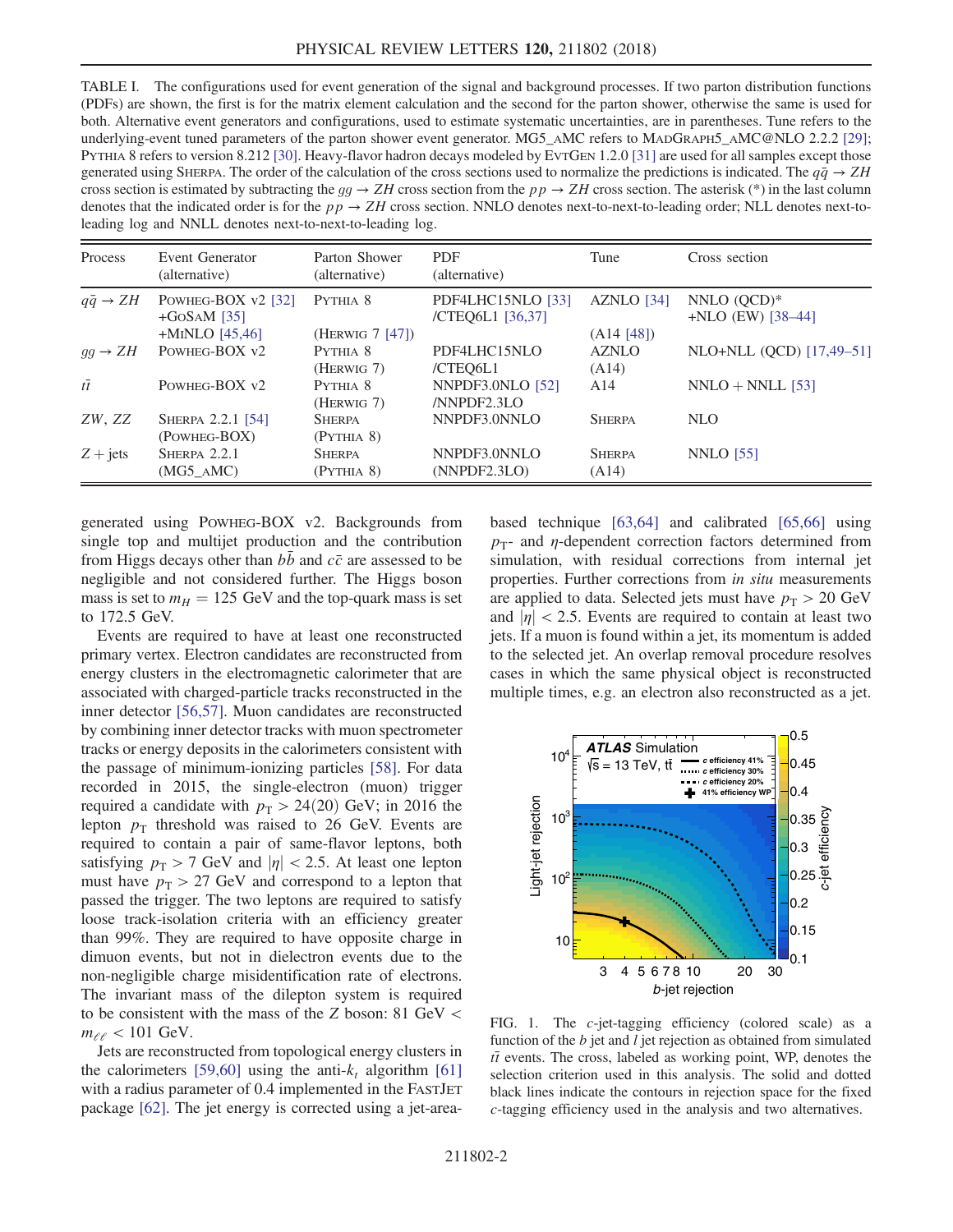<span id="page-3-0"></span>TABLE II. Breakdown of the relative contributions to the total uncertainty in  $\mu$ . The statistical uncertainty includes the contribution from the floating  $Z +$  jets normalization parameters. The sum in quadrature of the individual components differs from the total uncertainty due to correlations between the components.

| Source                            | $\sigma/\sigma_{\rm tot}$ |
|-----------------------------------|---------------------------|
| <b>Statistical</b>                | 49%                       |
| Floating $Z + jets$ normalization | 31%                       |
| <b>Systematic</b>                 | 87%                       |
| Flavor tagging                    | 73%                       |
| Background modeling               | 47%                       |
| Lepton, jet and luminosity        | 28%                       |
| Signal modeling                   | 28%                       |
| MC statistical                    | 6%                        |

Jets in simulated events are labeled according to the presence of a heavy-flavor hadron with  $p_T > 5$  GeV within  $\Delta R = 0.3$  from the jet axis. If a b hadron is found the jet is labeled as a b jet. If no b hadron is found, but a c hadron is present, then the jet is labeled as a  $c$  jet. Otherwise the jet is labeled as a light-flavor jet  $(l$  jet).

Flavor-tagging algorithms exploit the different lifetimes of  $b$ ,  $c$ , and light-flavor hadrons. A  $c$ -tagging algorithm is used to identify  $c$  jets. Charm jets are particularly challenging to tag because c hadrons have shorter lifetimes and decay to fewer charged particles than b hadrons. Boosted decision trees are trained to obtain two multivariate discriminants: to separate  $c$  jets from  $l$  jets and  $c$  jets from b jets. The same variables used for b tagging  $[67,68]$  are used. Figure [1](#page-2-1) shows the selection criteria applied in the two-dimensional multivariate discriminant space, to obtain an efficiency of 41% for  $c$  jets and rejection factors of 4.0 and 20 for  $b$  jets and  $l$  jets. The efficiencies are calibrated to data using b quarks from  $t \rightarrow Wb$  and c quarks from  $W \rightarrow cs$ , cd with methods identical to the b-tagging algorithms [\[67\]](#page-7-4). Statistical uncertainties in the simulation are reduced, by weighting events according to the tagging efficiencies of their jets, parametrized as a function of jet flavor,  $p_T$ ,  $\eta$  and the angular separation between jets, rather than imposing a direct requirement on the c-tagging discriminants.

Data are analyzed in four categories with different expected signal purities. The dijet invariant mass,  $m_{c\bar{c}}$ , constructed using the two highest- $p<sub>T</sub>$  jets, is the discriminating variable in each category. Categories are defined using the transverse momentum of the reconstructed Z boson,  $p_{\rm T}^Z$  (75 GeV  $\le p_{\rm T}^Z < 150$  GeV and  $p_{\rm T}^Z \ge 150$  GeV) and the number of  $c$  tags amongst the leading jets (either one or two). The  $p_{\rm T}^Z$  requirements exploit the harder  $p_{\rm T}^Z$ distribution in  $ZH$  compared to  $Z + jets$  production. Background events are rejected by requiring the angular separation between the two jets constituting the dijet system,  $\Delta R_{c\bar{c}}$ , to be less than 2.2, 1.5, or 1.3 for events satisfying  $75 \le p_{\rm T}^Z < 150 \text{ GeV}, 150 \le p_{\rm T}^Z < 200 \text{ GeV}, \text{ or }$  $p_T^Z \ge 200$  GeV. The signal acceptance ranges from 0.5% to 3.4% depending on the category. A joint binned maximumprofile-likelihood fit to  $m_{c\bar{c}}$  in the categories is used to extract the signal yield and the  $Z + jets$  background normalization. The fit uses 15 bins in each category within the range of 50 GeV  $< m_{c\bar{c}} < 200$  GeV, with a bin width of 10 GeV. The parameter of interest,  $\mu$ , common to all categories, is the signal strength, defined as the ratio of the measured signal yield to the SM prediction.

Systematic uncertainties affecting the signal and background predictions include theoretical uncertainties in the signal and background modeling and experimental uncertainties. Table [II](#page-3-0) shows their relative impact on the fitted value of  $\mu$ . Uncertainties in the  $m_{c\bar{c}}$  shape of the backgrounds are assessed by comparisons between nominal and alternative event generators as indicated in Table [I](#page-2-0).

Systematic uncertainties are incorporated within the statistical model through nuisance parameters that modify the shape and/or normalization of the distributions. Statistical uncertainties in the simulation samples are accounted for. The  $Z +$  jets background is normalized from the data through the inclusion of an unconstrained normalization parameter for each category. The fitted

| Sample              | Yield, 50 GeV $< m_{c\bar{c}} < 200$ GeV |                     |                                |                           |  |  |  |
|---------------------|------------------------------------------|---------------------|--------------------------------|---------------------------|--|--|--|
|                     | $1 c \text{ tag}$                        |                     | 2 $c$ tags                     |                           |  |  |  |
|                     | $75 \le p_T^Z < 150 \text{ GeV}$         | $p_T^Z \ge 150$ GeV | $75 \le p_{\rm T}^2 < 150$ GeV | $p_{\rm T}^Z \ge 150$ GeV |  |  |  |
| $Z + jets$          | $69400 \pm 500$                          | $15650 \pm 180$     | $5320 \pm 100$                 | $1280 \pm 40$             |  |  |  |
| ZW                  | $750 \pm 130$                            | $290 \pm 50$        | $53 \pm 13$                    | $20 \pm 5$                |  |  |  |
| ZZ                  | $490 \pm 70$                             | $180 \pm 28$        | $55 \pm 18$                    | $26 \pm 8$                |  |  |  |
| $t\overline{t}$     | $2020 \pm 280$                           | $130 \pm 50$        | $240 \pm 40$                   | $13 \pm 6$                |  |  |  |
| $ZH(b\bar{b})$      | $32 + 2$                                 | $19.5 \pm 1.5$      | $4.1 \pm 0.4$                  | $2.7 \pm 0.2$             |  |  |  |
| $ZH(c\bar{c})$ (SM) | $-143 \pm 170(2.4)$                      | $-84 \pm 100$ (1.4) | $-30 \pm 40(0.7)$              | $-20 \pm 29(0.5)$         |  |  |  |
| Total               | $72500 \pm 320$                          | $16180 \pm 140$     | $5650 \pm 80$                  | $1320 \pm 40$             |  |  |  |
| Data                | 72504                                    | 16181               | 5648                           | 1320                      |  |  |  |

<span id="page-3-1"></span>TABLE III. Postfit yields for the signal and background processes in each category from the profile likelihood fit. Uncertainties include statistical and systematic contributions. The prefit SM expected  $ZH(c\bar{c})$  signal yields are indicated in parenthesis.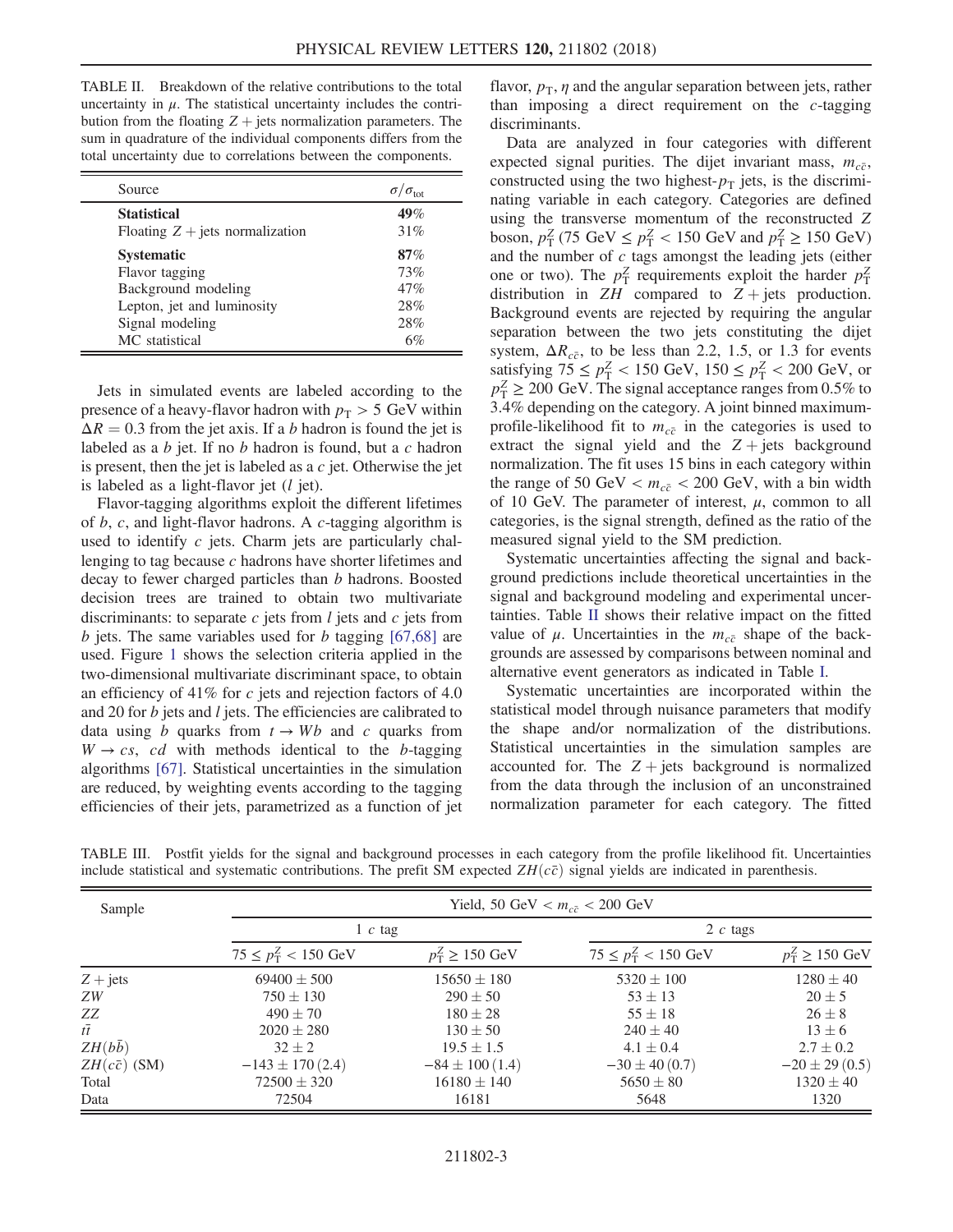<span id="page-4-0"></span>

FIG. 2. Observed and predicted  $m_{c\bar{c}}$  distributions in the 2 c-tag analysis categories. The expected signal is scaled by a factor of 100. Backgrounds are corrected to the results of the fit to the data. The predicted background from the simulation is shown as red dashed histograms. The ratios of the data to the fitted background are shown in the lower panels. The error bands indicate the sum in quadrature of the statistical and systematic uncertainties in the background prediction.

normalization parameters range between 1.13 and 1.30. All other background normalization factors are correlated between categories, with acceptance uncertainties of order 10% to account for relative variations between categories.

The dominant contributions to the uncertainty in  $\mu$  are the efficiency of the tagging algorithms, the jet energy scale and resolution, and the background modeling. The largest uncertainty is due to the normalization of the dominant  $Z +$ jets background. The typical uncertainty in the tagging efficiency is 25% for c jets, 5% for b jets, and 20% for l jets.

Table [III](#page-3-1) shows the fitted signal and background yields. The  $m_{c\bar{c}}$  distributions in the 2 c tag categories are shown in Fig. [2](#page-4-0) with the background shapes and normalizations according to the result of the fit. Good agreement is observed between the postfit shapes of the distributions and the data.

The analysis procedure is validated by measuring the yield of ZV production, where V denotes a W or Z boson, with the same event selection. The fraction of the ZZ yield from Z →  $c\bar{c}$  decays is ~55% (20%) in the 2 c tag (1 c tag) category, while the fraction of the ZW yield from  $W \to cs$ , cd is  $~\sim 65\%$  for both the 2 and 1 c tag categories. Contributions of Higgs boson decays to  $c\bar{c}$  and bb are treated as background and constrained to the SM predictions within its theoretical uncertainties. The diboson signal strength is measured to be  $\mu_{ZV} = 0.6^{+0.5}_{-0.4}$  with an observed (expected) significance of 1.4 (2.2) standard deviations.

The best-fit value for the  $ZH(c\bar{c})$  signal strength is  $\mu_{ZH} = -69 \pm 101$ . By assuming a signal with the kinematics of the SM Higgs boson, model-dependent corrections are made to extrapolate to the inclusive phase space. Hence, an upper limit on  $\sigma(p p \to ZH) \times \mathcal{B}(H \to c\bar{c})$  is computed using a modified frequentist  $CL<sub>s</sub>$  method [\[69,70\]](#page-7-5)

with the profile likelihood ratio as the test statistic. The observed (expected) upper limit is found to be 2.7  $(3.9^{+2.1}_{-1.1})$ pb at the 95% C.L. This corresponds to an observed (expected) upper limit on  $\mu$  at the 95% C.L. of 110  $(150^{+80}_{-40})$ . The uncertainties in the expected limits correspond to the  $\pm 1\sigma$  interval of background-only pseudoexperiments. With the current sensitivity, the result depends weakly on the assumption of the SM rate for  $H \rightarrow bb$ . The observed limit remains within 5% of the nominal value when the assumed value for normalization of the  $ZH(bb)$ background is varied from zero to twice the SM prediction.

A search for the decay of the Higgs boson to charm quarks has been performed using 36.1 fb<sup>−</sup><sup>1</sup> of data collected with the ATLAS detector in pp collisions at  $\sqrt{s}$  = 13 TeV at the LHC. No significant excess of  $ZH(c\bar{c})$ production is observed over the SM background expectation. The observed upper limit on  $\sigma(p p \to ZH) \times \mathcal{B}(H \to$  $c\bar{c}$ ) is 2.7 pb at the 95% C.L. The corresponding expected upper limit is  $3.9^{+2.1}_{-1.1}$  pb. This is the most stringent limit to date in direct searches for the inclusive decay of the Higgs boson to charm quarks.

We thank CERN for the very successful operation of the LHC, as well as the support staff from our institutions without whom ATLAS could not be operated efficiently. We acknowledge the support of ANPCyT, Argentina; YerPhI, Armenia; ARC, Australia; BMWFW and FWF, Austria; ANAS, Azerbaijan; SSTC, Belarus; CNPq and FAPESP, Brazil; NSERC, NRC and CFI, Canada; CERN; CONICYT, Chile; CAS, MOST and NSFC, China; COLCIENCIAS, Colombia; MSMT CR, MPO CR and VSC CR, Czech Republic; DNRF and DNSRC, Denmark; IN2P3-CNRS, CEA-DRF/IRFU, France; SRNSFG,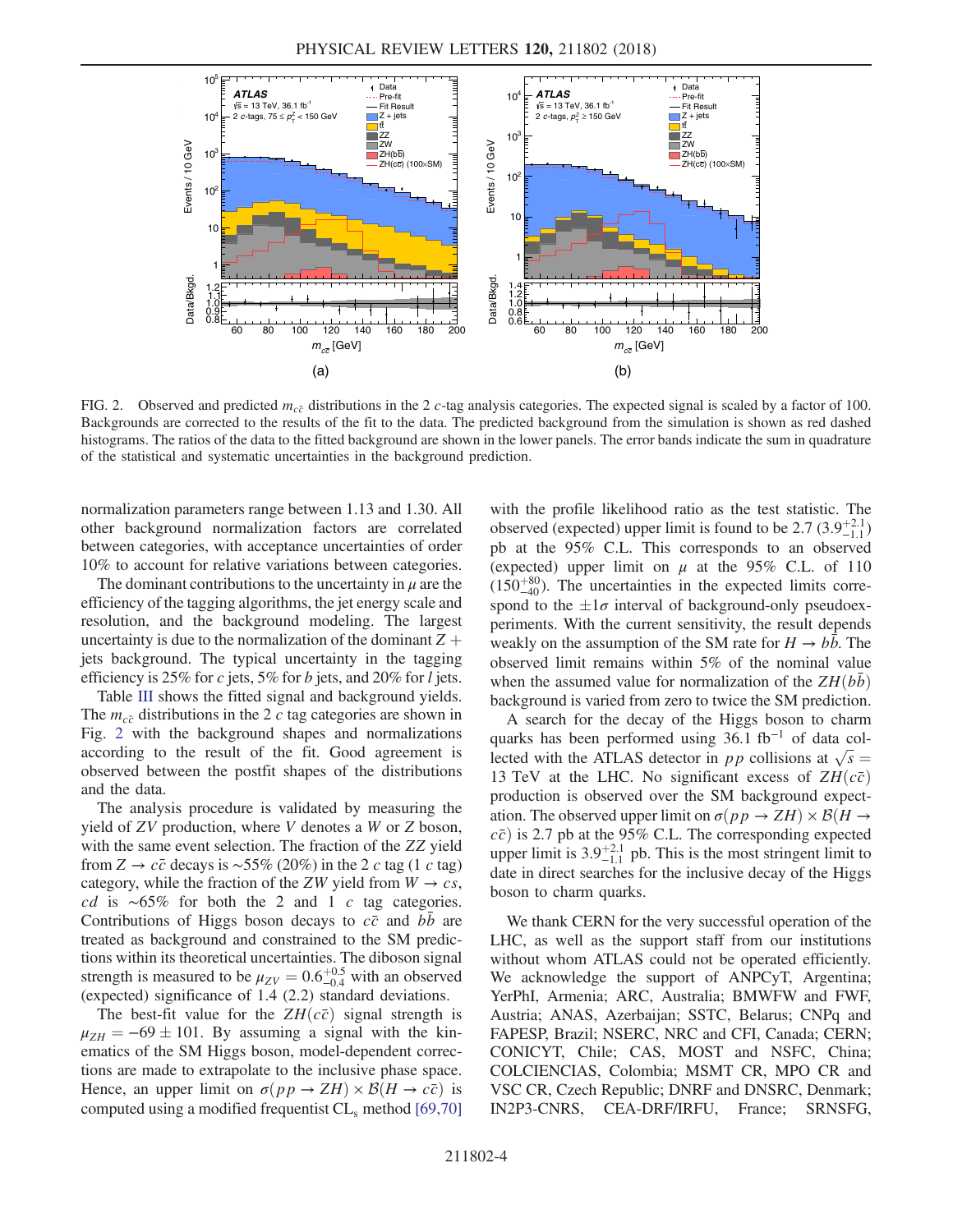Georgia; BMBF, HGF, and MPG, Germany; GSRT, Greece; RGC, Hong Kong SAR, China; ISF, I-CORE and Benoziyo Center, Israel; INFN, Italy; MEXT and JSPS, Japan; CNRST, Morocco; NWO, Netherlands; RCN, Norway; MNiSW and NCN, Poland; FCT, Portugal; MNE/IFA, Romania; MES of Russia and NRC KI, Russian Federation; JINR; MESTD, Serbia; MSSR, Slovakia; ARRS and MIZŠ, Slovenia; DST/NRF, South Africa; MINECO, Spain; SRC and Wallenberg Foundation, Sweden; SERI, SNSF and Cantons of Bern and Geneva, Switzerland; MOST, Taiwan; TAEK, Turkey; STFC, United Kingdom; DOE and NSF, United States of America. In addition, individual groups and members have received support from BCKDF, the Canada Council, CANARIE, CRC, Compute Canada, FQRNT, and the Ontario Innovation Trust, Canada; EPLANET, ERC, ERDF, FP7, Horizon 2020 and Marie Skłodowska-Curie Actions, European Union; Investissements d'Avenir Labex and Idex, ANR, Région Auvergne and Fondation Partager le Savoir, France; DFG and AvH Foundation, Germany; Herakleitos, Thales and Aristeia programmes co-financed by EU-ESF and the Greek NSRF; BSF, GIF and Minerva, Israel; BRF, Norway; CERCA Programme Generalitat de Catalunya, Generalitat Valenciana, Spain; the Royal Society and Leverhulme Trust, United Kingdom. The crucial computing support from all WLCG partners is acknowledged gratefully, in particular from CERN, the ATLAS Tier-1 facilities at TRIUMF (Canada), NDGF (Denmark, Norway, Sweden), CC-IN2P3 (France), KIT/ GridKA (Germany), INFN-CNAF (Italy), NL-T1 (Netherlands), PIC (Spain), ASGC (Taiwan), RAL (UK) and BNL (USA), the Tier-2 facilities worldwide and large non-WLCG resource providers. Major contributors of computing resources are listed in Ref. [\[71\].](#page-7-6)

- <span id="page-5-0"></span>[1] ATLAS Collaboration, Observation of a new particle in the search for the Standard Model Higgs boson with the ATLAS detector at the LHC, [Phys. Lett. B](https://doi.org/10.1016/j.physletb.2012.08.020) 716, 1 (2012).
- <span id="page-5-1"></span>[2] CMS Collaboration, Observation of a new boson with mass near 125 GeV in pp collisions at  $\sqrt{s} = 7$  and 8 TeV, [J. High](https://doi.org/10.1007/JHEP06(2013)081) [Energy Phys. 06 \(2013\) 081.](https://doi.org/10.1007/JHEP06(2013)081)
- <span id="page-5-2"></span>[3] L. Evans and P. Bryant, LHC machine, [J. Instrum.](https://doi.org/10.1088/1748-0221/3/08/S08001) 3, [S08001 \(2008\)](https://doi.org/10.1088/1748-0221/3/08/S08001).
- [4] ATLAS Collaboration, Measurements of the Higgs boson production and decay rates and coupling strengths using  $pp$ collision data at  $\sqrt{s} = 7$  and 8 TeV in the ATLAS experiment, [Eur. Phys. J. C](https://doi.org/10.1140/epjc/s10052-015-3769-y) 76, 6 (2016).
- [5] CMS Collaboration, Precise determination of the mass of the Higgs boson and tests of compatibility of its couplings with the standard model predictions using proton collisions at 7 and 8 TeV, [Eur. Phys. J. C](https://doi.org/10.1140/epjc/s10052-015-3351-7) 75, 212 (2015).
- [6] CMS Collaboration, Study of the Mass and Spin-Parity of the Higgs Boson Candidate Via Its Decays to Z Boson Pairs, Phys. Rev. Lett. 110[, 081803 \(2013\).](https://doi.org/10.1103/PhysRevLett.110.081803)
- [7] ATLAS Collaboration, Evidence for the spin-0 nature of the Higgs boson using ATLAS data, [Phys. Lett. B](https://doi.org/10.1016/j.physletb.2013.08.026) 726, 120 [\(2013\).](https://doi.org/10.1016/j.physletb.2013.08.026)
- [8] CMS Collaboration, Constraints on the spin-parity and anomalous HVV couplings of the Higgs boson in proton collisions at 7 and 8 TeV, Phys. Rev. D 92[, 012004 \(2015\).](https://doi.org/10.1103/PhysRevD.92.012004)
- [9] ATLAS and CMS Collaborations, Measurements of the Higgs boson production and decay rates and constraints on its couplings from a combined ATLAS and CMS analysis of the LHC *pp* collision data at  $\sqrt{s} = 7$  and 8 TeV, [J. High](https://doi.org/10.1007/JHEP08(2016)045) [Energy Phys. 08 \(2016\) 045.](https://doi.org/10.1007/JHEP08(2016)045)
- [10] ATLAS and CMS Collaborations, Combined Measurement of the Higgs Boson Mass in *pp* Collisions at  $\sqrt{s} = 7$  and 8 TeV with the ATLAS and CMS Experiments, [Phys. Rev.](https://doi.org/10.1103/PhysRevLett.114.191803) Lett. **114**[, 191803 \(2015\)](https://doi.org/10.1103/PhysRevLett.114.191803).
- <span id="page-5-3"></span>[11] ATLAS Collaboration, Evidence for the associated production of the Higgs boson and a top quark pair with the ATLAS detector, Phys. Rev. D 97[, 072003 \(2017\).](https://doi.org/10.1103/PhysRevD.97.072003)
- <span id="page-5-4"></span>[12] ATLAS Collaboration, Evidence for the  $H \to b\bar{b}$  decay with the ATLAS detector, [J. High Energy Phys. 12 \(2017\) 024.](https://doi.org/10.1007/JHEP12(2017)024)
- [13] CMS Collaboration, Evidence for the Higgs boson decay to a bottom quark-antiquark pair, [Phys. Lett. B](https://doi.org/10.1016/j.physletb.2018.02.050) 780, 501 [\(2018\).](https://doi.org/10.1016/j.physletb.2018.02.050)
- <span id="page-5-5"></span>[14] G. Perez, Y. Soreq, E. Stamou, and K. Tobioka, Constraining the charm Yukawa and Higgs-quark coupling universality, Phys. Rev. D 92[, 033016 \(2015\).](https://doi.org/10.1103/PhysRevD.92.033016)
- [15] G. Perez, Y. Soreq, E. Stamou, and K. Tobioka, Prospects for measuring the Higgs boson coupling to light quarks, Phys. Rev. D 93[, 013001 \(2016\)](https://doi.org/10.1103/PhysRevD.93.013001).
- <span id="page-5-6"></span>[16] A. Djouadi, J. Kalinowski, and M. Spira, HDECAY: A Program for Higgs boson decays in the standard model and its supersymmetric extension, [Comput. Phys. Commun.](https://doi.org/10.1016/S0010-4655(97)00123-9) 108[, 56 \(1998\).](https://doi.org/10.1016/S0010-4655(97)00123-9)
- <span id="page-5-7"></span>[17] D. de Florian et al., Handbook of LHC Higgs cross sections: 4. Deciphering the nature of the Higgs sector, [arXiv:](http://arXiv.org/abs/1610.07922) [1610.07922.](http://arXiv.org/abs/1610.07922)
- <span id="page-5-8"></span>[18] G. T. Bodwin, F. Petriello, S. Stoynev, and M. Velasco, Higgs boson decays to quarkonia and the  $H\bar{c}c$  coupling, Phys. Rev. D 88[, 053003 \(2013\)](https://doi.org/10.1103/PhysRevD.88.053003).
- [19] A. L. Kagan, G. Perez, F. Petriello, Y. Soreq, S. Stoynev, and J. Zupan, Exclusive Window onto Higgs Yukawa Couplings, Phys. Rev. Lett. 114[, 101802 \(2015\).](https://doi.org/10.1103/PhysRevLett.114.101802)
- [20] ATLAS Collaboration, Search for Higgs and Z Boson Decays to  $J/\psi\gamma$  and  $\Upsilon(nS)\gamma$  with the ATLAS Detector, Phys. Rev. Lett. 114[, 121801 \(2015\).](https://doi.org/10.1103/PhysRevLett.114.121801)
- [21] ATLAS Collaboration, Search for Higgs and Z Boson Decays to  $\phi\gamma$  with the ATLAS Detector, [Phys. Rev. Lett.](https://doi.org/10.1103/PhysRevLett.117.111802) 117[, 111802 \(2016\).](https://doi.org/10.1103/PhysRevLett.117.111802)
- <span id="page-5-9"></span>[22] C. Delaunay, T. Golling, G. Perez, and Y. Soreq, Enhanced Higgs boson coupling to charm pairs, [Phys. Rev. D](https://doi.org/10.1103/PhysRevD.89.033014) 89, [033014 \(2014\).](https://doi.org/10.1103/PhysRevD.89.033014)
- <span id="page-5-11"></span><span id="page-5-10"></span>[23] ATLAS Collaboration, The ATLAS Experiment at the CERN Large Hadron Collider, J. Instrum. 3[, S08003 \(2008\).](https://doi.org/10.1088/1748-0221/3/08/S08003)
- [24] ATLAS uses a right-handed coordinate system with its origin at the nominal interaction point (IP) in the center of the detector and the z axis along the beam pipe. The x axis points from the IP to the center of the LHC ring, and the y axis points upwards. Cylindrical coordinates  $(r, \phi)$  are used in the transverse plane,  $\phi$  being the azimuthal angle around the z axis. The pseudorapidity is defined in terms of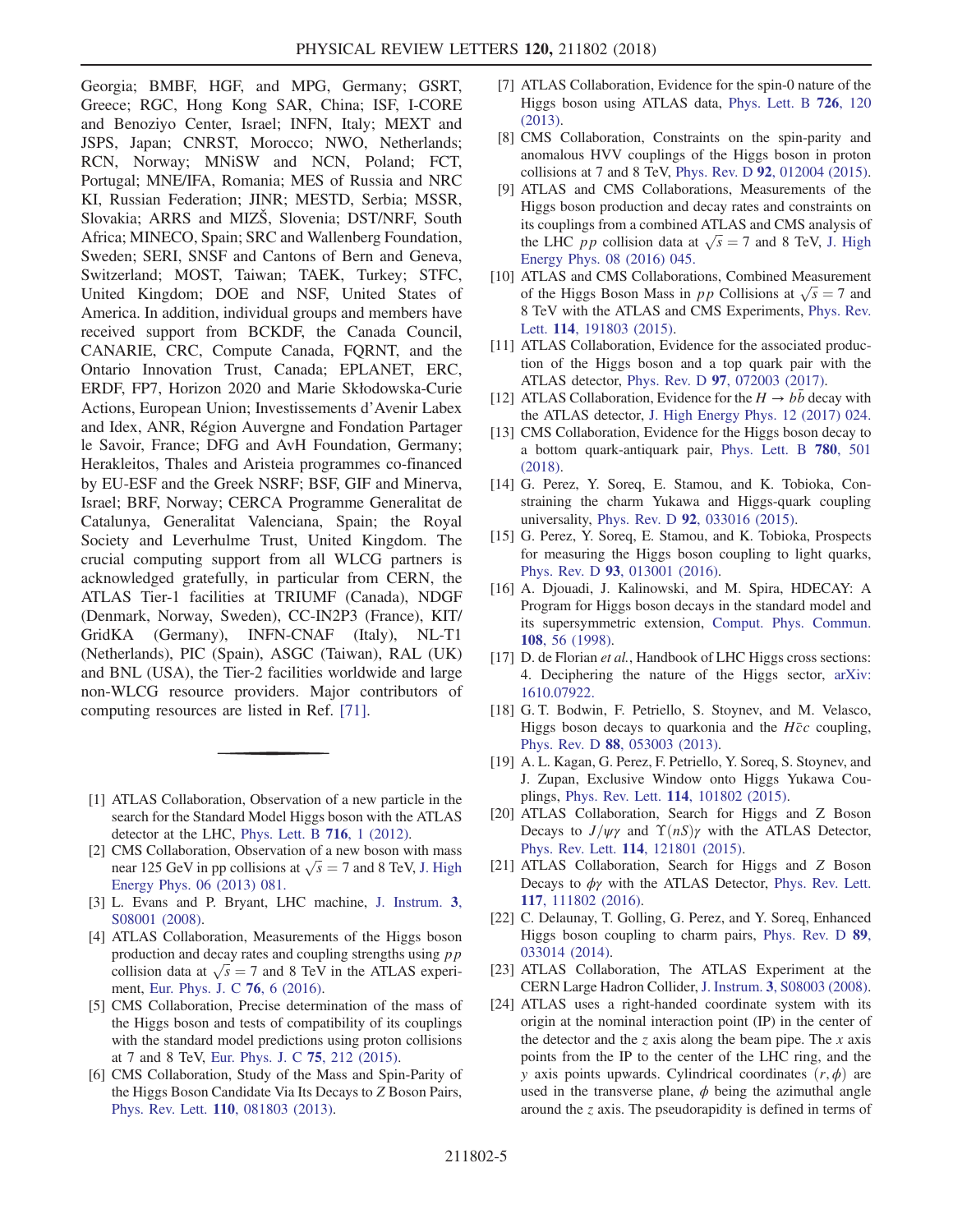the polar angle  $\theta$  as  $\eta = -\ln \tan(\theta/2)$ . Angular distance is measured in units of  $\Delta R = \sqrt{(\Delta \eta)^2 + (\Delta \phi)^2}$ .

- <span id="page-6-0"></span>[25] ATLAS Collaboration, ATLAS insertable B-layer technical design report, Report No. ATLAS-TDR-19, 2010, [https://](https://cds.cern.ch/record/1291633) [cds.cern.ch/record/1291633;](https://cds.cern.ch/record/1291633) ATLAS insertable B-layer technical design report addendum, Report No. ATLAS-TDR-19-ADD-1, 2012, [https://cds.cern.ch/record/1451888.](https://cds.cern.ch/record/1451888)
- <span id="page-6-1"></span>[26] ATLAS Collaboration, Luminosity determination in  $pp$ collisions at  $\sqrt{s} = 8$  TeV using the ATLAS detector at the LHC, [Eur. Phys. J. C](https://doi.org/10.1140/epjc/s10052-016-4466-1) 76, 653 (2016).
- <span id="page-6-2"></span>[27] ATLAS Collaboration, The ATLAS simulation infrastructure, [Eur. Phys. J. C](https://doi.org/10.1140/epjc/s10052-010-1429-9) 70, 823 (2010).
- <span id="page-6-3"></span>[28] S. Agostinelli et al. (GEANT4 Collaboration), GEANT4— A simulation toolkit, [Nucl. Instrum. Methods Phys. Res.,](https://doi.org/10.1016/S0168-9002(03)01368-8) Sect. A **506**[, 250 \(2003\)](https://doi.org/10.1016/S0168-9002(03)01368-8).
- <span id="page-6-9"></span>[29] J. Alwall, R. Frederix, S. Frixione, V. Hirschi, F. Maltoni, O. Mattelaer, H.-S. Shao, T. Stelzer, P. Torrielli, and M. Zaro, The automated computation of tree-level and next-toleading order differential cross sections, and their matching to parton shower simulations, [J. High Energy Phys. 07](https://doi.org/10.1007/JHEP07(2014)079) [\(2014\) 079.](https://doi.org/10.1007/JHEP07(2014)079)
- <span id="page-6-11"></span><span id="page-6-10"></span>[30] T. Sjöstrand, S. Mrenna, and P.Z. Skands, A brief introduction to PYTHIA 8.1, [Comput. Phys. Commun.](https://doi.org/10.1016/j.cpc.2008.01.036) 178, 852 [\(2008\).](https://doi.org/10.1016/j.cpc.2008.01.036)
- <span id="page-6-4"></span>[31] D. J. Lange, The EVTGEN particle decay simulation package, [Nucl. Instrum. Methods Phys. Res., Sect. A](https://doi.org/10.1016/S0168-9002(01)00089-4) 462, 152 [\(2001\).](https://doi.org/10.1016/S0168-9002(01)00089-4)
- [32] S. Alioli, P. Nason, C. Oleari, and E. Re, A general framework for implementing NLO calculations in shower Monte Carlo programs: The POWHEG BOX, [J. High](https://doi.org/10.1007/JHEP06(2010)043) [Energy Phys. 06 \(2010\) 043.](https://doi.org/10.1007/JHEP06(2010)043)
- <span id="page-6-13"></span><span id="page-6-12"></span>[33] J. Butterworth et al., PDF4LHC recommendations for LHC Run II, J. Phys. G 43[, 023001 \(2016\).](https://doi.org/10.1088/0954-3899/43/2/023001)
- <span id="page-6-14"></span>[34] ATLAS Collaboration, Measurement of the  $Z/\gamma^*$  boson transverse momentum distribution in *pp* collisions at  $\sqrt{s}$  = 7 TeV with the ATLAS detector, [J. High Energy Phys. 09](https://doi.org/10.1007/JHEP09(2014)145) [\(2014\) 145.](https://doi.org/10.1007/JHEP09(2014)145)
- <span id="page-6-15"></span>[35] G. Cullen, N. Greiner, G. Heinrich, G. Luisoni, P. Mastrolia, G. Ossola, T. Reiter, and F. Tramontano, Automated oneloop calculations with GOSAM, [Eur. Phys. J. C](https://doi.org/10.1140/epjc/s10052-012-1889-1) 72, 1889 [\(2012\).](https://doi.org/10.1140/epjc/s10052-012-1889-1)
- [36] J. Pumplin, D. R. Stump, J. Huston, H.-L. Lai, P. Nadolsky, and W.-K. Tung, New generation of parton distributions with uncertainties from global QCD analysis, [J. High](https://doi.org/10.1088/1126-6708/2002/07/012) [Energy Phys. 07 \(2002\) 012.](https://doi.org/10.1088/1126-6708/2002/07/012)
- <span id="page-6-16"></span>[37] P. M. Nadolsky, H.-L. Lai, Q.-H. Cao, J. Huston, J. Pumplin, D. Stump, W.-K. Tung, and C.-P. Yuan, Implications of CTEQ global analysis for collider observables, [Phys. Rev. D](https://doi.org/10.1103/PhysRevD.78.013004) 78[, 013004 \(2008\).](https://doi.org/10.1103/PhysRevD.78.013004)
- [38] M. L. Ciccolini, S. Dittmaier, and M. Krämer, Electroweak radiative corrections to associated WH and ZH production at hadron colliders, Phys. Rev. D 68[, 073003 \(2003\)](https://doi.org/10.1103/PhysRevD.68.073003).
- [39] O. Brein, A. Djouadi, and R. Harlander, NNLO QCD corrections to the Higgs-strahlung processes at hadron colliders, [Phys. Lett. B](https://doi.org/10.1016/j.physletb.2003.10.112) 579, 149 (2004).
- [40] G. Ferrera, M. Grazzini, and F. Tramontano, Associated WH Production at Hadron Colliders: A Fully Exclusive QCD Calculation at NNLO, Phys. Rev. Lett. 107[, 152003 \(2011\).](https://doi.org/10.1103/PhysRevLett.107.152003)
- [41] O. Brein, R. Harlander, M. Wiesemann, and T. Zirke, Top-quark mediated effects in hadronic Higgs-Strahlung, [Eur. Phys. J. C](https://doi.org/10.1140/epjc/s10052-012-1868-6) 72, 1868 (2012).
- [42] G. Ferrera, M. Grazzini, and F. Tramontano, Higher-order QCD effects for associated WH production and decay at the LHC, [J. High Energy Phys. 04 \(2014\) 039.](https://doi.org/10.1007/JHEP04(2014)039)
- [43] G. Ferrera, M. Grazzini, and F. Tramontano, Associated ZH production at hadron colliders: the fully differential NNLO QCD calculation, [Phys. Lett. B](https://doi.org/10.1016/j.physletb.2014.11.040) 740, 51 (2015).
- [44] J.M. Campbell, R.K. Ellis, and C. Williams, Associated production of a Higgs boson at NNLO, [J. High Energy](https://doi.org/10.1007/JHEP06(2016)179) [Phys. 06 \(2016\) 179.](https://doi.org/10.1007/JHEP06(2016)179)
- <span id="page-6-17"></span>[45] K. Hamilton, P. Nason, and G. Zanderighi, MINLO: multiscale improved NLO, [J. High Energy Phys. 10 \(2012\) 155.](https://doi.org/10.1007/JHEP10(2012)155)
- [46] G. Luisoni, P. Nason, C. Oleari, and F. Tramontano,  $HW^{\pm}/\text{HZ} + 0$  and 1 jet at NLO with the POWHEG BOX interfaced to GOSAM and their merging within MiNLO, [J. High Energy Phys. 10 \(2013\) 083.](https://doi.org/10.1007/JHEP10(2013)083)
- <span id="page-6-18"></span>[47] J. Bellm et al., Herwig  $7.0$ /Herwig  $++3.0$  release note, [Eur. Phys. J. C](https://doi.org/10.1140/epjc/s10052-016-4018-8) 76, 196 (2016).
- <span id="page-6-19"></span>[48] ATLAS Collaboration, ATLAS PYTHIA 8 tunes to 7 TeV data, Report No. ATL-PHYS-PUB-2014-021, 2014, [https://](https://cds.cern.ch/record/1966419) [cds.cern.ch/record/1966419.](https://cds.cern.ch/record/1966419)
- [49] L. Altenkamp, S. Dittmaier, R. V. Harlander, H. Rzehak, and T. J. E. Zirke, Gluon-induced Higgs-strahlung at next-toleading order QCD, [J. High Energy Phys. 02 \(2013\) 078.](https://doi.org/10.1007/JHEP02(2013)078)
- [50] B. Hespel, F. Maltoni, and E. Vryonidou, Higgs and Z boson associated production via gluon fusion in the SM and the 2HDM, [J. High Energy Phys. 06 \(2015\) 065.](https://doi.org/10.1007/JHEP06(2015)065)
- [51] L. Altenkamp, S. Dittmaier, R. V. Harlander, H. Rzehak, and T. J. Zirke, Gluon-induced Higgs-strahlung at next-toleading order QCD, [J. High Energy Phys. 02 \(2013\) 078.](https://doi.org/10.1007/JHEP02(2013)078)
- <span id="page-6-21"></span><span id="page-6-20"></span>[52] R. D. Ball et al., Parton distributions with LHC data, [Nucl.](https://doi.org/10.1016/j.nuclphysb.2012.10.003) Phys. B867[, 244 \(2013\).](https://doi.org/10.1016/j.nuclphysb.2012.10.003)
- [53] M. Czakon and A. Mitov,  $Top + \pm$ : A program for the calculation of the top-pair cross section at hadron colliders, [Comput. Phys. Commun.](https://doi.org/10.1016/j.cpc.2014.06.021) 185, 2930 (2014).
- <span id="page-6-22"></span><span id="page-6-5"></span>[54] T. Gleisberg, S. Höche, F. Krauss, M. Schönherr, S. Schumann, F. Siegert, and J. Winter, Event generation with SHERPA 1.1, [J. High Energy Phys. 02 \(2009\) 007.](https://doi.org/10.1088/1126-6708/2009/02/007)
- [55] S. Catani, L. Cieri, G. Ferrera, D. de Florian, and M. Grazzini, Vector Boson Production at Hadron Colliders: A Fully Exclusive QCD Calculation at Next-to-Next-to-Leading Order, Phys. Rev. Lett. 103[, 082001 \(2009\)](https://doi.org/10.1103/PhysRevLett.103.082001).
- <span id="page-6-6"></span>[56] ATLAS Collaboration, Electron efficiency measurements with the ATLAS detector using 2012 LHC proton-proton collision data, [Eur. Phys. J. C](https://doi.org/10.1140/epjc/s10052-017-4756-2) 77, 195 (2017).
- [57] ATLAS Collaboration, Electron efficiency measurements with the ATLAS detector using the 2015 LHC protonproton collision data, Report No. ATLAS-CONF-2016-024, 2016, <https://cds.cern.ch/record/2157687>.
- <span id="page-6-8"></span><span id="page-6-7"></span>[58] ATLAS Collaboration, Muon reconstruction performance of the ATLAS detector in proton-proton collision data at  $\sqrt{s}$  = 13 TeV, [Eur. Phys. J. C](https://doi.org/10.1140/epjc/s10052-016-4120-y) 76, 292 (2016).<br>ATLAS Collaboration Topological cell cluste
- [59] ATLAS Collaboration, Topological cell clustering in the ATLAS calorimeters and its performance in LHC Run 1, [Eur. Phys. J. C](https://doi.org/10.1140/epjc/s10052-017-5004-5) 77, 490 (2017).
- [60] ATLAS Collaboration, Properties of jets and inputs to jet reconstruction and calibration with the ATLAS detector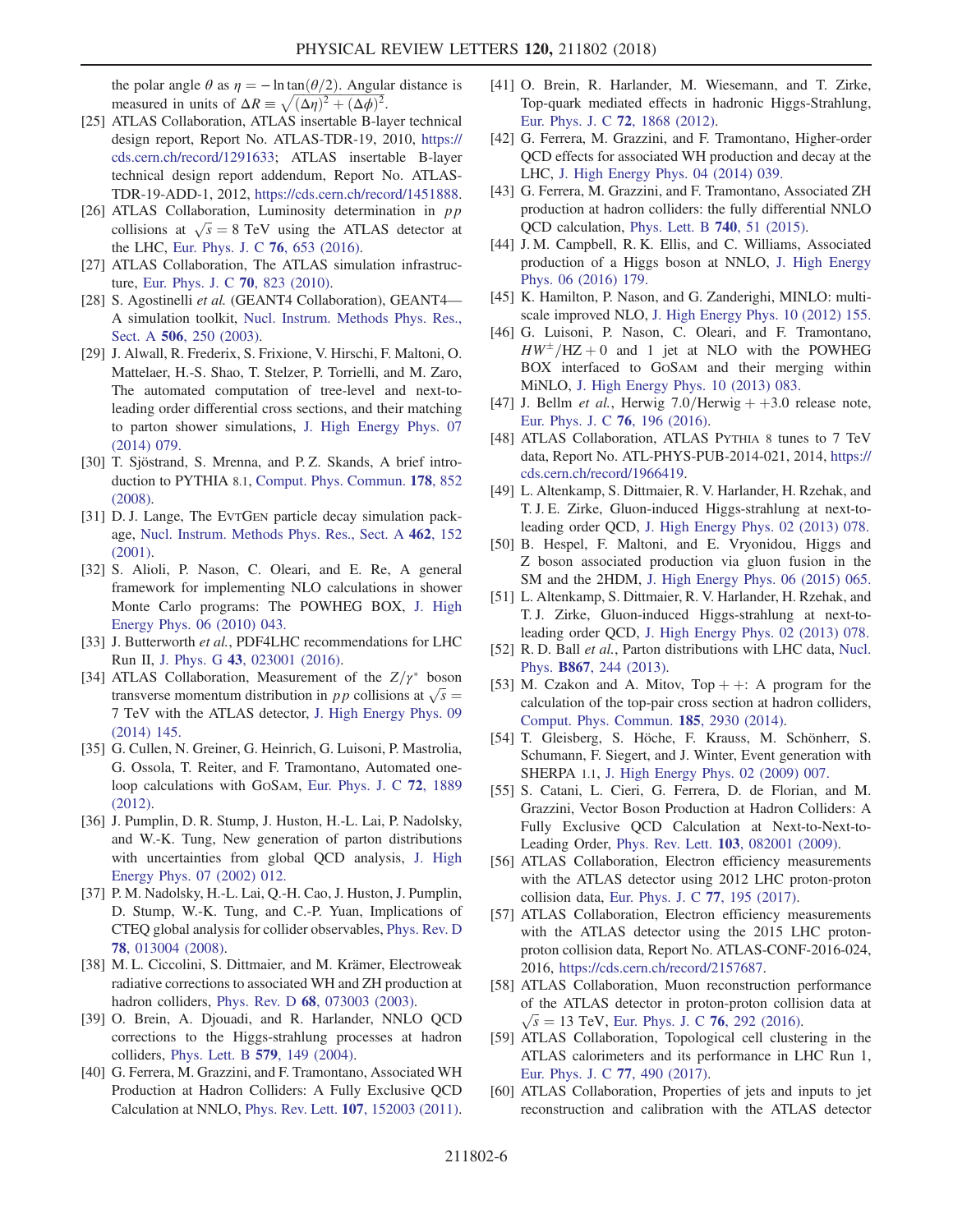using proton–proton collisions at  $\sqrt{s} = 13$  TeV, 2015, [https://cds.cern.ch/record/2044564.](https://cds.cern.ch/record/2044564)

- <span id="page-7-0"></span>[61] M. Cacciari, G. P. Salam, and G. Soyez, The anti- $k_t$  jet clustering algorithm, [J. High Energy Phys. 04 \(2008\) 063.](https://doi.org/10.1088/1126-6708/2008/04/063)
- <span id="page-7-1"></span>[62] M. Cacciari, G. P. Salam, and G. Soyez, FASTJET User Manual, [Eur. Phys. J. C](https://doi.org/10.1140/epjc/s10052-012-1896-2) 72, 1896 (2012).
- <span id="page-7-2"></span>[63] M. Cacciari and G. P. Salam, Pileup subtraction using jet areas, [Phys. Lett. B](https://doi.org/10.1016/j.physletb.2007.09.077) 659, 119 (2008).
- [64] ATLAS Collaboration, Performance of pile-up mitigation techniques for jets in *pp* collisions at  $\sqrt{s} = 8$  TeV using the ATLAS detector, [Eur. Phys. J. C](https://doi.org/10.1140/epjc/s10052-016-4395-z) 76, 581 (2016).
- <span id="page-7-3"></span>[65] ATLAS Collaboration, Jet energy measurement with the ATLAS detector in proton–proton collisions at  $\sqrt{s}$  = <sup>7</sup> TeV, [Eur. Phys. J. C](https://doi.org/10.1140/epjc/s10052-013-2304-2) 73, 2304 (2013).
- [66] ATLAS Collaboration, Jet energy scale measurements and their systematic uncertainties in proton–proton collisions at  $\sqrt{s}$  = 13 TeV with the ATLAS detector, [Phys. Rev. D](https://doi.org/10.1103/PhysRevD.96.072002) 96, 072002 (2017) [072002 \(2017\).](https://doi.org/10.1103/PhysRevD.96.072002)
- <span id="page-7-4"></span>[67] ATLAS Collaboration, Performance of  $b$  jet identification in the ATLAS experiment, [J. Instrum.](https://doi.org/10.1088/1748-0221/11/04/P04008) 11, P04008 [\(2016\).](https://doi.org/10.1088/1748-0221/11/04/P04008)
- [68] ATLAS Collaboration, Optimization of the ATLAS b-tagging performance for the 2016 LHC Run, Report No. ATL-PHYS-PUB-2016-012, 2016, [https://cds.cern.ch/](https://cds.cern.ch/record/2160731) [record/2160731.](https://cds.cern.ch/record/2160731)
- <span id="page-7-5"></span>[69] G. Cowan, K. Cranmer, E. Gross, and O. Vitells, Asymptotic formulae for likelihood-based tests of new physics, [Eur. Phys. J. C](https://doi.org/10.1140/epjc/s10052-011-1554-0) 71, 1554 (2011).
- <span id="page-7-6"></span>[70] A. L. Read, Presentation of search results: The CLS technique, J. Phys. G 28[, 2693 \(2002\).](https://doi.org/10.1088/0954-3899/28/10/313)
- [71] ATLAS Collaboration, ATLAS Computing Acknowledgements 2016–2017, Report No. ATL-GEN-PUB-2016-002, [https://cds.cern.ch/record/2202407.](https://cds.cern.ch/record/2202407)

<span id="page-7-15"></span><span id="page-7-14"></span><span id="page-7-13"></span><span id="page-7-12"></span><span id="page-7-11"></span><span id="page-7-10"></span><span id="page-7-9"></span><span id="page-7-8"></span><span id="page-7-7"></span>M. Aaboud,<sup>137d</sup> G. Aad,<sup>88</sup> B. Abbott,<sup>115</sup> O. Abdinov,<sup>12[,a](#page-19-0)</sup> B. Abeloos,<sup>119</sup> S. H. Abidi,<sup>161</sup> O. S. AbouZeid,<sup>139</sup> N. L. Abraham,<sup>151</sup> H. Abramowicz,<sup>155</sup> H. Abreu,<sup>154</sup> Y. Abulaiti,<sup>6</sup> B. S. Acharya,<sup>167a,167[b,b](#page-19-1)</sup> S. Adachi,<sup>157</sup> L. Adamczyk,<sup>41a</sup> J. Adelman,<sup>110</sup> M. Adersberger,<sup>102</sup> T. Adye,<sup>133</sup> A. A. Affolder,<sup>139</sup> Y. Afik,<sup>154</sup> C. Agheorghiesei,<sup>28c</sup> J. A. Aguilar-Saavedra,<sup>128a,128f</sup> S. P. Ahlen,<sup>24</sup> F. Ahmadov,<sup>6[8,c](#page-19-2)</sup> G. Aielli,<sup>135a,135b</sup> S. Akatsuka,<sup>71</sup> T. P. A. Åkesson,<sup>84</sup> E. Akilli,<sup>52</sup> A. V. Akimov,<sup>98</sup> G. L. Alberghi,<sup>22a,22b</sup> J. Albert,<sup>172</sup> P. Albicocco,<sup>50</sup> M. J. Alconada Verzini,<sup>74</sup> S. Alderweireldt,<sup>108</sup> M. Aleksa,<sup>3</sup> I. N. Aleksandrov,<sup>68</sup> C. Alexa,<sup>28b</sup> G. Alexander,<sup>155</sup> T. Alexopoulos,<sup>10</sup> M. Alhroob,<sup>115</sup> B. Ali,<sup>130</sup> M. Aliev,<sup>76a,76b</sup> G. Alimonti,  $94a$  J. Alison,  $33$  S. P. Alkire,  $38$  C. Allaire,  $119$  B. M. M. Allbrooke,  $151$  B. W. Allen,  $118$  P. P. Allport,  $19$ A. Aloisio,<sup>106a,106b</sup> A. Alonso,<sup>39</sup> F. Alonso,<sup>74</sup> C. Alpigiani,<sup>140</sup> A. A. Alshehri,<sup>56</sup> M. I. Alstaty,<sup>88</sup> B. Alvarez Gonzalez,<sup>32</sup> D. Álvarez Piqueras,<sup>170</sup> M. G. Alviggi,<sup>106a,106b</sup> B. T. Amadio,<sup>16</sup> Y. Amaral Coutinho,<sup>26a</sup> L. Ambroz,<sup>122</sup> C. Amelung,<sup>25</sup> D. Amidei,<sup>92</sup> S. P. Amor Dos Santos,<sup>128a,128c</sup> S. Amoroso,<sup>32</sup> C. Anastopoulos,<sup>141</sup> L. S. Ancu,<sup>52</sup> N. Andari,<sup>19</sup> T. Andeen,<sup>11</sup> C. F. Anders,<sup>60b</sup> J. K. Anders,<sup>18</sup> K. J. Anderson,<sup>33</sup> A. Andreazza,<sup>94a,94b</sup> V. Andrei,<sup>60a</sup> S. Angelidakis,<sup>37</sup> I. Angelozzi,<sup>109</sup> A. Angerami,<sup>38</sup> A. V. Anisenkov,<sup>11[1,d](#page-19-3)</sup> A. Annovi,<sup>126a</sup> C. Antel,<sup>60a</sup> M. Antonelli,<sup>50</sup> A. Antonov,<sup>10[0,a](#page-19-0)</sup> D. J. Antrim,<sup>166</sup> F. Anulli,<sup>134a</sup> M. Aoki,<sup>69</sup> L. Aperio Bella,<sup>32</sup> G. Arabidze,<sup>93</sup> Y. Arai,<sup>69</sup> J. P. Araque,<sup>128a</sup> V. Araujo Ferraz,<sup>26a</sup> R. Araujo Pereira,<sup>26a</sup> A. T. H. Arce,<sup>48</sup> R. E. Ardell,<sup>80</sup> F. A. Arduh,<sup>74</sup> J-F. Arguin,<sup>97</sup> S. Argyropoulos,<sup>66</sup> A. J. Armbruster,<sup>32</sup> L. J. Armitage,<sup>79</sup> O. Arnaez,<sup>161</sup> H. Arnold,<sup>109</sup> M. Arratia,<sup>30</sup> O. Arslan,<sup>23</sup> A. Artamonov,<sup>9[9,a](#page-19-0)</sup> G. Artoni,<sup>122</sup> S. Artz,<sup>86</sup> S. Asai,<sup>157</sup> N. Asbah,<sup>45</sup> A. Ashkenazi,<sup>155</sup> L. Asquith,<sup>151</sup> K. Assamagan,<sup>27</sup> R. Astalos,<sup>146a</sup> R. J. Atkin,<sup>147a</sup> M. Atkinson,<sup>169</sup> N. B. Atlay,<sup>143</sup> K. Augsten,<sup>130</sup> G. Avolio,<sup>32</sup> R. Avramidou,<sup>36a</sup> B. Axen,<sup>16</sup> M. K. Ayoub,<sup>35a</sup> G. Azuelos,<sup>9[7,e](#page-19-4)</sup> A. E. Baas,<sup>60a</sup> M. J. Baca,<sup>19</sup> H. Bachacou,<sup>138</sup> K. Bachas,<sup>76a,76b</sup> M. Backes,<sup>122</sup> P. Bagnaia,<sup>134a,134b</sup> M. Bahmani,<sup>42</sup> H. Bahrasemani,<sup>144</sup> J. T. Baines,<sup>133</sup> M. Bajic,<sup>39</sup> O. K. Baker,<sup>179</sup> P. J. Bakker,<sup>109</sup> D. Bakshi Gupta,<sup>82</sup> E. M. Baldin,<sup>11[1,d](#page-19-3)</sup> P. Balek,<sup>175</sup> F. Balli,<sup>138</sup> W. K. Balunas,<sup>124</sup> E. Banas,<sup>42</sup> A. Bandyopadhyay,<sup>23</sup> Sw. Banerjee,<sup>176[,f](#page-19-5)</sup> A. A. E. Bannoura,<sup>177</sup> L. Barak,<sup>155</sup> E. L. Barberio,<sup>91</sup> D. Barberis,<sup>53a,53b</sup> M. Barbero, <sup>88</sup> T. Barillari, <sup>103</sup> M-S Barisits, <sup>65</sup> J. T. Barkeloo, <sup>118</sup> T. Barklow, <sup>145</sup> N. Barlow, <sup>30</sup> R. Barnea, <sup>154</sup> S. L. Barnes, <sup>36c</sup> B. M. Barnett,<sup>133</sup> R. M. Barnett,<sup>16</sup> Z. Barnovska-Blenessy,<sup>36a</sup> A. Baroncelli,<sup>136a</sup> G. Barone,<sup>25</sup> A. J. Barr,<sup>122</sup> L. Barranco Navarro,<sup>170</sup> F. Barreiro,<sup>85</sup> J. Barreiro Guimarães da Costa,<sup>35a</sup> R. Bartoldus,<sup>145</sup> A. E. Barton,<sup>75</sup> P. Bartos,<sup>146a</sup> A. Basalaev, <sup>125</sup> A. Bassalat, <sup>119[,g](#page-19-6)</sup> R. L. Bates, <sup>56</sup> S. J. Batista, <sup>161</sup> J. R. Batley, <sup>30</sup> M. Battaglia, <sup>139</sup> M. Bauce, <sup>134a,134b</sup> F. Bauer, <sup>138</sup> K. T. Bauer,<sup>166</sup> H. S. Bawa,<sup>14[5,h](#page-19-7)</sup> J. B. Beacham,<sup>113</sup> M. D. Beattie,<sup>75</sup> T. Beau,<sup>83</sup> P. H. Beauchemin,<sup>165</sup> P. Bechtle,<sup>23</sup> H. P. Beck,<sup>1[8,i](#page-19-8)</sup> H. C. Beck,<sup>58</sup> K. Becker,<sup>122</sup> M. Becker,<sup>86</sup> C. Becot,<sup>112</sup> A. J. Beddall,<sup>20e</sup> A. Beddall,<sup>20b</sup> V. A. Bednyakov,<sup>68</sup> M. Bedognetti,<sup>109</sup> C. P. Bee,<sup>150</sup> T. A. Beermann,<sup>32</sup> M. Begalli,<sup>26a</sup> M. Begel,<sup>27</sup> A. Behera,<sup>150</sup> J. K. Behr,<sup>45</sup> A. S. Bell,<sup>81</sup> G. Bella,<sup>155</sup> L. Bellagamba,<sup>22a</sup> A. Bellerive,<sup>31</sup> M. Bellomo,<sup>154</sup> K. Belotskiy,<sup>100</sup> N. L. Belyaev,<sup>100</sup> O. Benary,<sup>15[5,a](#page-19-0)</sup> D. Benchekroun, <sup>137a</sup> M. Bender, <sup>102</sup> N. Benekos, <sup>10</sup> Y. Benhammou, <sup>155</sup> E. Benhar Noccioli, <sup>179</sup> J. Benitez, <sup>66</sup> D. P. Benjamin, <sup>48</sup> M. Benoit,<sup>52</sup> J. R. Bensinger,<sup>25</sup> S. Bentvelsen,<sup>109</sup> L. Beresford,<sup>122</sup> M. Beretta,<sup>50</sup> D. Berge,<sup>45</sup> E. Bergeaas Kuutmann,<sup>168</sup> N. Berger,<sup>5</sup> L. J. Bergsten,<sup>25</sup> J. Beringer,<sup>16</sup> S. Berlendis,<sup>57</sup> N. R. Bernard,<sup>89</sup> G. Bernardi,<sup>83</sup> C. Bernius,<sup>145</sup> F. U. Bernlochner,<sup>23</sup>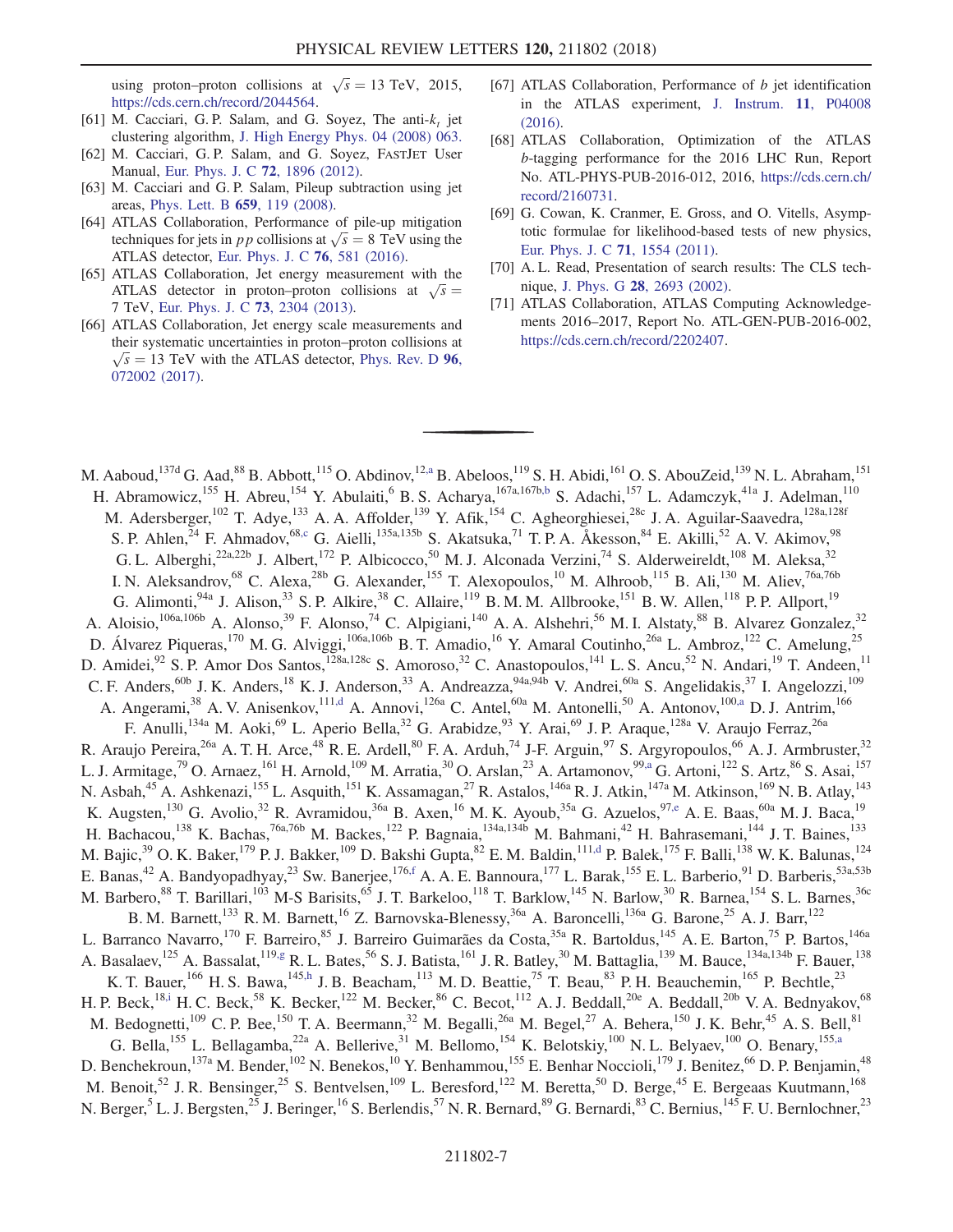<span id="page-8-5"></span><span id="page-8-4"></span><span id="page-8-3"></span><span id="page-8-2"></span><span id="page-8-1"></span><span id="page-8-0"></span>T. Berry,  $80$  P. Berta,  $86$  C. Bertella,  $35a$  G. Bertoli,  $148a,148b$  I. A. Bertram,  $75$  C. Bertsche,  $45$  G. J. Besjes,  $39$ O. Bessidskaia Bylund,<sup>148a,148b</sup> M. Bessner,<sup>45</sup> N. Besson,<sup>138</sup> A. Bethani,<sup>87</sup> S. Bethke,<sup>103</sup> A. Betti,<sup>23</sup> A. J. Bevan,<sup>79</sup> J. Beyer,<sup>103</sup> R. M. Bianchi,<sup>127</sup> O. Biebel,<sup>102</sup> D. Biedermann,<sup>17</sup> R. Bielski,<sup>87</sup> K. Bierwagen,<sup>86</sup> N. V. Biesuz,<sup>126a,126b</sup> M. Biglietti,<sup>136a</sup> T. R. V. Billoud,  $97$  M. Bindi,  $58$  A. Bingul,  $20$ b C. Bini,  $134a,134b$  S. Biondi,  $22a,22b$  T. Bisanz,  $58$  C. Bittrich,  $47$  D. M. Bjergaard,  $48$ J. E. Black,<sup>145</sup> K. M. Black,<sup>24</sup> R. E. Blair,<sup>6</sup> T. Blazek,<sup>146a</sup> I. Bloch,<sup>45</sup> C. Blocker,<sup>25</sup> A. Blue,<sup>56</sup> U. Blumenschein,<sup>79</sup> Dr. Blunier, <sup>34a</sup> G. J. Bobbink, <sup>109</sup> V. S. Bobrovnikov, <sup>111[,d](#page-19-3)</sup> S. S. Bocchetta, <sup>84</sup> A. Bocci, <sup>48</sup> C. Bock, <sup>102</sup> D. Boerner, <sup>177</sup> D. Bogavac,  $^{102}$  A. G. Bogdanchikov,  $^{111}$  C. Bohm,  $^{148a}$  V. Boisvert,  $^{80}$  P. Bokan,  $^{168,j}$  $^{168,j}$  $^{168,j}$  T. Bold,  $^{41a}$  A. S. Boldyrev,  $^{101}$ A. E. Bolz,<sup>60b</sup> M. Bomben,<sup>83</sup> M. Bona,<sup>79</sup> J. S. Bonilla,<sup>118</sup> M. Boonekamp,<sup>138</sup> A. Borisov,<sup>132</sup> G. Borissov,<sup>75</sup> J. Bortfeldt,<sup>32</sup> D. Bortoletto,<sup>122</sup> V. Bortolotto,<sup>62a</sup> D. Boscherini,<sup>22a</sup> M. Bosman,<sup>13</sup> J. D. Bossio Sola,<sup>29</sup> J. Boudreau,<sup>127</sup> E. V. Bouhova-Thacker,<sup>75</sup> D. Boumediene,<sup>37</sup> C. Bourdarios,<sup>119</sup> S. K. Boutle,<sup>56</sup> A. Boveia,<sup>113</sup> J. Boyd,<sup>32</sup> I. R. Boyko,<sup>68</sup> A. J. Bozson,<sup>80</sup> J. Bracinik,<sup>19</sup> A. Brandt,<sup>8</sup> G. Brandt,<sup>177</sup> O. Brandt,<sup>60a</sup> F. Braren,<sup>45</sup> U. Bratzler,<sup>158</sup> B. Brau,<sup>89</sup> J. E. Brau,<sup>118</sup> W. D. Breaden Madden,<sup>56</sup> K. Brendlinger,<sup>45</sup> A. J. Brennan,<sup>91</sup> L. Brenner,<sup>45</sup> R. Brenner,<sup>168</sup> S. Bressler,<sup>175</sup> D. L. Briglin,<sup>19</sup> T. M. Bristow,<sup>49</sup> D. Britton,<sup>56</sup> D. Britzger,<sup>60b</sup> I. Brock,<sup>23</sup> R. Brock,<sup>93</sup> G. Brooijmans,<sup>38</sup> T. Brooks,<sup>80</sup> W. K. Brooks,<sup>34b</sup> E. Brost,<sup>110</sup> J. H Broughton,<sup>19</sup> P. A. Bruckman de Renstrom,<sup>42</sup> D. Bruncko,<sup>146b</sup> A. Bruni,<sup>22a</sup> G. Bruni,<sup>22a</sup> L. S. Bruni,<sup>109</sup> S. Bruno, <sup>135a,135b</sup> BH Brunt,<sup>30</sup> M. Bruschi,<sup>22a</sup> N. Bruscino,<sup>127</sup> P. Bryant,<sup>33</sup> L. Bryngemark,<sup>45</sup> T. Buanes,<sup>15</sup> Q. Buat,<sup>32</sup> P. Buchholz,  $^{143}$  A. G. Buckley,  $^{56}$  I. A. Budagov,  $^{68}$  F. Buehrer,  $^{51}$  M. K. Bugge,  $^{121}$  O. Bulekov,  $^{100}$  D. Bullock,  $^8$  T. J. Burch,  $^{110}$ S. Burdin,  $^{77}$  C. D. Burgard,  $^{109}$  A. M. Burger,  $^5$  B. Burghgrave,  $^{110}$  K. Burka,  $^{42}$  S. Burke,  $^{133}$  I. Burmeister,  $^{46}$  J. T. P. Burr,  $^{122}$ D. Büscher,<sup>51</sup> V. Büscher,<sup>86</sup> E. Buschmann,<sup>58</sup> P. Bussey,<sup>56</sup> J. M. Butler,<sup>24</sup> C. M. Buttar,<sup>56</sup> J. M. Butterworth,<sup>81</sup> P. Butti,<sup>32</sup> W. Buttinger,<sup>32</sup> A. Buzatu,<sup>153</sup> A. R. Buzykaev,<sup>111[,d](#page-19-3)</sup> G. Cabras,<sup>22a,22b</sup> S. Cabrera Urbán,<sup>170</sup> D. Caforio,<sup>130</sup> H. Cai,<sup>169</sup> V. M. M. Cairo,<sup>2</sup> O. Cakir,<sup>4a</sup> N. Calace,<sup>52</sup> P. Calafiura,<sup>16</sup> A. Calandri,<sup>88</sup> G. Calderini,<sup>83</sup> P. Calfayan,<sup>64</sup> G. Callea,<sup>40a,40b</sup> L. P. Caloba,<sup>26a</sup> S. Calvente Lopez,<sup>85</sup> D. Calvet,<sup>37</sup> S. Calvet,<sup>37</sup> T. P. Calvet,<sup>88</sup> M. Calvetti,<sup>126a,126b</sup> R. Camacho Toro,<sup>33</sup> S. Camarda,<sup>32</sup> P. Camarri,<sup>135a,135b</sup> D. Cameron,<sup>121</sup> R. Caminal Armadans,<sup>89</sup> C. Camincher,<sup>57</sup> S. Campana,<sup>32</sup> M. Campanelli, <sup>81</sup> A. Camplani, <sup>94a, 94b</sup> A. Campoverde, <sup>143</sup> V. Canale, <sup>106a, 106b</sup> M. Cano Bret, <sup>36c</sup> J. Cantero, <sup>116</sup> T. Cao, <sup>155</sup> Y. Cao,<sup>169</sup> M. D. M. Capeans Garrido,<sup>32</sup> I. Caprini,<sup>28b</sup> M. Caprini,<sup>28b</sup> M. Capua,<sup>40a,40b</sup> R. M. Carbone,<sup>38</sup> R. Cardarelli,<sup>135a</sup> F. Cardillo,<sup>51</sup> I. Carli,<sup>131</sup> T. Carli,<sup>32</sup> G. Carlino,<sup>106a</sup> B. T. Carlson,<sup>127</sup> L. Carminati,<sup>94a,94b</sup> R. M. D. Carney,<sup>148a,148b</sup> S. Caron,<sup>108</sup> E. Carquin,<sup>34b</sup> S. Carrá,<sup>94a,94b</sup> G. D. Carrillo-Montoya,<sup>32</sup> D. Casadei,<sup>19</sup> M. P. Casado,<sup>13[,k](#page-19-10)</sup> A. F. Casha,<sup>161</sup> M. Casolino,<sup>13</sup> D. W. Casper, <sup>166</sup> R. Castelijn, <sup>109</sup> V. Castillo Gimenez, <sup>170</sup> N. F. Castro, <sup>128a</sup> A. Catinaccio, <sup>32</sup> J. R. Catmore, <sup>121</sup> A. Cattai, <sup>32</sup> J. Caudron,<sup>23</sup> V. Cavaliere,<sup>27</sup> E. Cavallaro,<sup>13</sup> D. Cavalli,<sup>94a</sup> M. Cavalli-Sforza,<sup>13</sup> V. Cavasinni,<sup>126a,126b</sup> E. Celebi,<sup>20d</sup> F. Ceradini,<sup>136a,136b</sup> L. Cerda Alberich,<sup>170</sup> A. S. Cerqueira,<sup>26b</sup> A. Cerri,<sup>151</sup> L. Cerrito,<sup>135a,135b</sup> F. Cerutti,<sup>16</sup> A. Cervelli,<sup>22a,22b</sup> S. A. Cetin,<sup>20d</sup> A. Chafaq,<sup>137a</sup> D. Chakraborty,<sup>110</sup> S. K. Chan,<sup>59</sup> W. S. Chan,<sup>109</sup> Y. L. Chan,<sup>62a</sup> P. Chang,<sup>169</sup> J. D. Chapman,<sup>30</sup> D. G. Charlton,<sup>19</sup> C. C. Chau,<sup>31</sup> C. A. Chavez Barajas,<sup>151</sup> S. Che,<sup>113</sup> A. Chegwidden,<sup>93</sup> S. Chekanov,<sup>6</sup> S. V. Chekulaev,<sup>163a</sup> G. A. Chelkov,<sup>68,1</sup> M. A. Chelstowska,<sup>32</sup> C. Chen,<sup>36a</sup> C. Chen,<sup>67</sup> H. Chen,<sup>27</sup> J. Chen,<sup>36a</sup> J. Chen,<sup>38</sup> S. Chen,<sup>35b</sup> S. Chen,<sup>124</sup> X. Chen,<sup>35[c,m](#page-19-12)</sup> Y. Chen,<sup>70</sup> H. C. Cheng,<sup>92</sup> H. J. Cheng,<sup>35a,35d</sup> A. Cheplakov,<sup>68</sup> E. Cheremushkina,<sup>132</sup> R. Cherkaoui El Moursli,<sup>137e</sup> E. Cheu,<sup>7</sup> K. Cheung,<sup>63</sup> L. Chevalier,<sup>138</sup> V. Chiarella,<sup>50</sup> G. Chiarelli,<sup>126a</sup> G. Chiodini,<sup>76a</sup> A. S. Chisholm,<sup>32</sup> A. Chitan,<sup>28b</sup> I. Chiu,<sup>157</sup> Y. H. Chiu,<sup>172</sup> M. V. Chizhov,<sup>68</sup> K. Choi,<sup>64</sup> A. R. Chomont,<sup>37</sup> S. Chouridou,<sup>156</sup> Y. S. Chow,  $^{109}$  V. Christodoulou,  $^{81}$  M. C. Chu,  $^{62a}$  J. Chudoba,  $^{129}$  A. J. Chuinard,  $^{90}$  J. J. Chwastowski,  $^{42}$  L. Chytka,  $^{117}$ D. Cinca,<sup>46</sup> V. Cindro,<sup>78</sup> I. A. Cioară,<sup>23</sup> A. Ciocio,<sup>16</sup> F. Cirotto,<sup>106a,106b</sup> Z. H. Citron,<sup>175</sup> M. Citterio,<sup>94a</sup> A. Clark,<sup>52</sup> M. R. Clark,<sup>38</sup> P. J. Clark,<sup>49</sup> R. N. Clarke,<sup>16</sup> C. Clement,<sup>148a,148b</sup> Y. Coadou,<sup>88</sup> M. Cobal,<sup>167a,167c</sup> A. Coccaro,<sup>53a,53b</sup> J. Cochran, <sup>67</sup> L. Colasurdo,<sup>108</sup> B. Cole,<sup>38</sup> A. P. Colijn,<sup>109</sup> J. Collot,<sup>57</sup> P. Conde Muiño,<sup>128a,128b</sup> E. Coniavitis,<sup>51</sup> S. H. Connell,<sup>147b</sup> I. A. Connelly, <sup>87</sup> S. Constantinescu,  $^{28b}$  G. Conti,  $^{32}$  F. Conventi,  $^{106a,n}$  $^{106a,n}$  $^{106a,n}$  A. M. Cooper-Sarkar,  $^{122}$ F. Cormier,<sup>171</sup> K. J. R. Cormier,<sup>161</sup> M. Corradi,<sup>134a,134b</sup> E. E. Corrigan,<sup>84</sup> F. Corriveau,<sup>90,0</sup> A. Cortes-Gonzalez,<sup>32</sup> M. J. Costa,<sup>170</sup> D. Costanzo,<sup>141</sup> G. Cottin,<sup>30</sup> G. Cowan,<sup>80</sup> B. E. Cox,<sup>87</sup> K. Cranmer,<sup>112</sup> S. J. Crawley,<sup>56</sup> R. A. Creager,<sup>124</sup> G. Cree,<sup>31</sup> S. Crépé-Renaudin,<sup>57</sup> F. Crescioli,<sup>83</sup> M. Cristinziani,<sup>23</sup> V. Croft,<sup>112</sup> G. Crosetti,<sup>40a,40b</sup> A. Cueto,<sup>85</sup> T. Cuhadar Donszelmann,<sup>141</sup> A. R. Cukierman,<sup>145</sup> J. Cummings,<sup>179</sup> M. Curatolo,<sup>50</sup> J. Cúth,<sup>86</sup> S. Czekierda,<sup>42</sup> P. Czodrowski,<sup>32</sup> G. D'amen,<sup>22a,22b</sup> S. D'Auria,<sup>56</sup> L. D'eramo,<sup>83</sup> M. D'Onofrio,<sup>77</sup> M. J. Da Cunha Sargedas De Sousa,<sup>128a,128b</sup> C. Da Via, <sup>87</sup> W. Dabrowski,<sup>41a</sup> T. Dado,<sup>146a</sup> S. Dahbi,<sup>137e</sup> T. Dai,<sup>92</sup> O. Dale,<sup>15</sup> F. Dallaire,<sup>97</sup> C. Dallapiccola, <sup>89</sup> M. Dam,<sup>39</sup> J. R. Dandoy,<sup>124</sup> M. F. Daneri,<sup>29</sup> N. P. Dang,<sup>17[6,f](#page-19-5)</sup> N. S. Dann,<sup>87</sup> M. Danninger,<sup>171</sup> M. Dano Hoffmann,<sup>138</sup> V. Dao,<sup>32</sup> G. Darbo,<sup>53a</sup> S. Darmora,<sup>8</sup> O. Dartsi,<sup>5</sup> A. Dattagupta,<sup>118</sup> T. Daubney,<sup>45</sup> W. Davey,<sup>23</sup> C. David,<sup>45</sup> T. Davidek,<sup>131</sup> D. R. Davis,<sup>48</sup> P. Davison,  $81$  E. Dawe,  $91$  I. Dawson,  $141$  K. De,  $8$  R. de Asmundis,  $106a$  A. De Benedetti,  $115$  S. De Castro,  $22a,22b$  S. De Cecco,  $83$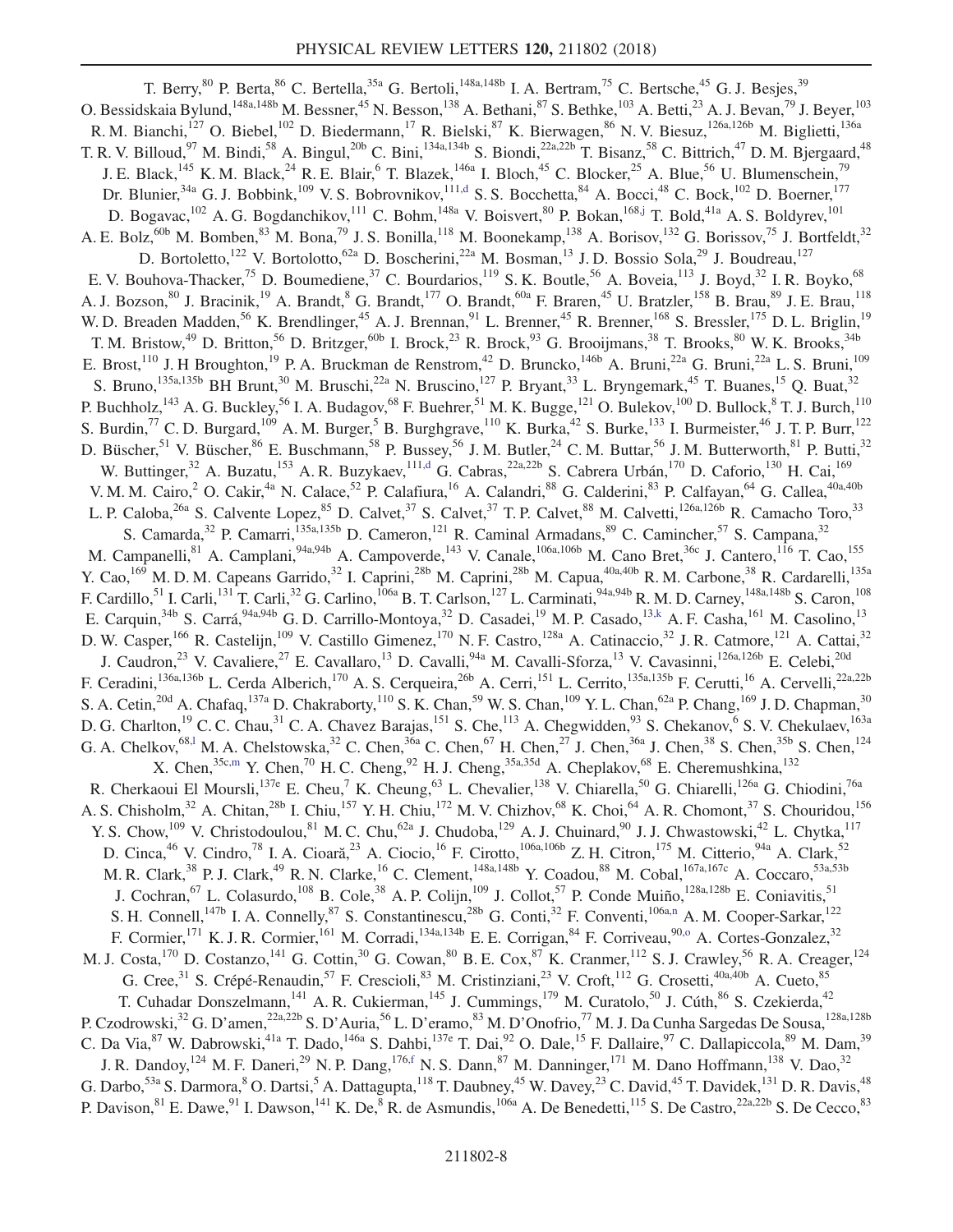<span id="page-9-6"></span><span id="page-9-5"></span><span id="page-9-4"></span><span id="page-9-3"></span><span id="page-9-2"></span><span id="page-9-1"></span><span id="page-9-0"></span>N. De Groot,<sup>108</sup> P. de Jong,<sup>109</sup> H. De la Torre,<sup>93</sup> F. De Lorenzi,<sup>67</sup> A. De Maria,<sup>58</sup> D. De Pedis,<sup>134a</sup> A. De Salvo,<sup>134a</sup> U. De Sanctis,<sup>135a,135b</sup> A. De Santo,<sup>151</sup> K. De Vasconcelos Corga,<sup>88</sup> J. B. De Vivie De Regie,<sup>119</sup> C. Debenedetti,<sup>139</sup> D. V. Dedovich,<sup>68</sup> N. Dehghanian,<sup>3</sup> I. Deigaard,<sup>109</sup> M. Del Gaudio,<sup>40a,40b</sup> J. Del Peso,<sup>85</sup> D. Delgove,<sup>119</sup> F. Deliot,<sup>138</sup> C. M. Delitzsch,<sup>7</sup> A. Dell'Acqua,<sup>32</sup> L. Dell'Asta,<sup>24</sup> M. Della Pietra,<sup>106a,106b</sup> D. della Volpe,<sup>52</sup> M. Delmastro,<sup>5</sup> C. Delporte,<sup>119</sup> P. A. Delsart,<sup>57</sup> D. A. DeMarco,<sup>161</sup> S. Demers,<sup>179</sup> M. Demichev,<sup>68</sup> S. P. Denisov,<sup>132</sup> D. Denysiuk,<sup>109</sup> D. Derendarz,<sup>42</sup> J. E. Derkaoui,<sup>137d</sup> F. Derue,<sup>83</sup> P. Dervan,<sup>77</sup> K. Desch,<sup>23</sup> C. Deterre,<sup>45</sup> K. Dette,<sup>161</sup> M. R. Devesa,<sup>29</sup> P. O. Deviveiros,<sup>32</sup> A. Dewhurst,<sup>133</sup> S. Dhaliwal,<sup>25</sup> F. A. Di Bello,<sup>52</sup> A. Di Ciaccio,<sup>135a,135b</sup> L. Di Ciaccio,<sup>5</sup> W. K. Di Clemente,<sup>124</sup> C. Di Donato,<sup>106a,106b</sup> A. Di Girolamo,<sup>32</sup> B. Di Micco,<sup>136a,136b</sup> R. Di Nardo,<sup>32</sup> K. F. Di Petrillo,<sup>59</sup> A. Di Simone,<sup>51</sup> R. Di Sipio,<sup>161</sup> D. Di Valentino,<sup>31</sup> C. Diaconu,<sup>88</sup> M. Diamond,<sup>161</sup> F. A. Dias,<sup>39</sup> M. A. Diaz,<sup>34a</sup> J. Dickinson,<sup>16</sup> E. B. Diehl,<sup>92</sup> J. Dietrich,<sup>17</sup> S. Díez Cornell,<sup>45</sup> A. Dimitrievska,<sup>16</sup> J. Dingfelder,<sup>23</sup> P. Dita,<sup>28b</sup> S. Dita,<sup>28b</sup> F. Dittus,<sup>32</sup> F. Djama,<sup>88</sup> T. Djobava,<sup>54b</sup> J. I. Djuvsland,<sup>60a</sup> M. A. B. do Vale,<sup>26c</sup> M. Dobre,<sup>28b</sup> D. Dodsworth,<sup>25</sup> C. Doglioni,<sup>84</sup> J. Dolejsi,<sup>131</sup> Z. Dolezal,<sup>131</sup> M. Donadelli,<sup>26d</sup> J. Donini,<sup>37</sup> J. Dopke,<sup>133</sup> A. Doria,<sup>106a</sup> M. T. Dova,<sup>74</sup> A. T. Doyle,<sup>56</sup> E. Drechsler,<sup>58</sup> E. Dreyer,<sup>144</sup> M. Dris,<sup>10</sup> Y. Du,<sup>36b</sup> J. Duarte-Campderros,<sup>155</sup> F. Dubinin,<sup>98</sup> A. Dubreuil,<sup>52</sup> E. Duchovni,<sup>175</sup> G. Duckeck,<sup>102</sup> A. Ducourthial,  $83$  O. A. Ducu,  $97.$ p D. Duda,  $109$  A. Dudarev,  $32$  A. Chr. Dudder,  $86$  E. M. Duffield,  $16$  L. Duflot,  $119$ M. Dührssen,<sup>32</sup> C. Dulsen,<sup>177</sup> M. Dumancic,<sup>175</sup> A. E. Dumitriu,<sup>28[b,q](#page-19-16)</sup> A. K. Duncan,<sup>56</sup> M. Dunford,<sup>60a</sup> A. Duperrin,<sup>88</sup> H. Duran Yildiz,<sup>4a</sup> M. Düren,<sup>55</sup> A. Durglishvili,<sup>54b</sup> D. Duschinger,<sup>47</sup> B. Dutta,<sup>45</sup> D. Duvnjak,<sup>1</sup> M. Dyndal,<sup>45</sup> B. S. Dziedzic,<sup>42</sup> C. Eckardt,<sup>45</sup> K. M. Ecker,<sup>103</sup> R. C. Edgar,<sup>92</sup> T. Eifert,<sup>32</sup> G. Eigen,<sup>15</sup> K. Einsweiler,<sup>16</sup> T. Ekelof,<sup>168</sup> M. El Kacimi,<sup>137c</sup> R. El Kosseifi,<sup>88</sup> V. Ellajosyula,<sup>88</sup> M. Ellert,<sup>168</sup> F. Ellinghaus,<sup>177</sup> A. A. Elliot,<sup>172</sup> N. Ellis,<sup>32</sup> J. Elmsheuser,<sup>27</sup> M. Elsing,<sup>32</sup> D. Emeliyanov,<sup>133</sup> Y. Enari,<sup>157</sup> J. S. Ennis,<sup>173</sup> M. B. Epland,<sup>48</sup> J. Erdmann,<sup>46</sup> A. Ereditato,<sup>18</sup> S. Errede,<sup>169</sup> M. Escalier,<sup>119</sup> C. Escobar,  $170$  B. Esposito,  $50$  O. Estrada Pastor,  $170$  A. I. Etienvre,  $138$  E. Etzion,  $155$  H. Evans,  $64$  A. Ezhilov,  $125$  M. Ezzi,  $137$ e F. Fabbri,<sup>22a,22b</sup> L. Fabbri,<sup>22a,22b</sup> V. Fabiani,<sup>108</sup> G. Facini,<sup>81</sup> R. M. Fakhrutdinov,<sup>132</sup> S. Falciano,<sup>134a</sup> J. Faltova,<sup>131</sup> Y. Fang,<sup>35a</sup> M. Fanti, $^{94a,94b}$  A. Farbin, $^8$  A. Farilla, $^{136a}$  E. M. Farina, $^{123a,123b}$  T. Farooque, $^{93}$  S. Farrell, $^{16}$  S. M. Farrington, $^{173}$  P. Farthouat, $^{32}$ F. Fassi,<sup>137e</sup> P. Fassnacht,<sup>32</sup> D. Fassouliotis,<sup>9</sup> M. Faucci Giannelli,<sup>49</sup> A. Favareto,<sup>53a,53b</sup> W. J. Fawcett,<sup>52</sup> L. Fayard,<sup>119</sup> O. L. Fedin,<sup>12[5,r](#page-19-17)</sup> W. Fedorko,<sup>171</sup> M. Feickert,<sup>43</sup> S. Feigl,<sup>121</sup> L. Feligioni,<sup>88</sup> C. Feng,<sup>36b</sup> E. J. Feng,<sup>32</sup> M. Feng,<sup>48</sup> M. J. Fenton,<sup>56</sup> A. B. Fenyuk,<sup>132</sup> L. Feremenga, <sup>8</sup> P. Fernandez Martinez, <sup>170</sup> J. Ferrando, <sup>45</sup> A. Ferrari, <sup>168</sup> P. Ferrari, <sup>109</sup> R. Ferrari, <sup>123a</sup> D. E. Ferreira de Lima,  $^{60b}$  A. Ferrer,  $^{170}$  D. Ferrere,  $^{52}$  C. Ferretti,  $^{92}$  F. Fiedler,  $^{86}$  A. Filipčič,  $^{78}$  F. Filthaut,  $^{108}$ M. Fincke-Keeler,<sup>172</sup> K. D. Finelli,<sup>24</sup> M. C. N. Fiolhais,<sup>128a,128[c,s](#page-19-18)</sup> L. Fiorini,<sup>170</sup> C. Fischer,<sup>13</sup> J. Fischer,<sup>177</sup> W. C. Fisher,<sup>93</sup> N. Flaschel,<sup>45</sup> I. Fleck,<sup>143</sup> P. Fleischmann,<sup>92</sup> R. R. M. Fletcher,<sup>124</sup> T. Flick,<sup>177</sup> B. M. Flierl,<sup>102</sup> L. M. Flores,<sup>124</sup> L. R. Flores Castillo,<sup>62a</sup> N. Fomin,<sup>15</sup> G. T. Forcolin,<sup>87</sup> A. Formica,<sup>138</sup> F. A. Förster,<sup>13</sup> A. Forti,<sup>87</sup> A. G. Foster,<sup>19</sup> D. Fournier, <sup>119</sup> H. Fox, <sup>75</sup> S. Fracchia, <sup>141</sup> P. Francavilla, <sup>126a, 126b</sup> M. Franchini, <sup>22a, 22b</sup> S. Franchino, <sup>60a</sup> D. Francis, <sup>32</sup> L. Franconi,<sup>121</sup> M. Franklin,<sup>59</sup> M. Frate,<sup>166</sup> M. Fraternali,<sup>123a,123b</sup> D. Freeborn,<sup>81</sup> S. M. Fressard-Batraneanu,<sup>32</sup> B. Freund,<sup>97</sup> W. S. Freund,<sup>26a</sup> D. Froidevaux,<sup>32</sup> J. A. Frost,<sup>122</sup> C. Fukunaga,<sup>158</sup> T. Fusayasu,<sup>104</sup> J. Fuster,<sup>170</sup> O. Gabizon,<sup>154</sup> A. Gabrielli,<sup>22a,22b</sup> A. Gabrielli,<sup>16</sup> G. P. Gach,<sup>41a</sup> S. Gadatsch,<sup>52</sup> S. Gadomski,<sup>80</sup> P. Gadow,<sup>103</sup> G. Gagliardi,<sup>53a,53b</sup> L. G. Gagnon,  $97$  C. Galea,  $^{108}$  B. Galhardo,  $^{128a,128c}$  E. J. Gallas,  $^{122}$  B. J. Gallop,  $^{133}$  P. Gallus,  $^{130}$  G. Galster,  $^{39}$ R. Gamboa Goni,<sup>79</sup> K. K. Gan,<sup>113</sup> S. Ganguly,<sup>175</sup> Y. Gao,<sup>77</sup> Y. S. Gao,<sup>14[5,h](#page-19-7)</sup> F. M. Garay Walls,<sup>34a</sup> C. García,<sup>170</sup> J. E. García Navarro,<sup>170</sup> J. A. García Pascual,<sup>35a</sup> M. Garcia-Sciveres,<sup>16</sup> R. W. Gardner,<sup>33</sup> N. Garelli,<sup>145</sup> V. Garonne,<sup>121</sup> K. Gasnikova,<sup>45</sup> A. Gaudiello,<sup>53a,53b</sup> G. Gaudio,<sup>123a</sup> I. L. Gavrilenko,<sup>98</sup> C. Gay,<sup>171</sup> G. Gaycken,<sup>23</sup> E. N. Gazis,<sup>10</sup> C. N. P. Gee,  $^{133}$  J. Geisen,  $^{58}$  M. Geisen,  $^{86}$  M. P. Geisler,  $^{60a}$  K. Gellerstedt,  $^{148a,148b}$  C. Gemme,  $^{53a}$  M. H. Genest,  $^{57}$  C. Geng,  $^{92}$ S. Gentile,<sup>134a,134b</sup> C. Gentsos,<sup>156</sup> S. George,<sup>80</sup> D. Gerbaudo,<sup>13</sup> G. Geßner,<sup>46</sup> S. Ghasemi,<sup>143</sup> M. Ghneimat,<sup>23</sup> B. Giacobbe,<sup>22a</sup> S. Giagu, <sup>134a,134b</sup> N. Giangiacomi,<sup>22a,22b</sup> P. Giannetti,<sup>126a</sup> S. M. Gibson,<sup>80</sup> M. Gignac,<sup>139</sup> M. Gilchriese,<sup>16</sup> D. Gillberg,<sup>31</sup> G. Gilles,<sup>177</sup> D. M. Gingrich,<sup>3[,e](#page-19-4)</sup> M. P. Giordani,<sup>167a,167c</sup> F. M. Giorgi,<sup>22a</sup> P. F. Giraud,<sup>138</sup> P. Giromini,<sup>59</sup> G. Giugliarelli,<sup>167a,167c</sup> D. Giugni,<sup>94a</sup> F. Giuli,<sup>122</sup> M. Giulini,<sup>60b</sup> S. Gkaitatzis,<sup>156</sup> I. Gkialas,<sup>[9,t](#page-19-19)</sup> E. L. Gkougkousis,<sup>13</sup> P. Gkountoumis,<sup>10</sup> L. K. Gladilin,<sup>101</sup> C. Glasman,<sup>85</sup> J. Glatzer,<sup>13</sup> P. C. F. Glaysher,<sup>45</sup> A. Glazov,<sup>45</sup> M. Goblirsch-Kolb,<sup>25</sup> J. Godlewski,<sup>42</sup> S. Goldfarb, <sup>91</sup> T. Golling,<sup>52</sup> D. Golubkov, <sup>132</sup> A. Gomes, <sup>128a,128b,128d</sup> R. Gonçalo, <sup>128a</sup> R. Goncalves Gama, <sup>26b</sup> G. Gonella, <sup>51</sup> L. Gonella,<sup>19</sup> A. Gongadze,<sup>68</sup> F. Gonnella,<sup>19</sup> J. L. Gonski,<sup>59</sup> S. González de la Hoz,<sup>170</sup> S. Gonzalez-Sevilla,<sup>52</sup> L. Goossens,<sup>32</sup> P. A. Gorbounov,<sup>99</sup> H. A. Gordon,<sup>27</sup> B. Gorini,<sup>32</sup> E. Gorini,<sup>76a,76b</sup> A. Gorišek,<sup>78</sup> A. T. Goshaw,<sup>48</sup> C. Gössling,<sup>46</sup> M. I. Gostkin, <sup>68</sup> C. A. Gottardo, <sup>23</sup> C. R. Goudet, <sup>119</sup> D. Goujdami, <sup>137c</sup> A. G. Goussiou, <sup>140</sup> N. Govender, <sup>147b[,u](#page-19-20)</sup> C. Goy, <sup>5</sup> E. Gozani,<sup>154</sup> I. Grabowska-Bold,<sup>41a</sup> P. O. J. Gradin,<sup>168</sup> E. C. Graham,<sup>77</sup> J. Gramling,<sup>166</sup> E. Gramstad,<sup>121</sup> S. Grancagnolo,<sup>17</sup> V. Gratchev,  $^{125}$  P. M. Gravila,  $^{28f}$  C. Gray,  $^{56}$  H. M. Gray,  $^{16}$  Z. D. Greenwood,  $^{82,y}$  C. Grefe,  $^{23}$  K. Gregersen,  $^{81}$  I. M. Gregor,  $^{45}$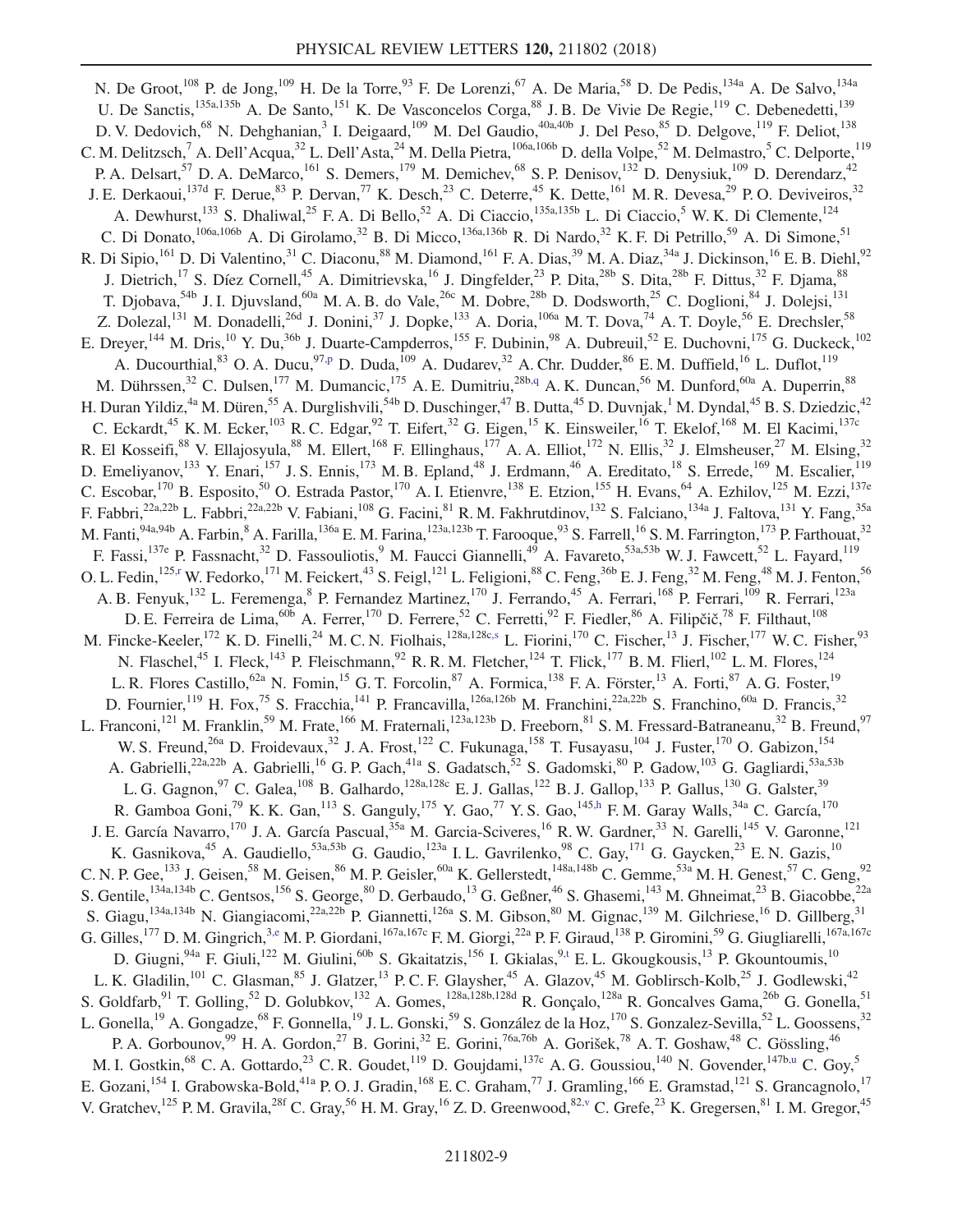<span id="page-10-6"></span><span id="page-10-5"></span><span id="page-10-4"></span><span id="page-10-3"></span><span id="page-10-2"></span><span id="page-10-1"></span><span id="page-10-0"></span>P. Grenier,<sup>145</sup> K. Grevtsov,<sup>45</sup> J. Griffiths,<sup>8</sup> A. A. Grillo,<sup>139</sup> K. Grimm,<sup>145</sup> S. Grinstein,<sup>1[3,w](#page-19-22)</sup> Ph. Gris,<sup>37</sup> J.-F. Grivaz,<sup>119</sup> S. Groh,  $86$  E. Gross,  $^{175}$  J. Grosse-Knetter,  $^{58}$  G. C. Grossi,  $^{82}$  Z. J. Grout,  $^{81}$  A. Grummer,  $^{107}$  L. Guan,  $^{92}$  W. Guan,  $^{176}$ J. Guenther,<sup>32</sup> A. Guerguichon,<sup>119</sup> F. Guescini,<sup>163a</sup> D. Guest,<sup>166</sup> O. Gueta,<sup>155</sup> R. Gugel,<sup>51</sup> B. Gui,<sup>113</sup> T. Guillemin,<sup>5</sup> S. Guindon,<sup>32</sup> U. Gul,<sup>56</sup> C. Gumpert,<sup>32</sup> J. Guo,<sup>36c</sup> W. Guo,<sup>92</sup> Y. Guo,<sup>36[a,x](#page-19-23)</sup> R. Gupta,<sup>43</sup> S. Gurbuz,<sup>20a</sup> G. Gustavino,<sup>115</sup> B. J. Gutelman,<sup>154</sup> P. Gutierrez,<sup>115</sup> N. G. Gutierrez Ortiz,<sup>81</sup> C. Gutschow,<sup>81</sup> C. Guyot,<sup>138</sup> M. P. Guzik,<sup>41a</sup> C. Gwenlan,<sup>122</sup> C. B. Gwilliam,<sup>77</sup> A. Haas,<sup>112</sup> C. Haber,<sup>16</sup> H. K. Hadavand,<sup>8</sup> N. Haddad,<sup>137e</sup> A. Hadef,<sup>88</sup> S. Hageböck,<sup>23</sup> M. Hagihara,<sup>164</sup> H. Hakobyan,<sup>18[0,a](#page-19-0)</sup> M. Haleem,<sup>178</sup> J. Haley,<sup>116</sup> G. Halladjian,<sup>93</sup> G.D. Hallewell,<sup>88</sup> K. Hamacher,<sup>177</sup> P. Hamal,<sup>117</sup> K. Hamano, <sup>172</sup> A. Hamilton, <sup>147a</sup> G. N. Hamity, <sup>141</sup> K. Han, <sup>36a[,y](#page-19-24)</sup> L. Han, <sup>36a</sup> S. Han, <sup>35a, 35d</sup> K. Hanagaki, <sup>69[,z](#page-19-25)</sup> M. Hance, <sup>139</sup> D. M. Handl,<sup>102</sup> B. Haney,<sup>124</sup> R. Hankache,<sup>83</sup> P. Hanke,<sup>60a</sup> E. Hansen,<sup>84</sup> J. B. Hansen,<sup>39</sup> J. D. Hansen,<sup>39</sup> M. C. Hansen,<sup>23</sup> P. H. Hansen,<sup>39</sup> K. Hara,<sup>164</sup> A. S. Hard,<sup>176</sup> T. Harenberg,<sup>177</sup> S. Harkusha,<sup>95</sup> P. F. Harrison,<sup>173</sup> N. M. Hartmann,<sup>102</sup> Y. Hasegawa,<sup>142</sup> A. Hasib,<sup>49</sup> S. Hassani,<sup>138</sup> S. Haug,<sup>18</sup> R. Hauser,<sup>93</sup> L. Hauswald,<sup>47</sup> L. B. Havener,<sup>38</sup> M. Havranek,<sup>130</sup> C. M. Hawkes,  $^{19}$  R. J. Hawkings,  $^{32}$  D. Hayden,  $^{93}$  C. P. Hays,  $^{122}$  J. M. Hays,  $^{79}$  H. S. Hayward,  $^{77}$  S. J. Haywood,  $^{133}$  T. Heck,  $^{86}$ V. Hedberg,  $84$  L. Heelan,  $8$  S. Heer,  $23$  K. K. Heidegger,  $51$  S. Heim,  $45$  T. Heineman,  $16$  B. Heinemann,  $45$ , aa J. J. Heinrich,  $102$ L. Heinrich,<sup>112</sup> C. Heinz,<sup>55</sup> J. Hejbal,<sup>129</sup> L. Helary,<sup>32</sup> A. Held,<sup>171</sup> S. Hellesund,<sup>121</sup> S. Hellman,<sup>148a,148b</sup> C. Helsens,<sup>32</sup> R. C. W. Henderson,<sup>75</sup> Y. Heng,<sup>176</sup> S. Henkelmann,<sup>171</sup> A. M. Henriques Correia,<sup>32</sup> G. H. Herbert,<sup>17</sup> H. Herde,<sup>25</sup> V. Herget,<sup>178</sup> Y. Hernández Jiménez, <sup>147c</sup> H. Herr,<sup>86</sup> G. Herten,<sup>51</sup> R. Hertenberger, <sup>102</sup> L. Hervas,<sup>32</sup> T. C. Herwig, <sup>124</sup> G. G. Hesketh, <sup>81</sup> N. P. Hessey, <sup>163a</sup> J. W. Hetherly, <sup>43</sup> S. Higashino, <sup>69</sup> E. Higón-Rodriguez, <sup>170</sup> K. Hildebrand, <sup>33</sup> E. Hill, <sup>172</sup> J. C. Hill, <sup>30</sup> K. H. Hiller,<sup>45</sup> S. J. Hillier,<sup>19</sup> M. Hils,<sup>47</sup> I. Hinchliffe,<sup>16</sup> M. Hirose,<sup>51</sup> D. Hirschbuehl,<sup>177</sup> B. Hiti,<sup>78</sup> O. Hladik,<sup>129</sup> D. R. Hlaluku,  $^{147c}$  X. Hoad, $^{49}$  J. Hobbs,  $^{150}$  N. Hod,  $^{163a}$  M. C. Hodgkinson,  $^{141}$  A. Hoecker,  $^{32}$  M. R. Hoeferkamp,  $^{107}$ F. Hoenig,<sup>102</sup> D. Hohn,<sup>23</sup> D. Hohov,<sup>119</sup> T. R. Holmes,<sup>33</sup> M. Holzbock,<sup>102</sup> M. Homann,<sup>46</sup> S. Honda,<sup>164</sup> T. Honda,<sup>69</sup> T. M. Hong,<sup>127</sup> B. H. Hooberman,<sup>169</sup> W. H. Hopkins,<sup>118</sup> Y. Horii,<sup>105</sup> A. J. Horton,<sup>144</sup> L. A. Horyn,<sup>33</sup> J-Y. Hostachy,<sup>57</sup> A. Hostiuc,<sup>140</sup> S. Hou,<sup>153</sup> A. Hoummada,<sup>137a</sup> J. Howarth,<sup>87</sup> J. Hoya,<sup>74</sup> M. Hrabovsky,<sup>117</sup> J. Hrdinka,<sup>32</sup> I. Hristova,<sup>17</sup> J. Hrivnac,<sup>119</sup> T. Hryn'ova,<sup>5</sup> A. Hrynevich,<sup>96</sup> P.J. Hsu,<sup>63</sup> S.-C. Hsu,<sup>140</sup> Q. Hu,<sup>27</sup> S. Hu,<sup>36c</sup> Y. Huang,<sup>35a</sup> Z. Hubacek,<sup>130</sup> F. Hubaut,  $^{88}$  F. Huegging,  $^{23}$  T. B. Huffman,  $^{122}$  E. W. Hughes,  $^{38}$  M. Huhtinen,  $^{32}$  R. F. H. Hunter,  $^{31}$  P. Huo,  $^{150}$  A. M. Hupe,  $^{31}$ N. Huseynov,<sup>6[8,c](#page-19-2)</sup> J. Huston,<sup>93</sup> J. Huth,<sup>59</sup> R. Hyneman,<sup>92</sup> G. Iacobucci,<sup>52</sup> G. Iakovidis,<sup>27</sup> I. Ibragimov,<sup>143</sup> L. Iconomidou-Fayard,<sup>119</sup> Z. Idrissi,<sup>137e</sup> P. Iengo,<sup>32</sup> O. Igonkina,<sup>109[,bb](#page-19-27)</sup> R. Iguchi,<sup>157</sup> T. Iizawa,<sup>174</sup> Y. Ikegami,<sup>69</sup> M. Ikeno,<sup>69</sup> D. Iliadis,<sup>156</sup> N. Ilic,<sup>145</sup> F. Iltzsche,<sup>47</sup> G. Introzzi,<sup>123a,123b</sup> M. Iodice,<sup>136a</sup> K. Iordanidou,<sup>38</sup> V. Ippolito,<sup>134a,134b</sup> M. F. Isacson,<sup>168</sup> N. Ishijima,<sup>120</sup> M. Ishino,<sup>157</sup> M. Ishitsuka,<sup>159</sup> C. Issever,<sup>122</sup> S. Istin,<sup>20a</sup> F. Ito,<sup>164</sup> J. M. Iturbe Ponce,<sup>62a</sup> R. Iuppa,<sup>162a,162b</sup> H. Iwasaki,<sup>69</sup> J. M. Izen,<sup>44</sup> V. Izzo,<sup>106a</sup> S. Jabbar,<sup>3</sup> P. Jacka,<sup>129</sup> P. Jackson,<sup>1</sup> R. M. Jacobs,<sup>23</sup> V. Jain,<sup>2</sup> G. Jakel,<sup>177</sup> K. B. Jakobi,  $86$  K. Jakobs,  $51$  S. Jakobsen,  $65$  T. Jakoubek,  $129$  D. O. Jamin,  $116$  D. K. Jana,  $82$  R. Jansky,  $52$  J. Janssen,  $23$ M. Janus,<sup>58</sup> P. A. Janus,<sup>41a</sup> G. Jarlskog,<sup>84</sup> N. Javadov,<sup>68[,c](#page-19-2)</sup> T. Javůrek,<sup>51</sup> M. Javurkova,<sup>51</sup> F. Jeanneau,<sup>138</sup> L. Jeanty,<sup>16</sup> J. Jejelava,<sup>54[a,cc](#page-19-28)</sup> A. Jelinskas,<sup>173</sup> P. Jenni,<sup>51[,dd](#page-19-29)</sup> C. Jeske,<sup>173</sup> S. Jézéquel,<sup>5</sup> H. Ji,<sup>176</sup> J. Jia,<sup>150</sup> H. Jiang,<sup>67</sup> Y. Jiang,<sup>36a</sup> Z. Jiang,<sup>145</sup> S. Jiggins,  $81$  J. Jimenez Pena,  $170$  S. Jin,  $35b$  A. Jinaru,  $28b$  O. Jinnouchi,  $159$  H. Jivan,  $147c$  P. Johansson,  $141$  K. A. Johns,  $7$ C. A. Johnson,<sup>64</sup> W. J. Johnson,<sup>140</sup> K. Jon-And,<sup>148a,148b</sup> R. W. L. Jones,<sup>75</sup> S. D. Jones,<sup>151</sup> S. Jones,<sup>7</sup> T. J. Jones,<sup>77</sup> J. Jongmanns,<sup>60a</sup> P. M. Jorge,<sup>128a,128b</sup> J. Jovicevic,<sup>163a</sup> X. Ju,<sup>176</sup> J. J. Junggeburth,<sup>103</sup> A. Juste Rozas,<sup>1[3,w](#page-19-22)</sup> A. Kaczmarska,<sup>42</sup> M. Kado,<sup>119</sup> H. Kagan,<sup>113</sup> M. Kagan,<sup>145</sup> S. J. Kahn,<sup>88</sup> T. Kaji,<sup>174</sup> E. Kajomovitz,<sup>154</sup> C. W. Kalderon,<sup>84</sup> A. Kaluza,<sup>86</sup> S. Kama,<sup>43</sup> A. Kamenshchikov,<sup>132</sup> L. Kanjir,<sup>78</sup> Y. Kano,<sup>157</sup> V. A. Kantserov,<sup>100</sup> J. Kanzaki,<sup>69</sup> B. Kaplan,<sup>112</sup> L. S. Kaplan,<sup>176</sup> D. Kar, <sup>147c</sup> K. Karakostas, <sup>10</sup> N. Karastathis, <sup>10</sup> M. J. Kareem, <sup>163b</sup> E. Karentzos, <sup>10</sup> S. N. Karpov, <sup>68</sup> Z. M. Karpova, <sup>68</sup> V. Kartvelishvili,<sup>75</sup> A. N. Karyukhin,<sup>132</sup> K. Kasahara,<sup>164</sup> L. Kashif,<sup>176</sup> R. D. Kass,<sup>113</sup> A. Kastanas,<sup>149</sup> Y. Kataoka,<sup>157</sup> C. Kato,<sup>157</sup> A. Katre,<sup>52</sup> J. Katzy,<sup>45</sup> K. Kawade,<sup>70</sup> K. Kawagoe,<sup>73</sup> T. Kawamoto,<sup>157</sup> G. Kawamura,<sup>58</sup> E. F. Kay,<sup>77</sup> V. F. Kazanin,<sup>11[1,d](#page-19-3)</sup> R. Keeler,<sup>172</sup> R. Kehoe,<sup>43</sup> J. S. Keller,<sup>31</sup> E. Kellermann,<sup>84</sup> J. J. Kempster,<sup>19</sup> J Kendrick,<sup>19</sup> H. Keoshkerian, <sup>161</sup> O. Kepka, <sup>129</sup> B. P. Kerševan, <sup>78</sup> S. Kersten, <sup>177</sup> R. A. Keyes, <sup>90</sup> M. Khader, <sup>169</sup> F. Khalil-zada, <sup>12</sup> A. Khanov, 116 A. G. Kharlamov, 11[1,d](#page-19-3) T. Kharlamova, 111[,d](#page-19-3) A. Khodinov, <sup>160</sup> T. J. Khoo, <sup>52</sup> V. Khovanskiy, <sup>9[9,a](#page-19-0)</sup> E. Khramov, <sup>68</sup> J. Khubua,<sup>54[b,ee](#page-19-30)</sup> S. Kido,<sup>70</sup> M. Kiehn,<sup>52</sup> C. R. Kilby,<sup>80</sup> H. Y. Kim,<sup>8</sup> S. H. Kim,<sup>164</sup> Y. K. Kim,<sup>33</sup> N. Kimura,<sup>167a,167c</sup> O. M. Kind,<sup>17</sup> B. T. King,<sup>77</sup> D. Kirchmeier,<sup>47</sup> J. Kirk,<sup>133</sup> A. E. Kiryunin,<sup>103</sup> T. Kishimoto,<sup>157</sup> D. Kisielewska,<sup>41a</sup> V. Kitali,<sup>45</sup> O. Kivernyk,<sup>5</sup> E. Kladiva,<sup>146b</sup> T. Klapdor-Kleingrothaus,<sup>51</sup> M. H. Klein,<sup>92</sup> M. Klein,<sup>77</sup> U. Klein,<sup>77</sup> K. Kleinknecht,<sup>86</sup> P. Klimek,<sup>110</sup> A. Klimentov,<sup>27</sup> R. Klingenberg,<sup>4[6,a](#page-19-0)</sup> T. Klingl,<sup>23</sup> T. Klioutchnikova,<sup>32</sup> F. F. Klitzner,<sup>102</sup> E.-E. Kluge,<sup>60a</sup> P. Kluit,<sup>109</sup> S. Kluth,<sup>103</sup> E. Kneringer,<sup>65</sup> E. B. F. G. Knoops,<sup>88</sup> A. Knue,<sup>51</sup> A. Kobayashi,<sup>157</sup> D. Kobayashi,<sup>73</sup> T. Kobayashi,<sup>157</sup> M. Kobel,<sup>47</sup> M. Kocian,<sup>145</sup> P. Kodys,<sup>131</sup> T. Koffas,<sup>31</sup> E. Koffeman,<sup>109</sup> N. M. Köhler,<sup>103</sup> T. Koi,<sup>145</sup> M. Kolb,<sup>60b</sup> I. Koletsou,<sup>5</sup>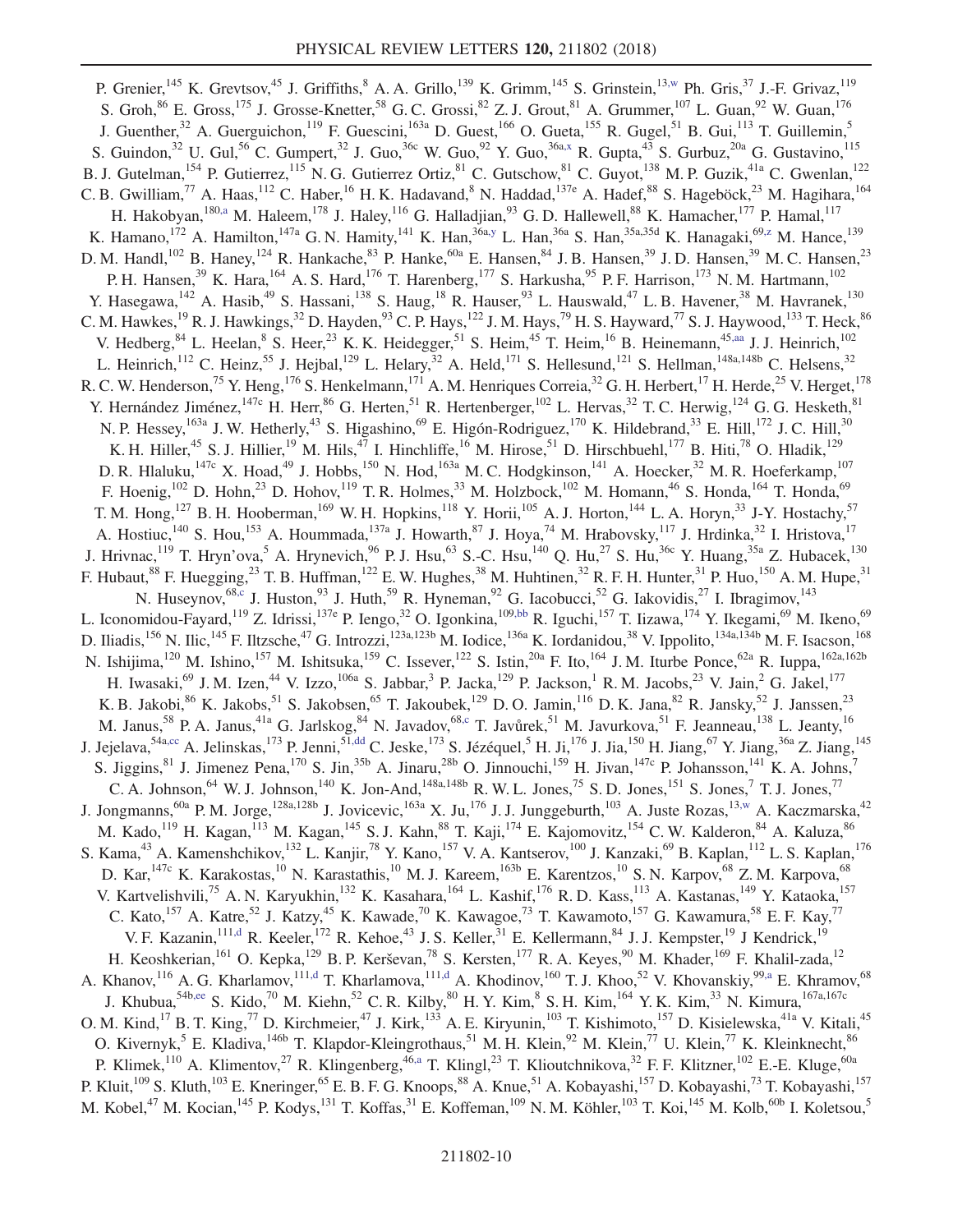<span id="page-11-3"></span><span id="page-11-2"></span><span id="page-11-1"></span><span id="page-11-0"></span>T. Kondo,<sup>69</sup> N. Kondrashova,<sup>36c</sup> K. Köneke,<sup>51</sup> A. C. König,<sup>108</sup> T. Kono,<sup>6[9,ff](#page-19-31)</sup> R. Konoplich,<sup>112[,gg](#page-20-0)</sup> N. Konstantinidis,<sup>81</sup> B. Konya,<sup>84</sup> R. Kopeliansky,<sup>64</sup> S. Koperny,<sup>41a</sup> K. Korcyl,<sup>42</sup> K. Kordas,<sup>156</sup> A. Korn,<sup>81</sup> I. Korolkov,<sup>13</sup> E. V. Korolkova,<sup>141</sup> O. Kortner,<sup>103</sup> S. Kortner,<sup>103</sup> T. Kosek,<sup>131</sup> V. V. Kostyukhin,<sup>23</sup> A. Kotwal,<sup>48</sup> A. Koulouris,<sup>10</sup> A. Kourkoumeli-Charalampidi,<sup>123a,123b</sup> C. Kourkoumelis, E. Kourlitis, <sup>141</sup> V. Kouskoura, <sup>27</sup> A. B. Kowalewska, <sup>42</sup> R. Kowalewski,<sup>172</sup> T. Z. Kowalski,<sup>41a</sup> C. Kozakai,<sup>157</sup> W. Kozanecki,<sup>138</sup> A. S. Kozhin,<sup>132</sup> V. A. Kramarenko,<sup>101</sup> G. Kramberger,<sup>78</sup> D. Krasnopevtsev,<sup>100</sup> M. W. Krasny,<sup>83</sup> A. Krasznahorkay,<sup>32</sup> D. Krauss,<sup>103</sup> J. A. Kremer,<sup>41a</sup> J. Kretzschmar,<sup>77</sup> K. Kreutzfeldt,<sup>55</sup> P. Krieger,<sup>161</sup> K. Krizka,<sup>16</sup> K. Kroeninger,<sup>46</sup> H. Kroha,<sup>103</sup> J. Kroll,<sup>129</sup> J. Kroll,<sup>124</sup> J. Kroseberg,<sup>23</sup> J. Krstic,<sup>14</sup> U. Kruchonak,<sup>68</sup> H. Krüger,<sup>23</sup> N. Krumnack,<sup>67</sup> M. C. Kruse,<sup>48</sup> T. Kubota,<sup>91</sup> S. Kuday,<sup>4b</sup> J. T. Kuechler,<sup>177</sup> S. Kuehn,<sup>32</sup> A. Kugel,<sup>60a</sup> F. Kuger,<sup>178</sup> T. Kuhl,<sup>45</sup> V. Kukhtin,<sup>68</sup> R. Kukla,<sup>88</sup> Y. Kulchitsky,<sup>95</sup> S. Kuleshov,<sup>34b</sup> Y. P. Kulinich,<sup>169</sup> M. Kuna,<sup>57</sup> T. Kunigo,<sup>71</sup> A. Kupco,<sup>129</sup> T. Kupfer,<sup>46</sup> O. Kuprash,<sup>155</sup> H. Kurashige,<sup>70</sup> L. L. Kurchaninov,<sup>163a</sup> Y. A. Kurochkin, <sup>95</sup> M. G. Kurth, <sup>35a, 35d</sup> E. S. Kuwertz, <sup>172</sup> M. Kuze, <sup>159</sup> J. Kvita, <sup>117</sup> T. Kwan, <sup>172</sup> A. La Rosa, <sup>103</sup> J. L. La Rosa Navarro,<sup>26d</sup> L. La Rotonda,<sup>40a,40b</sup> F. La Ruffa,<sup>40a,40b</sup> C. Lacasta,<sup>170</sup> F. Lacava,<sup>134a,134b</sup> J. Lacey,<sup>45</sup> D. P. J. Lack,<sup>87</sup> H. Lacker,<sup>17</sup> D. Lacour,<sup>83</sup> E. Ladygin,<sup>68</sup> R. Lafaye,<sup>5</sup> B. Laforge,<sup>83</sup> S. Lai,<sup>58</sup> S. Lammers,<sup>64</sup> W. Lampl,<sup>7</sup> E. Lançon,<sup>27</sup> U. Landgraf, <sup>51</sup> M. P. J. Landon, <sup>79</sup> M. C. Lanfermann, <sup>52</sup> V. S. Lang, <sup>45</sup> J. C. Lange, <sup>13</sup> R. J. Langenberg, <sup>32</sup> A. J. Lankford, <sup>166</sup> F. Lanni,<sup>27</sup> K. Lantzsch,<sup>23</sup> A. Lanza,<sup>123a</sup> A. Lapertosa,<sup>53a,53b</sup> S. Laplace,<sup>83</sup> J. F. Laporte,<sup>138</sup> T. Lari,<sup>94a</sup> F. Lasagni Manghi,<sup>22a,22b</sup> M. Lassnig,<sup>32</sup> T. S. Lau,<sup>62a</sup> A. Laudrain,<sup>119</sup> A. T. Law,<sup>139</sup> P. Laycock,<sup>77</sup> M. Lazzaroni,<sup>94a,94b</sup> B. Le,<sup>91</sup> O. Le Dortz,  $^{83}$  E. Le Guirriec,  $^{88}$  E. P. Le Quilleuc,  $^{138}$  M. LeBlanc, T. LeCompte,  $^{6}$  F. Ledroit-Guillon,  $^{57}$  C. A. Lee,  $^{27}$ G. R. Lee,<sup>34a</sup> S. C. Lee,<sup>153</sup> L. Lee,<sup>59</sup> B. Lefebvre,<sup>90</sup> M. Lefebvre,<sup>172</sup> F. Legger,<sup>102</sup> C. Leggett,<sup>16</sup> G. Lehmann Miotto,<sup>32</sup> W. A. Leight,<sup>45</sup> A. Leisos,<sup>156[,hh](#page-20-1)</sup> M. A. L. Leite,<sup>26d</sup> R. Leitner,<sup>131</sup> D. Lellouch,<sup>175</sup> B. Lemmer,<sup>58</sup> K. J. C. Leney,<sup>81</sup> T. Lenz,<sup>23</sup> B. Lenzi,<sup>32</sup> R. Leone,<sup>7</sup> S. Leone,<sup>126a</sup> C. Leonidopoulos,<sup>49</sup> G. Lerner,<sup>151</sup> C. Leroy,<sup>97</sup> R. Les,<sup>161</sup> A. A. J. Lesage,<sup>138</sup> C. G. Lester,<sup>30</sup> M. Levchenko,<sup>125</sup> J. Levêque,<sup>5</sup> D. Levin,<sup>92</sup> L. J. Levinson,<sup>175</sup> M. Levy,<sup>19</sup> D. Lewis,<sup>79</sup> B. Li,<sup>36a[,x](#page-19-23)</sup> C.-Q. Li,<sup>36a</sup> H. Li,<sup>36b</sup> L. Li,<sup>36c</sup> Q. Li,<sup>35a,35d</sup> Q. Li,<sup>36a</sup> S. Li,<sup>36c,36d</sup> X. Li,<sup>36c</sup> Y. Li,<sup>143</sup> Z. Liang,<sup>35a</sup> B. Liberti,<sup>135a</sup> A. Liblong,<sup>161</sup> K. Lie,<sup>62c</sup> A. Limosani,<sup>152</sup> C. Y. Lin,<sup>30</sup> K. Lin,<sup>93</sup> S. C. Lin,<sup>182</sup> T. H. Lin,<sup>86</sup> R. A. Linck,<sup>64</sup> B. E. Lindquist,<sup>150</sup> A. E. Lionti,<sup>52</sup> E. Lipeles,<sup>124</sup> A. Lipniacka,<sup>15</sup> M. Lisovyi,<sup>60b</sup> T. M. Liss,<sup>169[,ii](#page-20-2)</sup> A. Lister,<sup>171</sup> A. M. Litke,<sup>139</sup> J. D. Little,<sup>8</sup> B. Liu,<sup>67</sup> H. Liu,<sup>92</sup> H. Liu,<sup>27</sup> J. K. K. Liu,<sup>122</sup> J. B. Liu,<sup>36a</sup> K. Liu,<sup>83</sup> M. Liu,<sup>36a</sup> P. Liu,<sup>16</sup> Y. L. Liu,<sup>36a</sup> Y. Liu,<sup>36a</sup> M. Livan,<sup>123a,123b</sup> A. Lleres,<sup>57</sup> J. Llorente Merino,<sup>35a</sup> S. L. Lloyd,<sup>79</sup> C. Y. Lo,<sup>62b</sup> F. Lo Sterzo,<sup>43</sup> E. M. Lobodzinska,<sup>45</sup> P. Loch,<sup>7</sup> F. K. Loebinger,<sup>87</sup> A. Loesle,<sup>51</sup> K. M. Loew,<sup>25</sup> T. Lohse,<sup>17</sup> K. Lohwasser,<sup>141</sup> M. Lokajicek,<sup>129</sup> B. A. Long,<sup>24</sup> J. D. Long,<sup>169</sup> R. E. Long,<sup>75</sup> L. Longo,<sup>76a,76b</sup> K. A. Looper,<sup>113</sup> J. A. Lopez,<sup>34b</sup> I. Lopez Paz,<sup>13</sup> A. Lopez Solis,<sup>83</sup> J. Lorenz,<sup>102</sup> N. Lorenzo Martinez,<sup>5</sup> M. Losada, <sup>21</sup> P. J. Lösel, <sup>102</sup> X. Lou,<sup>35a</sup> A. Lounis, <sup>119</sup> J. Love, <sup>6</sup> P. A. Love, <sup>75</sup> H. Lu, <sup>62a</sup> N. Lu, <sup>92</sup> Y. J. Lu, <sup>63</sup> H. J. Lubatti, <sup>140</sup> C. Luci,<sup>134a,134b</sup> A. Lucotte,<sup>57</sup> C. Luedtke,<sup>51</sup> F. Luehring,<sup>64</sup> I. Luise,<sup>83</sup> W. Lukas,<sup>65</sup> L. Luminari,<sup>134a</sup> B. Lund-Jensen,<sup>149</sup> M. S. Lutz,<sup>89</sup> P. M. Luzi,<sup>83</sup> D. Lynn,<sup>27</sup> R. Lysak,<sup>129</sup> E. Lytken,<sup>84</sup> F. Lyu,<sup>35a</sup> V. Lyubushkin,<sup>68</sup> H. Ma,<sup>27</sup> L. L. Ma,<sup>36b</sup> Y. Ma,<sup>36b</sup> G. Maccarrone,<sup>50</sup> A. Macchiolo,<sup>103</sup> C. M. Macdonald,<sup>141</sup> B. Maček,<sup>78</sup> J. Machado Miguens,<sup>124,128b</sup> D. Madaffari,<sup>170</sup> R. Madar,<sup>37</sup> W. F. Mader,<sup>47</sup> A. Madsen,<sup>45</sup> N. Madysa,<sup>47</sup> J. Maeda,<sup>70</sup> S. Maeland,<sup>15</sup> T. Maeno,<sup>27</sup> A. S. Maevskiy,<sup>101</sup> V. Magerl,<sup>51</sup> C. Maidantchik,<sup>26a</sup> T. Maier,<sup>102</sup> A. Maio,<sup>128a,128b,128d</sup> O. Majersky,<sup>146a</sup> S. Majewski,<sup>118</sup> Y. Makida,<sup>69</sup> N. Makovec,<sup>119</sup> B. Malaescu,<sup>83</sup> Pa. Malecki,<sup>42</sup> V. P. Maleev,<sup>125</sup> F. Malek,<sup>57</sup> U. Mallik,<sup>66</sup> D. Malon,<sup>6</sup> C. Malone,<sup>30</sup> S. Maltezos, <sup>10</sup> S. Malyukov, <sup>32</sup> J. Mamuzic, <sup>170</sup> G. Mancini, <sup>50</sup> I. Mandić, <sup>78</sup> J. Maneira, <sup>128a, 128b</sup> L. Manhaes de Andrade Filho,<sup>26b</sup> J. Manjarres Ramos,<sup>47</sup> K. H. Mankinen,<sup>84</sup> A. Mann,<sup>102</sup> A. Manousos,<sup>32</sup> B. Mansoulie,<sup>138</sup> J. D. Mansour,<sup>35a</sup> R. Mantifel,<sup>90</sup> M. Mantoani,<sup>58</sup> S. Manzoni,<sup>94a,94b</sup> G. Marceca,<sup>29</sup> L. March,<sup>52</sup> L. Marchese,<sup>122</sup> G. Marchiori,<sup>83</sup> M. Marcisovsky,<sup>129</sup> C. A. Marin Tobon,<sup>32</sup> M. Marjanovic,<sup>37</sup> D. E. Marley,<sup>92</sup> F. Marroquim,<sup>26a</sup> Z. Marshall,<sup>16</sup> M. U. F Martensson,<sup>168</sup> S. Marti-Garcia,<sup>170</sup> C. B. Martin,<sup>113</sup> T. A. Martin,<sup>173</sup> V. J. Martin,<sup>49</sup> B. Martin dit Latour,<sup>15</sup> M. Martinez,<sup>1[3,w](#page-19-22)</sup> V. I. Martinez Outschoorn,<sup>89</sup> S. Martin-Haugh,<sup>133</sup> V. S. Martoiu,<sup>28b</sup> A. C. Martyniuk,<sup>81</sup> A. Marzin,<sup>32</sup> L. Masetti, $^{86}$  T. Mashimo,<sup>157</sup> R. Mashinistov, $^{98}$  J. Masik, $^{87}$  A. L. Maslennikov, $^{111,d}$  $^{111,d}$  $^{111,d}$  L. H. Mason, $^{91}$  L. Massa, $^{135a,135b}$ P. Mastrandrea,<sup>5</sup> A. Mastroberardino,<sup>40a,40b</sup> T. Masubuchi,<sup>157</sup> P. Mättig,<sup>177</sup> J. Maurer,<sup>28b</sup> S. J. Maxfield,<sup>77</sup> D. A. Maximov,  $^{111,d}$  $^{111,d}$  $^{111,d}$  R. Mazini,  $^{153}$  I. Maznas,  $^{156}$  S. M. Mazza,  $^{139}$  N. C. Mc Fadden,  $^{107}$  G. Mc Goldrick,  $^{161}$  S. P. Mc Kee,  $^{92}$ A. McCarn, <sup>92</sup> T. G. McCarthy, <sup>103</sup> L. I. McClymont, <sup>81</sup> E. F. McDonald, <sup>91</sup> J. A. Mcfayden, <sup>32</sup> G. Mchedlidze, <sup>58</sup> M. A. McKay,<sup>43</sup> S. J. McMahon,<sup>133</sup> P. C. McNamara,<sup>91</sup> C. J. McNicol,<sup>173</sup> R. A. McPherson,<sup>172,0</sup> Z. A. Meadows,<sup>89</sup> S. Meehan,  $^{140}$  T. J. Megy,  $^{51}$  S. Mehlhase,  $^{102}$  A. Mehta,  $^{77}$  T. Meideck,  $^{57}$  K. Meier,  $^{60a}$  B. Meirose,  $^{44}$  D. Melini,  $^{170,jj}$  $^{170,jj}$  $^{170,jj}$ B. R. Mellado Garcia, <sup>147c</sup> J. D. Mellenthin,<sup>58</sup> M. Melo, <sup>146a</sup> F. Meloni, <sup>18</sup> A. Melzer, <sup>23</sup> S. B. Menary, <sup>87</sup> L. Meng, <sup>77</sup> X. T. Meng, <sup>92</sup> A. Mengarelli, <sup>22a, 22b</sup> S. Menke, <sup>103</sup> E. Meoni, <sup>40a, 40b</sup> S. Mergelmeyer, <sup>17</sup> C. Merlassino, <sup>18</sup> P. Mermod, <sup>52</sup>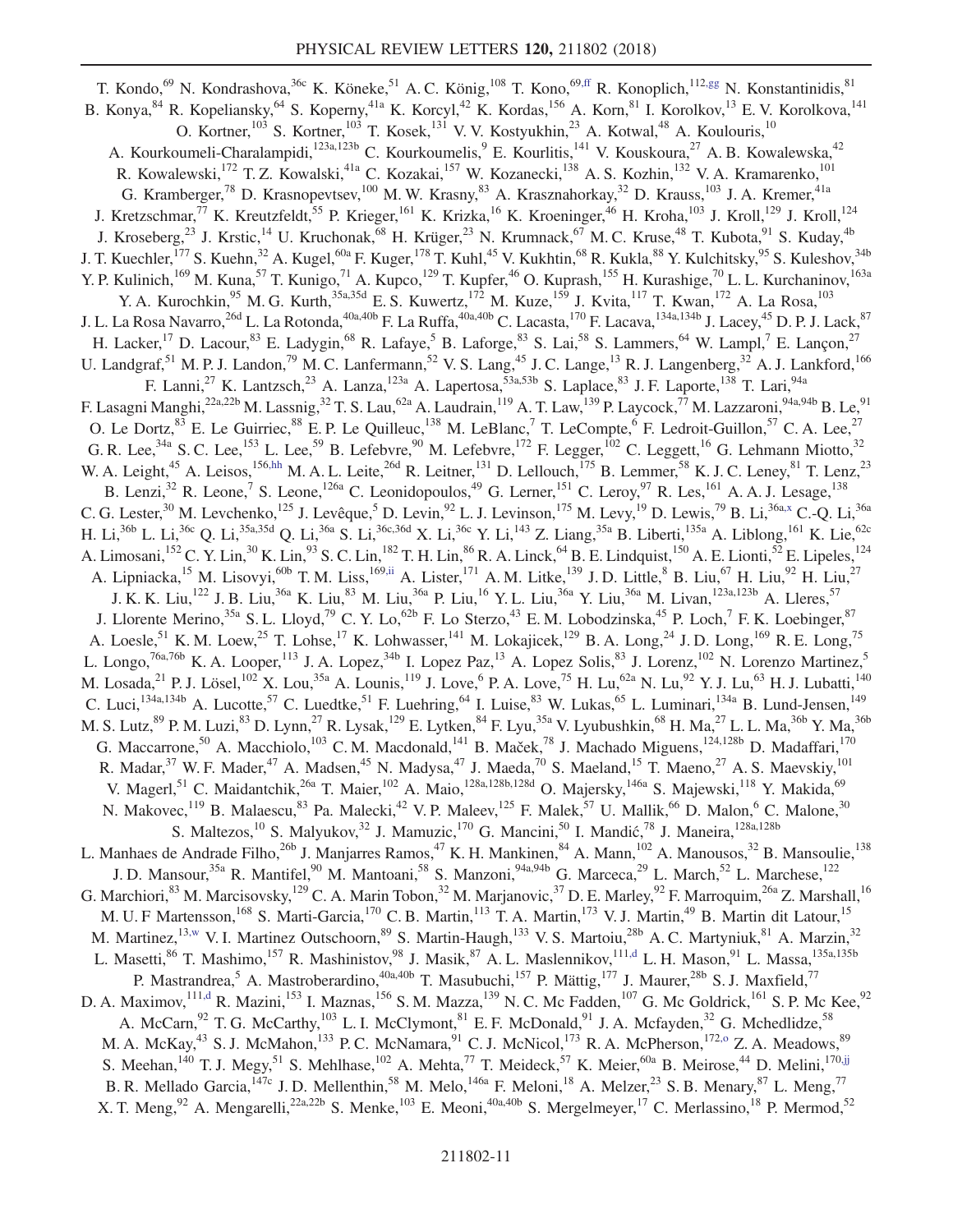<span id="page-12-3"></span><span id="page-12-2"></span><span id="page-12-1"></span><span id="page-12-0"></span>L. Merola, <sup>106a, 106b</sup> C. Meroni, <sup>94a</sup> F. S. Merritt, <sup>33</sup> A. Messina, <sup>134a, 134b</sup> J. Metcalfe, <sup>6</sup> A. S. Mete, <sup>166</sup> C. Meyer, <sup>124</sup> J-P. Meyer, <sup>138</sup> J. Meyer,<sup>109</sup> H. Meyer Zu Theenhausen,<sup>60a</sup> F. Miano,<sup>151</sup> R. P. Middleton,<sup>133</sup> S. Miglioranzi,<sup>53a,53b</sup> L. Mijović,<sup>49</sup> G. Mikenberg, <sup>175</sup> M. Mikestikova, <sup>129</sup> M. Mikuž, <sup>78</sup> M. Milesi, <sup>91</sup> A. Milic, <sup>161</sup> D. A. Millar, <sup>79</sup> D. W. Miller, <sup>33</sup> A. Milov, <sup>175</sup> D. A. Milstead,<sup>148a,148b</sup> A. A. Minaenko,<sup>132</sup> I. A. Minashvili,<sup>54b</sup> A. I. Mincer,<sup>112</sup> B. Mindur,<sup>41a</sup> M. Mineev,<sup>68</sup> Y. Minegishi,<sup>157</sup> Y. Ming,<sup>176</sup> L. M. Mir,<sup>13</sup> A. Mirto,<sup>76a,76b</sup> K. P. Mistry,<sup>124</sup> T. Mitani,<sup>174</sup> J. Mitrevski,<sup>102</sup> V. A. Mitsou,<sup>170</sup> A. Miucci,<sup>18</sup> P. S. Miyagawa,<sup>141</sup> A. Mizukami,<sup>69</sup> J. U. Mjörnmark,<sup>84</sup> T. Mkrtchyan,<sup>180</sup> M. Mlynarikova,<sup>131</sup> T. Moa,<sup>148a,148b</sup> K. Mochizuki,<sup>97</sup> P. Mogg,<sup>51</sup> S. Mohapatra,<sup>38</sup> S. Molander,<sup>148a,148b</sup> R. Moles-Valls,<sup>23</sup> M. C. Mondragon,<sup>93</sup> K. Mönig,<sup>45</sup> J. Monk,<sup>39</sup> E. Monnier,<sup>88</sup> A. Montalbano,<sup>144</sup> J. Montejo Berlingen,<sup>32</sup> F. Monticelli,<sup>74</sup> S. Monzani,<sup>94a</sup> R. W. Moore,<sup>3</sup> N. Morange,<sup>119</sup> D. Moreno,<sup>21</sup> M. Moreno Llácer,<sup>32</sup> P. Morettini,<sup>53a</sup> M. Morgenstern,<sup>109</sup> S. Morgenstern,<sup>32</sup> D. Mori,<sup>144</sup> T. Mori,<sup>157</sup> M. Morii,<sup>59</sup> M. Morinaga,<sup>174</sup> V. Morisbak,<sup>121</sup> A. K. Morley,<sup>32</sup> G. Mornacchi,<sup>32</sup> J. D. Morris,<sup>79</sup> L. Morvaj,<sup>150</sup> P. Moschovakos,<sup>10</sup> M. Mosidze,<sup>54b</sup> H. J. Moss,<sup>141</sup> J. Moss,<sup>145[,kk](#page-20-4)</sup> K. Motohashi,<sup>159</sup> R. Mount,<sup>145</sup> E. Mountricha,<sup>27</sup> E. J. W. Moyse,  $89$  S. Muanza,  $88$  F. Mueller,  $103$  J. Mueller,  $127$  R. S. P. Mueller,  $102$  D. Muenstermann,  $75$  P. Mullen,  $56$ G. A. Mullier, <sup>18</sup> F. J. Munoz Sanchez, <sup>87</sup> P. Murin, <sup>146b</sup> W. J. Murray, <sup>173,133</sup> A. Murrone, <sup>94a,94b</sup> M. Muškinja, <sup>78</sup> C. Mwewa, <sup>147a</sup> A. G. Myagkov, $^{132,1\!}$  J. Myers, $^{118}$  M. Myska, $^{130}$  B. P. Nachman, $^{16}$  O. Nackenhorst, $^{46}$  K. Nagai, $^{122}$  R. Nagai, $^{69,ff}$  $^{69,ff}$  $^{69,ff}$  K. Nagano, $^{69}$ Y. Nagasaka,<sup>61</sup> K. Nagata,<sup>164</sup> M. Nagel,<sup>51</sup> E. Nagy,<sup>88</sup> A. M. Nairz,<sup>32</sup> Y. Nakahama,<sup>105</sup> K. Nakamura,<sup>69</sup> T. Nakamura,<sup>157</sup> I. Nakano,<sup>114</sup> R. F. Naranjo Garcia,<sup>45</sup> R. Narayan,<sup>11</sup> D. I. Narrias Villar,<sup>60a</sup> I. Naryshkin,<sup>125</sup> T. Naumann,<sup>45</sup> G. Navarro,<sup>21</sup> R. Nayyar,<sup>7</sup> H. A. Neal,<sup>92</sup> P. Yu. Nechaeva,<sup>98</sup> T. J. Neep,<sup>138</sup> A. Negri,<sup>123a,123b</sup> M. Negrini,<sup>22a</sup> S. Nektarijevic,<sup>108</sup> C. Nellist,<sup>58</sup> M. E. Nelson,<sup>122</sup> S. Nemecek,<sup>129</sup> P. Nemethy,<sup>112</sup> M. Nessi,<sup>3[2,mm](#page-20-6)</sup> M. S. Neubauer,<sup>169</sup> M. Neumann,<sup>177</sup> P. R. Newman,<sup>19</sup> T. Y. Ng,  $^{62c}$  Y. S. Ng,  $^{17}$  H. D. N. Nguyen,  $^{88}$  T. Nguyen Manh,  $^{97}$  R. B. Nickerson,  $^{122}$  R. Nicolaidou,  $^{138}$  J. Nielsen,  $^{139}$ N. Nikiforou,<sup>11</sup> V. Nikolaenko,<sup>132[,ll](#page-20-5)</sup> I. Nikolic-Audit,<sup>83</sup> K. Nikolopoulos,<sup>19</sup> P. Nilsson,<sup>27</sup> Y. Ninomiya,<sup>69</sup> A. Nisati,<sup>134a</sup> N. Nishu,<sup>36c</sup> R. Nisius,<sup>103</sup> I. Nitsche,<sup>46</sup> T. Nitta,<sup>174</sup> T. Nobe,<sup>157</sup> Y. Noguchi,<sup>71</sup> M. Nomachi,<sup>120</sup> I. Nomidis,<sup>31</sup> M. A. Nomura,<sup>27</sup> T. Nooney,<sup>79</sup> M. Nordberg,<sup>32</sup> N. Norjoharuddeen,<sup>122</sup> T. Novak,<sup>78</sup> O. Novgorodova,<sup>47</sup> R. Novotny,<sup>130</sup> M. Nozaki,<sup>69</sup> L. Nozka,<sup>117</sup> K. Ntekas,<sup>166</sup> E. Nurse,<sup>81</sup> F. Nuti,<sup>91</sup> K. O'Connor,<sup>25</sup> D. C. O'Neil,<sup>144</sup> A. A. O'Rourke,<sup>45</sup> V. O'Shea,<sup>56</sup> F. G. Oakham,<sup>31[,e](#page-19-4)</sup> H. Oberlack,<sup>103</sup> T. Obermann,<sup>23</sup> J. Ocariz,<sup>83</sup> A. Ochi,<sup>70</sup> I. Ochoa,<sup>38</sup> J. P. Ochoa-Ricoux,<sup>34a</sup> S. Oda,<sup>73</sup> S. Odaka,  $^{69}$  A. Oh,  $^{87}$  S. H. Oh,  $^{48}$  C. C. Ohm,  $^{149}$  H. Ohman,  $^{168}$  H. Oide,  $^{53a,53b}$  H. Okawa,  $^{164}$  Y. Okumura,  $^{157}$  T. Okuyama,  $^{69}$ A. Olariu,<sup>28b</sup> L. F. Oleiro Seabra,<sup>128a</sup> S. A. Olivares Pino,<sup>34a</sup> D. Oliveira Damazio,<sup>27</sup> J. L. Oliver,<sup>1</sup> M. J. R. Olsson,<sup>33</sup> A. Olszewski,<sup>42</sup> J. Olszowska,<sup>42</sup> A. Onofre,<sup>128a,128e</sup> K. Onogi,<sup>105</sup> P. U. E. Onyisi,<sup>1[1,nn](#page-20-7)</sup> H. Oppen,<sup>121</sup> M. J. Oreglia,<sup>33</sup> Y. Oren,<sup>155</sup> D. Orestano,<sup>136a,136b</sup> E.C. Orgill,<sup>87</sup> N. Orlando,<sup>62b</sup> R. S. Orr,<sup>161</sup> B. Osculati,<sup>53a,53b[,a](#page-19-0)</sup> R. Ospanov,<sup>36a</sup> G. Otero y Garzon,<sup>29</sup> H. Otono,<sup>73</sup> M. Ouchrif,<sup>137d</sup> F. Ould-Saada,<sup>121</sup> A. Ouraou,<sup>138</sup> K. P. Oussoren,<sup>109</sup> Q. Ouyang,<sup>35a</sup> M. Owen,<sup>56</sup> R. E. Owen,<sup>19</sup> V. E. Ozcan,<sup>20a</sup> N. Ozturk,<sup>8</sup> K. Pachal,<sup>144</sup> A. Pacheco Pages,<sup>13</sup> L. Pacheco Rodriguez,<sup>138</sup> C. Padilla Aranda,<sup>13</sup> S. Pagan Griso,<sup>16</sup> M. Paganini,<sup>179</sup> F. Paige,<sup>27</sup> G. Palacino,<sup>64</sup> S. Palazzo,<sup>40a,40b</sup> S. Palestini,<sup>32</sup> M. Palka,<sup>41b</sup> D. Pallin,<sup>37</sup> E. St. Panagiotopoulou,<sup>10</sup> I. Panagoulias,<sup>10</sup> C. E. Pandini,<sup>52</sup> J. G. Panduro Vazquez,<sup>80</sup> P. Pani,<sup>32</sup> D. Pantea,<sup>28b</sup> L. Paolozzi,<sup>52</sup> Th. D. Papadopoulou,<sup>10</sup> K. Papageorgiou,<sup>[9,t](#page-19-19)</sup> A. Paramonov,<sup>6</sup> D. Paredes Hernandez,<sup>62b</sup> B. Parida,<sup>36c</sup> A. J. Parker,<sup>75</sup> M. A. Parker,<sup>30</sup> K. A. Parker,<sup>45</sup> F. Parodi,<sup>53a,53b</sup> J. A. Parsons,<sup>38</sup> U. Parzefall,<sup>51</sup> V. R. Pascuzzi,<sup>161</sup> J. M. Pasner,<sup>139</sup> E. Pasqualucci,<sup>134a</sup> S. Passaggio,<sup>53a</sup> Fr. Pastore,<sup>80</sup> P. Pasuwan,<sup>148a,148b</sup> S. Pataraia,<sup>86</sup> J. R. Pater,<sup>87</sup> T. Pauly,<sup>32</sup> B. Pearson,<sup>103</sup> S. Pedraza Lopez,<sup>170</sup> R. Pedro,<sup>128a,128b</sup> S. V. Peleganchuk,<sup>11[1,d](#page-19-3)</sup> O. Penc,<sup>129</sup> C. Peng,<sup>35a,35d</sup> H. Peng,<sup>36a</sup> J. Penwell,<sup>64</sup> B. S. Peralva,<sup>26b</sup> M. M. Perego,<sup>138</sup> D. V. Perepelitsa,<sup>27</sup> F. Peri,<sup>17</sup> L. Perini,<sup>94a,94b</sup> H. Pernegger,<sup>32</sup> S. Perrella,<sup>106a,106b</sup> V.D. Peshekhonov,<sup>6[8,a](#page-19-0)</sup> K. Peters,<sup>45</sup> R. F. Y. Peters,<sup>87</sup> B. A. Petersen,<sup>32</sup> T. C. Petersen,<sup>39</sup> E. Petit,<sup>57</sup> A. Petridis,<sup>1</sup> C. Petridou,<sup>156</sup> P. Petroff,<sup>119</sup> E. Petrolo,<sup>134a</sup> M. Petrov,<sup>122</sup> F. Petrucci,<sup>136a,136b</sup> N. E. Pettersson,<sup>89</sup> A. Peyaud,<sup>138</sup> R. Pezoa,  $34b$  T. Pham,  $91$  F. H. Phillips,  $93$  P. W. Phillips,  $133$  G. Piacquadio,  $150$  E. Pianori,  $173$  A. Picazio,  $89$  M. A. Pickering,  $122$ R. Piegaia,<sup>29</sup> J. E. Pilcher,<sup>33</sup> A. D. Pilkington,<sup>87</sup> M. Pinamonti,<sup>135a,135b</sup> J. L. Pinfold,<sup>3</sup> M. Pitt,<sup>175</sup> M.-A. Pleier,<sup>27</sup> V. Pleskot,<sup>131</sup> E. Plotnikova,<sup>68</sup> D. Pluth,<sup>67</sup> P. Podberezko,<sup>111</sup> R. Poettgen,<sup>84</sup> R. Poggi,<sup>123a,123b</sup> L. Poggioli,<sup>119</sup> I. Pogrebnyak,<sup>93</sup> D. Pohl,<sup>23</sup> I. Pokharel,<sup>58</sup> G. Polesello,<sup>123a</sup> A. Poley,<sup>45</sup> A. Policicchio,<sup>40a,40b</sup> R. Polifka,<sup>32</sup> A. Polini,<sup>22a</sup> C. S. Pollard,<sup>45</sup> V. Polychronakos,<sup>27</sup> D. Ponomarenko,<sup>100</sup> L. Pontecorvo,<sup>134a</sup> G. A. Popeneciu,<sup>28d</sup> D. M. Portillo Quintero,<sup>83</sup> S. Pospisil,<sup>130</sup> K. Potamianos,<sup>45</sup> I. N. Potrap,<sup>68</sup> C. J. Potter,<sup>30</sup> H. Potti,<sup>11</sup> T. Poulsen,<sup>84</sup> J. Poveda,<sup>32</sup> M. E. Pozo Astigarraga,<sup>32</sup> P. Pralavorio,<sup>88</sup> S. Prell,<sup>67</sup> D. Price,<sup>87</sup> M. Primavera,<sup>76a</sup> S. Prince,<sup>90</sup> N. Proklova,<sup>100</sup> K. Prokofiev,<sup>62c</sup> F. Prokoshin,<sup>34b</sup> S. Protopopescu,<sup>27</sup> J. Proudfoot,<sup>6</sup> M. Przybycien,<sup>41a</sup> A. Puri,<sup>169</sup> P. Puzo,<sup>119</sup> J. Qian,<sup>92</sup> Y. Qin,<sup>87</sup> A. Quadt,<sup>58</sup> M. Queitsch-Maitland,<sup>45</sup> A. Qureshi,<sup>1</sup> V. Radeka,<sup>27</sup> S. K. Radhakrishnan,<sup>150</sup> P. Rados,<sup>91</sup> F. Ragusa,<sup>94a,94b</sup> G. Rahal,<sup>181</sup> J. A. Raine, <sup>87</sup> S. Rajagopalan, <sup>27</sup> T. Rashid, <sup>119</sup> S. Raspopov, <sup>5</sup> M. G. Ratti, <sup>94a, 94b</sup> D. M. Rauch, <sup>45</sup> F. Rauscher, <sup>102</sup> S. Rave, <sup>86</sup>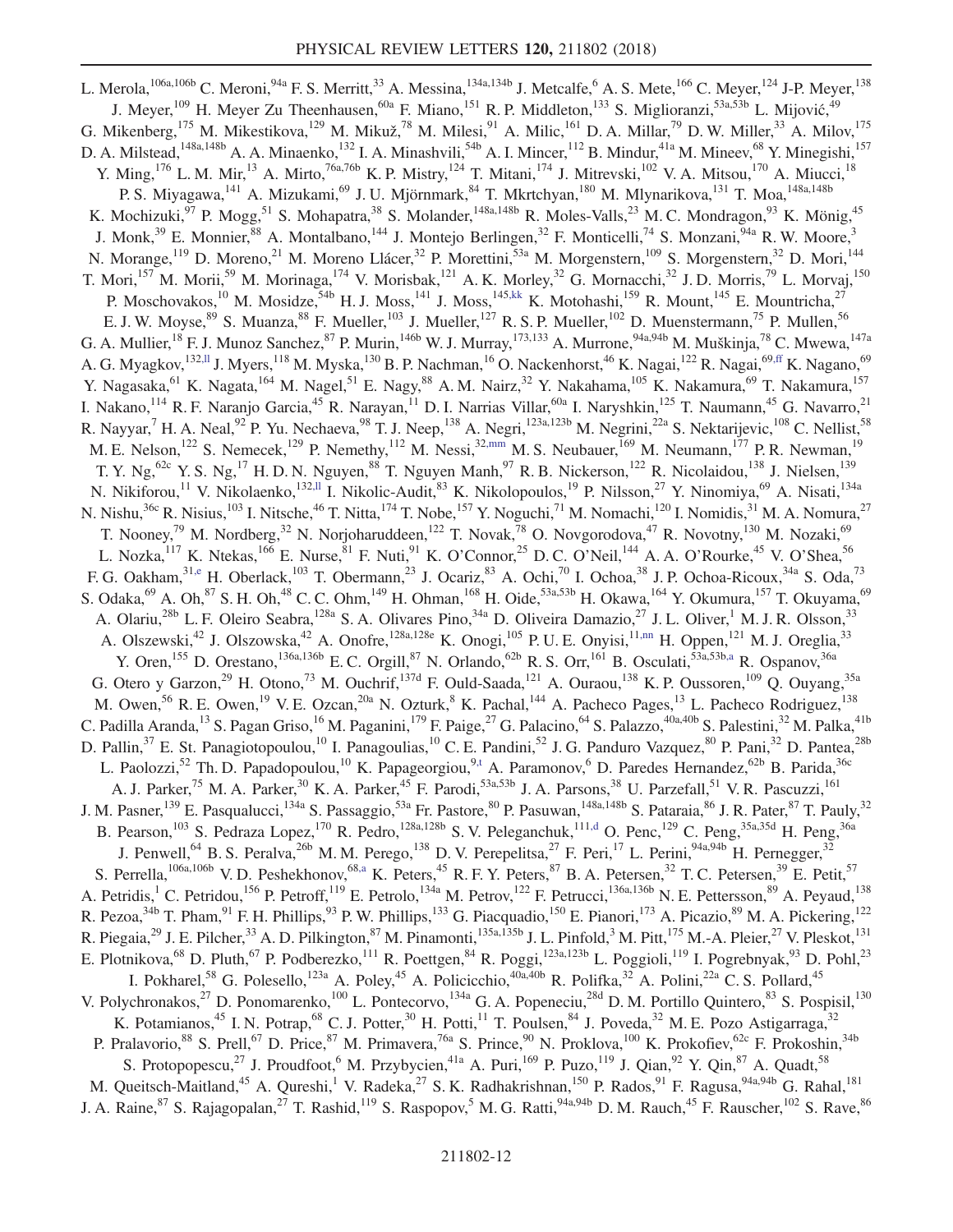<span id="page-13-3"></span><span id="page-13-2"></span><span id="page-13-1"></span><span id="page-13-0"></span>I. Ravinovich,<sup>175</sup> J. H. Rawling,<sup>87</sup> M. Raymond,<sup>32</sup> A. L. Read,<sup>121</sup> N. P. Readioff,<sup>57</sup> M. Reale,<sup>76a,76b</sup> D. M. Rebuzzi,<sup>123a,123b</sup> A. Redelbach,<sup>178</sup> G. Redlinger,<sup>27</sup> R. Reece,<sup>139</sup> R. G. Reed,<sup>147c</sup> K. Reeves,<sup>44</sup> L. Rehnisch,<sup>17</sup> J. Reichert,<sup>124</sup> A. Reiss,<sup>86</sup> C. Rembser,<sup>32</sup> H. Ren,<sup>35a,35d</sup> M. Rescigno,<sup>134a</sup> S. Resconi,<sup>94a</sup> E. D. Resseguie,<sup>124</sup> S. Rettie,<sup>171</sup> E. Reynolds,<sup>19</sup> O. L. Rezanova,  $^{111,d}$  $^{111,d}$  $^{111,d}$  P. Reznicek,  $^{131}$  R. Richter,  $^{103}$  S. Richter,  $^{81}$  E. Richter-Was,  $^{41b}$  O. Ricken,  $^{23}$  M. Ridel,  $^{83}$  P. Rieck,  $^{103}$ C. J. Riegel,<sup>177</sup> O. Rifki,<sup>45</sup> M. Rijssenbeek,<sup>150</sup> A. Rimoldi,<sup>123a,123b</sup> M. Rimoldi,<sup>18</sup> L. Rinaldi,<sup>22a</sup> G. Ripellino,<sup>149</sup> B. Ristić,<sup>32</sup> E. Ritsch,<sup>32</sup> I. Riu,<sup>13</sup> J. C. Rivera Vergara,<sup>34a</sup> F. Rizatdinova,<sup>116</sup> E. Rizvi,<sup>79</sup> C. Rizzi,<sup>13</sup> R. T. Roberts,<sup>87</sup> S. H. Robertson,<sup>90,0</sup> A. Robichaud-Veronneau,<sup>90</sup> D. Robinson,<sup>30</sup> J. E. M. Robinson,<sup>45</sup> A. Robson,<sup>56</sup> E. Rocco,<sup>86</sup> C. Roda, <sup>126a, 126b</sup> Y. Rodina, <sup>88,00</sup> S. Rodriguez Bosca,<sup>170</sup> A. Rodriguez Perez,<sup>13</sup> D. Rodriguez Rodriguez,<sup>170</sup> A. M. Rodríguez Vera,<sup>163b</sup> S. Roe,<sup>32</sup> C. S. Rogan,<sup>59</sup> O. Røhne,<sup>121</sup> R. Röhrig,<sup>103</sup> J. Roloff,<sup>59</sup> A. Romaniouk,<sup>100</sup> M. Romano,<sup>22a,22b</sup> S. M. Romano Saez,<sup>37</sup> E. Romero Adam, <sup>170</sup> N. Rompotis, <sup>77</sup> M. Ronzani, <sup>51</sup> L. Roos, <sup>83</sup> S. Rosati, <sup>134a</sup> K. Rosbach, <sup>51</sup> P. Rose, <sup>139</sup> N.-A. Rosien, <sup>58</sup> E. Rossi,<sup>106a,106b</sup> L. P. Rossi,<sup>53a</sup> L. Rossini,<sup>94a,94b</sup> J. H. N. Rosten,<sup>30</sup> R. Rosten,<sup>140</sup> M. Rotaru,<sup>28b</sup> J. Rothberg,<sup>140</sup> D. Rousseau,<sup>119</sup> D. Roy,<sup>147c</sup> A. Rozanov,<sup>88</sup> Y. Rozen,<sup>154</sup> X. Ruan,<sup>147c</sup> F. Rubbo,<sup>145</sup> F. Rühr,<sup>51</sup> A. Ruiz-Martinez,<sup>31</sup> Z. Rurikova,<sup>51</sup> N. A. Rusakovich,<sup>68</sup> H. L. Russell,<sup>90</sup> J. P. Rutherfoord,<sup>7</sup> N. Ruthmann,<sup>32</sup> E. M. Rüttinger,<sup>45</sup> Y. F. Ryabov,<sup>125</sup> M. Rybar,<sup>169</sup> G. Rybkin,<sup>119</sup> S. Ryu, <sup>6</sup> A. Ryzhov,<sup>132</sup> G. F. Rzehorz,<sup>58</sup> A. F. Saavedra,<sup>152</sup> G. Sabato,<sup>109</sup> S. Sacerdoti,<sup>119</sup> H. F-W. Sadrozinski,<sup>139</sup> R. Sadykov,<sup>68</sup> F. Safai Tehrani,<sup>134a</sup> P. Saha,<sup>110</sup> M. Sahinsoy,<sup>60a</sup> M. Saimpert,<sup>45</sup> M. Saito,<sup>157</sup> T. Saito,<sup>157</sup> H. Sakamoto,<sup>157</sup> G. Salamanna,<sup>136a,136b</sup> J. E. Salazar Loyola,<sup>34b</sup> D. Salek,<sup>109</sup> P. H. Sales De Bruin,<sup>168</sup> D. Salihagic,<sup>103</sup> A. Salnikov,<sup>145</sup> J. Salt,<sup>170</sup> D. Salvatore,<sup>40a,40b</sup> F. Salvatore,<sup>151</sup> A. Salvucci,<sup>62a,62b,62c</sup> A. Salzburger,<sup>32</sup> D. Sammel,<sup>51</sup> D. Sampsonidis,<sup>156</sup> D. Sampsonidou,<sup>156</sup> J. Sánchez,<sup>170</sup> A. Sanchez Pineda,<sup>167a,167c</sup> H. Sandaker,<sup>121</sup> C. O. Sander,<sup>45</sup> M. Sandhoff,<sup>177</sup> C. Sandoval,<sup>21</sup> D. P. C. Sankey,<sup>133</sup> M. Sannino,<sup>53a,53b</sup> Y. Sano,<sup>105</sup> A. Sansoni,<sup>50</sup> C. Santoni,<sup>37</sup> H. Santos,<sup>128a</sup> I. Santoyo Castillo,<sup>151</sup> A. Sapronov,<sup>68</sup> J. G. Saraiva,<sup>128a,128d</sup> O. Sasaki,<sup>69</sup> K. Sato,<sup>164</sup> E. Sauvan,<sup>5</sup> P. Savard,<sup>16[1,e](#page-19-4)</sup> N. Savic,<sup>103</sup> R. Sawada,<sup>157</sup> C. Sawyer,<sup>133</sup> L. Sawyer,<sup>8[2,v](#page-19-21)</sup> C. Sbarra,<sup>22a</sup> A. Sbrizzi,<sup>22a,22b</sup> T. Scanlon,<sup>81</sup> D. A. Scannicchio,<sup>166</sup> J. Schaarschmidt,<sup>140</sup> P. Schacht,<sup>103</sup> B. M. Schachtner,<sup>102</sup> D. Schaefer,<sup>33</sup> L. Schaefer,<sup>124</sup> J. Schaeffer,<sup>86</sup> S. Schaepe,<sup>32</sup> U. Schäfer,<sup>86</sup> A. C. Schaffer,<sup>119</sup> D. Schaile,<sup>102</sup> R. D. Schamberger,<sup>150</sup> V. A. Schegelsky,<sup>125</sup> D. Scheirich,<sup>131</sup> F. Schenck,<sup>17</sup> M. Schernau,<sup>166</sup> C. Schiavi,<sup>53a,53b</sup> S. Schier,<sup>139</sup> L. K. Schildgen,<sup>23</sup> Z. M. Schillaci,<sup>25</sup> C. Schillo,<sup>51</sup> E. J. Schioppa,<sup>32</sup> M. Schioppa,<sup>40a,40b</sup> K. E. Schleicher,<sup>51</sup> S. Schlenker,<sup>32</sup> K. R. Schmidt-Sommerfeld,<sup>103</sup> K. Schmieden,<sup>32</sup> C. Schmitt,<sup>86</sup> S. Schmitt,<sup>45</sup> S. Schmitz,<sup>86</sup> U. Schnoor,<sup>51</sup> L. Schoeffel,<sup>138</sup> A. Schoening,<sup>60b</sup> E. Schopf,<sup>23</sup> M. Schott,<sup>86</sup> J. F. P. Schouwenberg,<sup>108</sup> J. Schovancova,<sup>32</sup> S. Schramm,<sup>52</sup> N. Schuh,<sup>86</sup> A. Schulte,<sup>86</sup> H.-C. Schultz-Coulon,<sup>60a</sup> M. Schumacher,<sup>51</sup> B. A. Schumm,<sup>139</sup> Ph. Schune,<sup>138</sup> A. Schwartzman,<sup>145</sup> T. A. Schwarz,<sup>92</sup> H. Schweiger,<sup>87</sup> Ph. Schwemling,<sup>138</sup> R. Schwienhorst,<sup>93</sup> J. Schwindling,<sup>138</sup> A. Sciandra,<sup>23</sup> G. Sciolla,<sup>25</sup> M. Scornajenghi,<sup>40a,40b</sup> F. Scuri,<sup>126a</sup> F. Scutti, <sup>91</sup> L. M. Scyboz, <sup>103</sup> J. Searcy, <sup>92</sup> P. Seema, <sup>23</sup> S. C. Seidel, <sup>107</sup> A. Seiden, <sup>139</sup> J. M. Seixas, <sup>26a</sup> G. Sekhniaidze, <sup>106a</sup> K. Sekhon,  $92$  S. J. Sekula,  $43$  N. Semprini-Cesari,  $22a,22b$  S. Senkin,  $37$  C. Serfon,  $121$  L. Serin,  $119$  L. Serkin,  $167a,167b$ M. Sessa,<sup>136a,136b</sup> H. Severini,<sup>115</sup> T. Šfiligoj,<sup>78</sup> F. Sforza,<sup>165</sup> A. Sfyrla,<sup>52</sup> E. Shabalina,<sup>58</sup> J.D. Shahinian,<sup>139</sup> N. W. Shaikh,<sup>148a,148b</sup> L. Y. Shan,<sup>35a</sup> R. Shang,<sup>169</sup> J. T. Shank,<sup>24</sup> M. Shapiro,<sup>16</sup> A. S. Sharma,<sup>1</sup> P. B. Shatalov,<sup>99</sup> K. Shaw,<sup>167a,167b</sup> S. M. Shaw,<sup>87</sup> A. Shcherbakova,<sup>148a,148b</sup> C. Y. Shehu,<sup>151</sup> Y. Shen,<sup>115</sup> N. Sherafati,<sup>31</sup> A. D. Sherman,<sup>24</sup> P. Sherwood,<sup>81</sup> L. Shi,<sup>15[3,pp](#page-20-9)</sup> S. Shimizu,<sup>70</sup> C.O. Shimmin,<sup>179</sup> M. Shimojima,<sup>104</sup> I.P.J. Shipsey,<sup>122</sup> S. Shirabe,<sup>73</sup> M. Shiyakova,<sup>68[,qq](#page-20-10)</sup> J. Shlomi,<sup>175</sup> A. Shmeleva,<sup>98</sup> D. Shoaleh Saadi,<sup>97</sup> M. J. Shochet,<sup>33</sup> S. Shojaii,<sup>91</sup> D. R. Shope,<sup>115</sup> S. Shrestha,  $^{113}$  E. Shulga,  $^{100}$  P. Sicho,  $^{129}$  A. M. Sickles,  $^{169}$  P. E. Sidebo,  $^{149}$  E. Sideras Haddad,  $^{147c}$  O. Sidiropoulou,  $^{178}$ A. Sidoti,<sup>22a,22b</sup> F. Siegert,<sup>47</sup> Dj. Sijacki,<sup>14</sup> J. Silva,<sup>128a,128d</sup> M. Silva Jr.,<sup>176</sup> S. B. Silverstein,<sup>148a</sup> L. Simic,<sup>68</sup> S. Simion,<sup>119</sup> E. Simioni,  $86$  B. Simmons,  $81$  M. Simon,  $86$  P. Sinervo,  $161$  N. B. Sinev,  $118$  M. Sioli,  $22a,22b$  G. Siragusa,  $178$  I. Siral,  $92$ S. Yu. Sivoklokov,<sup>101</sup> J. Sjölin,<sup>148a,148b</sup> M. B. Skinner,<sup>75</sup> P. Skubic,<sup>115</sup> M. Slater,<sup>19</sup> T. Slavicek,<sup>130</sup> M. Slawinska,<sup>42</sup> K. Sliwa, <sup>165</sup> R. Slovak, <sup>131</sup> V. Smakhtin, <sup>175</sup> B. H. Smart, <sup>5</sup> J. Smiesko, <sup>146a</sup> N. Smirnov, <sup>100</sup> S. Yu. Smirnov, <sup>100</sup> Y. Smirnov, <sup>100</sup> L. N. Smirnova,  $^{101,rr}$  $^{101,rr}$  $^{101,rr}$  O. Smirnova,  $^{84}$  J. W. Smith,  $^{58}$  M. N. K. Smith,  $^{38}$  R. W. Smith,  $^{38}$  M. Smizanska,  $^{75}$  K. Smolek,  $^{130}$ A. A. Snesarev, <sup>98</sup> I. M. Snyder, <sup>118</sup> S. Snyder, <sup>27</sup> R. Sobie, <sup>172,0</sup> F. Socher, <sup>47</sup> A. M. Soffa, <sup>166</sup> A. Soffer, <sup>155</sup> A. Søgaard, <sup>49</sup> D. A. Soh,<sup>153</sup> G. Sokhrannyi,<sup>78</sup> C. A. Solans Sanchez,<sup>32</sup> M. Solar,<sup>130</sup> E. Yu. Soldatov,<sup>100</sup> U. Soldevila,<sup>170</sup> A. A. Solodkov,<sup>132</sup> A. Soloshenko,<sup>68</sup> O. V. Solovyanov,<sup>132</sup> V. Solovyev,<sup>125</sup> P. Sommer,<sup>141</sup> H. Son,<sup>165</sup> W. Song,<sup>133</sup> A. Sopczak,<sup>130</sup> F. Sopkova,<sup>146b</sup> D. Sosa,<sup>60b</sup> C. L. Sotiropoulou,<sup>126a,126b</sup> S. Sottocornola,<sup>123a,123b</sup> R. Soualah,<sup>167a,167c</sup> A. M. Soukharev,<sup>11[1,d](#page-19-3)</sup> D. South,<sup>45</sup> B. C. Sowden, <sup>80</sup> S. Spagnolo, <sup>76a, 76b</sup> M. Spalla, <sup>103</sup> M. Spangenberg, <sup>173</sup> F. Spanò, <sup>80</sup> D. Sperlich, <sup>17</sup> F. Spettel, <sup>103</sup> T. M. Spieker, <sup>60a</sup> R. Spighi, <sup>22a</sup> G. Spigo, <sup>32</sup> L. A. Spiller, <sup>91</sup> M. Spousta, <sup>131</sup> R. D. St. Denis, <sup>56[,a](#page-19-0)</sup> A. Stabile, <sup>94a, 94b</sup> R. Stamen, <sup>60a</sup> S. Stamm,  $^{17}$  E. Stanecka,  $^{42}$  R. W. Stanek,  $^{6}$  C. Stanescu,  $^{136a}$  M. M. Stanitzki,  $^{45}$  B. S. Stapf,  $^{109}$  S. Stapnes,  $^{121}$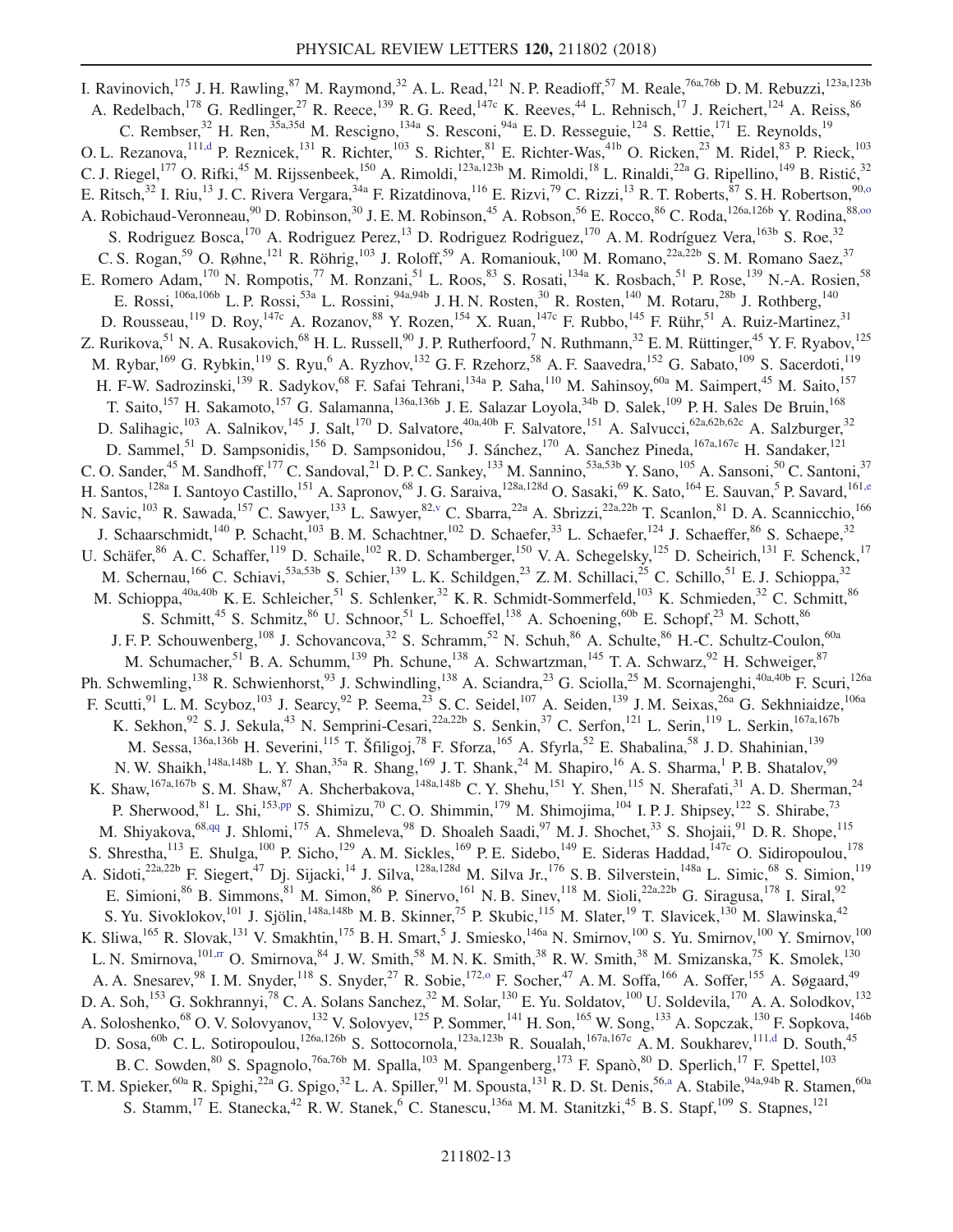<span id="page-14-4"></span><span id="page-14-3"></span><span id="page-14-2"></span><span id="page-14-1"></span><span id="page-14-0"></span>E. A. Starchenko,<sup>132</sup> G. H. Stark,<sup>33</sup> J. Stark,<sup>57</sup> S. H Stark,<sup>39</sup> P. Staroba,<sup>129</sup> P. Starovoitov,<sup>60a</sup> S. Stärz,<sup>32</sup> R. Staszewski,<sup>42</sup> M. Stegler,<sup>45</sup> P. Steinberg,<sup>27</sup> B. Stelzer,<sup>144</sup> H. J. Stelzer,<sup>32</sup> O. Stelzer-Chilton,<sup>163a</sup> H. Stenzel,<sup>55</sup> T. J. Stevenson,<sup>79</sup> G. A. Stewart,<sup>32</sup> M. C. Stockton,<sup>118</sup> G. Stoicea,<sup>28b</sup> P. Stolte,<sup>58</sup> S. Stonjek,<sup>103</sup> A. Straessner,<sup>47</sup> M. E. Stramaglia,<sup>18</sup> J. Strandberg,<sup>149</sup> S. Strandberg,<sup>148a,148b</sup> M. Strauss,<sup>115</sup> P. Strizenec,<sup>146b</sup> R. Ströhmer,<sup>178</sup> D. M. Strom,<sup>118</sup> R. Stroynowski,<sup>43</sup> A. Strubig,<sup>49</sup> S. A. Stucci,<sup>27</sup> B. Stugu,<sup>15</sup> N. A. Styles,<sup>45</sup> D. Su,<sup>145</sup> J. Su,<sup>127</sup> S. Suchek,<sup>60a</sup> Y. Sugaya,<sup>120</sup> M. Suk,<sup>130</sup> V. V. Sulin,  $^{98}$  DMS Sultan,  $^{52}$  S. Sultansoy,  $^{4c}$  T. Sumida,  $^{71}$  S. Sun,  $^{92}$  X. Sun,  $^{3}$  K. Suruliz,  $^{151}$  C. J. E. Suster,  $^{152}$  M. R. Sutton,  $^{151}$ S. Suzuki,<sup>69</sup> M. Svatos,<sup>129</sup> M. Swiatlowski,<sup>33</sup> S. P. Swift,<sup>2</sup> A. Sydorenko,<sup>86</sup> I. Sykora,<sup>146a</sup> T. Sykora,<sup>131</sup> D. Ta,<sup>86</sup> K. Tackmann,<sup>45</sup> J. Taenzer,<sup>155</sup> A. Taffard,<sup>166</sup> R. Tafirout,<sup>163a</sup> E. Tahirovic,<sup>79</sup> N. Taiblum,<sup>155</sup> H. Takai,<sup>27</sup> R. Takashima,<sup>72</sup> E. H. Takasugi, $^{103}$  K. Takeda, $^{70}$  T. Takeshita, $^{142}$  Y. Takubo, $^{69}$  M. Talby, $^{88}$  A. A. Talyshev, $^{111,d}$  $^{111,d}$  $^{111,d}$  J. Tanaka, $^{157}$  M. Tanaka, $^{159}$ R. Tanaka,<sup>119</sup> R. Tanioka,<sup>70</sup> B. B. Tannenwald,<sup>113</sup> S. Tapia Araya,<sup>34b</sup> S. Tapprogge,<sup>86</sup> A. T. Tarek Abouelfadl Mohamed,<sup>83</sup> S. Tarem, <sup>154</sup> G. Tarna, <sup>28[b,q](#page-19-16)</sup> G. F. Tartarelli, <sup>94a</sup> P. Tas, <sup>131</sup> M. Tasevsky, <sup>129</sup> T. Tashiro, <sup>71</sup> E. Tassi, <sup>40a, 40b</sup> A. Tavares Delgado,<sup>128a,128b</sup> Y. Tayalati,<sup>137e</sup> A. C. Taylor,<sup>107</sup> A. J. Taylor,<sup>49</sup> G. N. Taylor,<sup>91</sup> P. T. E. Taylor,<sup>91</sup> W. Taylor,<sup>163b</sup> P. Teixeira-Dias, <sup>80</sup> D. Temple, <sup>144</sup> H. Ten Kate, <sup>32</sup> P. K. Teng, <sup>153</sup> J. J. Teoh, <sup>120</sup> F. Tepel, <sup>177</sup> S. Terada, <sup>69</sup> K. Terashi, <sup>157</sup> J. Terron,  $85$  S. Terzo,  $13$  M. Testa,  $50$  R. J. Teuscher,  $161,0$  S. J. Thais,  $179$  T. Theveneaux-Pelzer,  $45$  F. Thiele,  $39$  J. P. Thomas,  $19$ P. D. Thompson,<sup>19</sup> A. S. Thompson,<sup>56</sup> L. A. Thomsen,<sup>179</sup> E. Thomson,<sup>124</sup> Y. Tian,<sup>38</sup> R. E. Ticse Torres,<sup>58</sup> V. O. Tikhomirov, <sup>9[8,ss](#page-20-12)</sup> Yu. A. Tikhonov, <sup>111[,d](#page-19-3)</sup> S. Timoshenko, <sup>100</sup> P. Tipton, <sup>179</sup> S. Tisserant, <sup>88</sup> K. Todome, <sup>159</sup> S. Todorova-Nova, <sup>5</sup> S. Todt, <sup>47</sup> J. Tojo, <sup>73</sup> S. Tokár, <sup>146a</sup> K. Tokushuku, <sup>69</sup> E. Tolley, <sup>113</sup> M. Tomoto, <sup>105</sup> L. Tompkins, <sup>14[5,tt](#page-20-13)</sup> K. Toms,  $^{107}$  B. Tong,  $^{59}$  P. Tornambe,  $^{51}$  E. Torrence,  $^{118}$  H. Torres,  $^{47}$  E. Torró Pastor,  $^{140}$  J. Toth,  $^{88,uu}$  $^{88,uu}$  $^{88,uu}$  F. Touchard,  $^{88}$ D. R. Tovey,<sup>141</sup> C. J. Treado,<sup>112</sup> T. Trefzger,<sup>178</sup> F. Tresoldi,<sup>151</sup> A. Tricoli,<sup>27</sup> I. M. Trigger,<sup>163a</sup> S. Trincaz-Duvoid,<sup>83</sup> M. F. Tripiana,<sup>13</sup> W. Trischuk,<sup>161</sup> B. Trocmé,<sup>57</sup> A. Trofymov,<sup>45</sup> C. Troncon,<sup>94a</sup> M. Trovatelli,<sup>172</sup> L. Truong,<sup>147b</sup> M. Trzebinski,<sup>42</sup> A. Trzupek,<sup>42</sup> K. W. Tsang,<sup>62a</sup> J. C-L. Tseng,<sup>122</sup> P. V. Tsiareshka,<sup>95</sup> N. Tsirintanis,<sup>9</sup> S. Tsiskaridze,<sup>13</sup> V. Tsiskaridze,<sup>150</sup> E. G. Tskhadadze,<sup>54a</sup> I. I. Tsukerman,<sup>99</sup> V. Tsulaia,<sup>16</sup> S. Tsuno,<sup>69</sup> D. Tsybychev,<sup>150</sup> Y. Tu,<sup>62b</sup> A. Tudorache,<sup>28b</sup> V. Tudorache,<sup>28b</sup> T. T. Tulbure,<sup>28a</sup> A. N. Tuna,<sup>59</sup> S. Turchikhin,<sup>68</sup> D. Turgeman,<sup>175</sup> I. Turk Cakir,<sup>4b, vv</sup> R. Turra,  $^{94a}$  P. M. Tuts,  $^{38}$  G. Ucchielli,  $^{22a,22b}$  I. Ueda,  $^{69}$  M. Ughetto,  $^{148a,148b}$  F. Ukegawa,  $^{164}$  G. Unal,  $^{32}$  A. Undrus,  $^{27}$ G. Unel,  $^{166}$  F. C. Ungaro,  $^{91}$  Y. Unno,  $^{69}$  K. Uno,  $^{157}$  J. Urban,  $^{146b}$  P. Urquijo,  $^{91}$  P. Urrejola,  $^{86}$  G. Usai,  $^8$  J. Usui,  $^{69}$  L. Vacavant,  $^{88}$ V. Vacek,  $^{130}$  B. Vachon,  $^{90}$  K. O. H. Vadla,  $^{121}$  A. Vaidya,  $^{81}$  C. Valderanis,  $^{102}$  E. Valdes Santurio,  $^{148a,148b}$  M. Valente,  $^{52}$ S. Valentinetti,<sup>22a,22b</sup> A. Valero,<sup>170</sup> L. Valéry,<sup>45</sup> A. Vallier,<sup>5</sup> J. A. Valls Ferrer,<sup>170</sup> W. Van Den Wollenberg,<sup>109</sup> H. van der Graaf,<sup>109</sup> P. van Gemmeren, <sup>6</sup> J. Van Nieuwkoop,<sup>144</sup> I. van Vulpen,<sup>109</sup> M. C. van Woerden,<sup>109</sup> M. Vanadia,<sup>135a,135b</sup> W. Vandelli,<sup>32</sup> A. Vaniachine,<sup>160</sup> P. Vankov,<sup>109</sup> R. Vari,<sup>134a</sup> E. W. Varnes,<sup>7</sup> C. Varni,<sup>53a,53b</sup> T. Varol,<sup>43</sup> D. Varouchas,<sup>119</sup> A. Vartapetian, <sup>8</sup> K. E. Varvell, <sup>152</sup> J. G. Vasquez, <sup>179</sup> G. A. Vasquez, <sup>34b</sup> F. Vazeille, <sup>37</sup> D. Vazquez Furelos, <sup>13</sup> T. Vazquez Schroeder,<sup>90</sup> J. Veatch,<sup>58</sup> L. M. Veloce,<sup>161</sup> F. Veloso,<sup>128a,128c</sup> S. Veneziano,<sup>134a</sup> A. Ventura,<sup>76a,76b</sup> M. Venturi,<sup>172</sup> N. Venturi,<sup>32</sup> V. Vercesi,<sup>123a</sup> M. Verducci,<sup>136a,136b</sup> W. Verkerke,<sup>109</sup> A. T. Vermeulen,<sup>109</sup> J. C. Vermeulen,<sup>109</sup> M. C. Vetterli,<sup>14[4,e](#page-19-4)</sup> N. Viaux Maira,<sup>34b</sup> O. Viazlo,<sup>84</sup> I. Vichou,<sup>169[,a](#page-19-0)</sup> T. Vickey,<sup>141</sup> O. E. Vickey Boeriu,<sup>141</sup> G. H. A. Viehhauser,<sup>122</sup> S. Viel,<sup>16</sup> L. Vigani,<sup>122</sup> M. Villa,<sup>22a,22b</sup> M. Villaplana Perez,<sup>94a,94b</sup> E. Vilucchi,<sup>50</sup> M. G. Vincter,<sup>31</sup> V. B. Vinogradov,<sup>68</sup> A. Vishwakarma,<sup>45</sup> C. Vittori,<sup>22a,22b</sup> I. Vivarelli,<sup>151</sup> S. Vlachos,<sup>10</sup> M. Vogel,<sup>177</sup> P. Vokac,<sup>130</sup> G. Volpi,<sup>13</sup> S. E. von Buddenbrock,<sup>147c</sup> E. von Toerne,<sup>23</sup> V. Vorobel,<sup>131</sup> K. Vorobev,<sup>100</sup> M. Vos,<sup>170</sup> J. H. Vossebeld,<sup>77</sup> N. Vranjes,<sup>14</sup> M. Vranjes Milosavljevic,<sup>14</sup> V. Vrba,<sup>130</sup> M. Vreeswijk,<sup>109</sup> R. Vuillermet,<sup>32</sup> I. Vukotic,<sup>33</sup> P. Wagner,<sup>23</sup> W. Wagner,<sup>177</sup> J. Wagner-Kuhr, 102 H. Wahlberg, <sup>74</sup> S. Wahrmund, <sup>47</sup> K. Wakamiya, <sup>70</sup> J. Walder, <sup>75</sup> R. Walker, <sup>102</sup> W. Walkowiak, <sup>143</sup> V. Wallangen,<sup>148a,148b</sup> A. M. Wang,<sup>59</sup> C. Wang,<sup>36[b,q](#page-19-16)</sup> F. Wang,<sup>176</sup> H. Wang,<sup>16</sup> H. Wang,<sup>3</sup> J. Wang,<sup>60b</sup> J. Wang,<sup>152</sup> Q. Wang,<sup>115</sup> R.-J. Wang,  $83$  R. Wang,  $6$  S. M. Wang,  $153$  T. Wang,  $38$  W. Wang,  $35b$  W. Wang,  $36a, ww$  Z. Wang,  $36c$  C. Wanotayaroj,  $45$ A. Warburton,<sup>90</sup> C. P. Ward,<sup>30</sup> D. R. Wardrope,<sup>81</sup> A. Washbrook,<sup>49</sup> P. M. Watkins,<sup>19</sup> A. T. Watson,<sup>19</sup> M. F. Watson,<sup>19</sup> G. Watts,<sup>140</sup> S. Watts,<sup>87</sup> B. M. Waugh,<sup>81</sup> A. F. Webb,<sup>11</sup> S. Webb,<sup>86</sup> M. S. Weber,<sup>18</sup> S. M. Weber,<sup>60a</sup> S. A. Weber,<sup>31</sup> J. S. Webster,<sup>6</sup> A. R. Weidberg,<sup>122</sup> B. Weinert,<sup>64</sup> J. Weingarten,<sup>58</sup> M. Weirich,<sup>86</sup> C. Weiser,<sup>51</sup> P. S. Wells,<sup>32</sup> T. Wenaus,<sup>27</sup> T. Wengler,<sup>32</sup> S. Wenig,<sup>32</sup> N. Wermes,<sup>23</sup> M. D. Werner,<sup>67</sup> P. Werner,<sup>32</sup> M. Wessels,<sup>60a</sup> T. D. Weston,<sup>18</sup> K. Whalen,<sup>118</sup> N. L. Whallon,<sup>140</sup> A. M. Wharton,<sup>75</sup> A. S. White,<sup>92</sup> A. White,<sup>8</sup> M. J. White,<sup>1</sup> R. White,<sup>34b</sup> D. Whiteson,<sup>166</sup> B. W. Whitmore,<sup>75</sup> F. J. Wickens,<sup>133</sup> W. Wiedenmann,<sup>176</sup> M. Wielers,<sup>133</sup> C. Wiglesworth,<sup>39</sup> L. A. M. Wiik-Fuchs,<sup>51</sup> A. Wildauer,<sup>103</sup> F. Wilk,<sup>87</sup> H. G. Wilkens,<sup>32</sup> H. H. Williams,<sup>124</sup> S. Williams,<sup>30</sup> C. Willis,<sup>93</sup> S. Willocq,<sup>89</sup> J. A. Wilson,<sup>19</sup> I. Wingerter-Seez,<sup>5</sup> E. Winkels,<sup>151</sup> F. Winklmeier,<sup>118</sup> O. J. Winston,<sup>151</sup> B. T. Winter,<sup>23</sup> M. Wittgen,<sup>145</sup> M. Wobisch,<sup>8[2,v](#page-19-21)</sup> A. Wolf,<sup>86</sup> T. M. H. Wolf,<sup>109</sup> R. Wolff,<sup>88</sup> M. W. Wolter,<sup>42</sup> H. Wolters,<sup>128a,128c</sup> V. W. S. Wong,<sup>171</sup> N. L. Woods,<sup>139</sup> S. D. Worm,<sup>19</sup>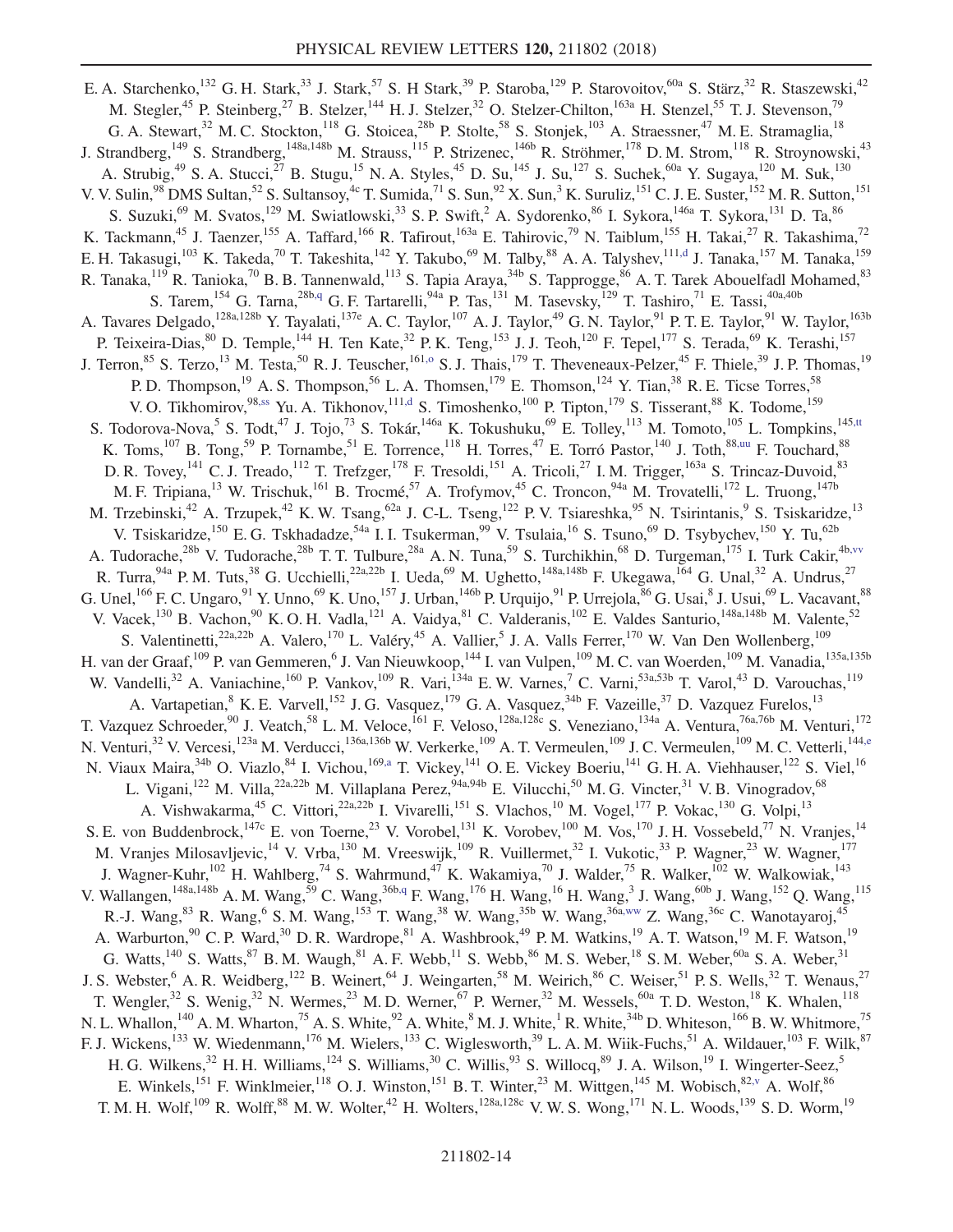<span id="page-15-0"></span>B. K. Wosiek,<sup>42</sup> K. W. Wozniak,<sup>42</sup> M. Wu,<sup>33</sup> S. L. Wu,<sup>176</sup> X. Wu,<sup>52</sup> Y. Wu,<sup>36a</sup> T. R. Wyatt,<sup>87</sup> B. M. Wynne,<sup>49</sup> S. Xella,<sup>39</sup> Z. Xi,<sup>92</sup> L. Xia,<sup>35c</sup> D. Xu,<sup>35a</sup> H. Xu,<sup>36a</sup> L. Xu,<sup>27</sup> T. Xu,<sup>138</sup> W. Xu,<sup>92</sup> B. Yabsley,<sup>152</sup> S. Yacoob,<sup>147a</sup> K. Yajima,<sup>120</sup> D. P. Yallup,<sup>81</sup> D. Yamaguchi,<sup>159</sup> Y. Yamaguchi,<sup>159</sup> A. Yamamoto,<sup>69</sup> T. Yamanaka,<sup>157</sup> F. Yamane,<sup>70</sup> M. Yamatani,<sup>157</sup> T. Yamazaki,<sup>157</sup> Y. Yamazaki,<sup>70</sup> Z. Yan,<sup>24</sup> H. Yang,<sup>36c,36d</sup> H. Yang,<sup>16</sup> S. Yang,<sup>66</sup> Y. Yang,<sup>153</sup> Y. Yang,<sup>157</sup> Z. Yang,<sup>15</sup> W-M. Yao,<sup>16</sup> Y. C. Yap,<sup>45</sup> Y. Yasu,<sup>69</sup> E. Yatsenko,<sup>5</sup> K. H. Yau Wong,<sup>23</sup> J. Ye,<sup>43</sup> S. Ye,<sup>27</sup> I. Yeletskikh,<sup>68</sup> E. Yigitbasi,<sup>24</sup> E. Yildirim,<sup>86</sup> K. Yorita,<sup>174</sup> K. Yoshihara,<sup>124</sup> C. Young,<sup>145</sup> C. J. S. Young,<sup>32</sup> J. Yu,<sup>8</sup> J. Yu,<sup>67</sup> S. P. Y. Yuen,<sup>23</sup> I. Yusuff,<sup>3[0,xx](#page-20-17)</sup> B. Zabinski,<sup>42</sup> G. Zacharis,<sup>10</sup> R. Zaidan,<sup>13</sup> A. M. Zaitsev,<sup>13[2,ll](#page-20-5)</sup> N. Zakharchuk,<sup>45</sup> J. Zalieckas,<sup>15</sup> S. Zambito,<sup>59</sup> D. Zanzi,<sup>32</sup> C. Zeitnitz,<sup>177</sup> G. Zemaityte,<sup>122</sup> J. C. Zeng,<sup>169</sup> Q. Zeng,<sup>145</sup> O. Zenin,<sup>132</sup> T. Ženiš,<sup>146a</sup> D. Zerwas,<sup>119</sup> D. Zhang,<sup>36b</sup> D. Zhang,<sup>92</sup> F. Zhang,<sup>176</sup> G. Zhang,<sup>36[a,ww](#page-20-16)</sup> H. Zhang,<sup>119</sup> J. Zhang,<sup>6</sup> L. Zhang,<sup>51</sup> L. Zhang,<sup>36a</sup> M. Zhang,<sup>169</sup> P. Zhang,<sup>35b</sup> R. Zhang,<sup>23</sup> R. Zhang,<sup>36a[,q](#page-19-16)</sup> X. Zhang,<sup>36b</sup> Y. Zhang,  $35a,35d$  Z. Zhang,  $^{119}$  X. Zhao,  $^{43}$  Y. Zhao,  $36b,y$  $36b,y$  Z. Zhao,  $36a$  A. Zhemchugov,  $68$  B. Zhou,  $92$  C. Zhou,  $^{176}$  L. Zhou,  $^{43}$ M. Zhou, $^{35$ a,35d M. Zhou, $^{150}$  N. Zhou, $^{36}$  Y. Zhou, $^7$  C. G. Zhu, $^{36\rm b}$  H. Zhu, $^{35\rm a}$  J. Zhu, $^{92}$  Y. Zhu, $^{36\rm a}$  X. Zhuang, $^{35\rm a}$  K. Zhukov, $^{98}$ V. Zhulanov,<sup>111[,yy](#page-20-18)</sup> A. Zibell,<sup>178</sup> D. Zieminska,<sup>64</sup> N. I. Zimine,<sup>68</sup> S. Zimmermann,<sup>51</sup> Z. Zinonos,<sup>103</sup> M. Zinser,<sup>86</sup>

<span id="page-15-1"></span>M. Ziolkowski,  $^{143}$  L. Živković,  $^{14}$  G. Zobernig,  $^{176}$  A. Zoccoli,  $^{22a,22b}$  T. G. Zorbas,  $^{141}$  R. Zou,  $^{33}$ 

M. zur Nedden, $^{17}$  and L. Zwalinski $^{32}$ 

(ATLAS Collaboration)

<sup>1</sup>Department of Physics, University of Adelaide, Adelaide, Australia<br><sup>2</sup> Physics Department, SUNY Albany, Albany, New York, USA

 $\alpha$ <sup>2</sup>Physics Department, SUNY Albany, Albany, New York, USA<br><sup>3</sup>Department of Physics, University of Alberta, Edmonton, Alberta, Canada

<sup>4a</sup>Department of Physics, Ankara University, Ankara, Turkey<br><sup>4b</sup>Istanbul Aydin University, Istanbul, Turkey<br><sup>4c</sup>Division of Physics, TOBB University of Economics and Technology, Ankara, Turkey

<sup>5</sup>LAPP, CNRS/IN2P3 and Université Savoie Mont Blanc, Annecy-le-Vieux, France 6High Engrey Physics Division, Argame National Laboratory Argame Illinois, US

 ${}^{6}$ High Energy Physics Division, Argonne National Laboratory, Argonne, Illinois, USA

 $^7$ Department of Physics, University of Arizona, Tucson, Arizona, USA

 ${}^{8}$ Department of Physics, The University of Texas at Arlington, Arlington, Texas, USA

 $^{9}$ Physics Department, National and Kapodistrian University of Athens, Athens, Greece

 $10^10$ Physics Department, National Technical University of Athens, Zografou, Greece<br> $11$ Department of Physics, The University of Texas at Austin, Austin, Texas, USA

<sup>11</sup>Department of Physics, The University of Texas at Austin, Austin, Texas, USA<br><sup>12</sup>Institute of Physics, Azerbaijan Academy of Sciences, Baku, Azerbaijan<br><sup>13</sup>Institut de Física d'Altes Energies (IFAE), The Barcelona Ins

<sup>200</sup>Istanbul Bilgi University, Faculty of Engineering and Natural Sciences, Istanbul, Turkey<br><sup>200</sup>Eahcesehir University, Faculty of Engineering and Natural Sciences, Istanbul, Turkey<br><sup>21</sup>Centro de Investigaciones, Univer

<sup>27</sup> Physics Department, Brookhaven National Laboratory, Upton, New York, USA<br><sup>28a</sup>Transilvania University of Brasov, Brasov, Romania<br><sup>28b</sup>Horia Hulubei National Institute of Physics and Nuclear Engineering, Bucharest, Ro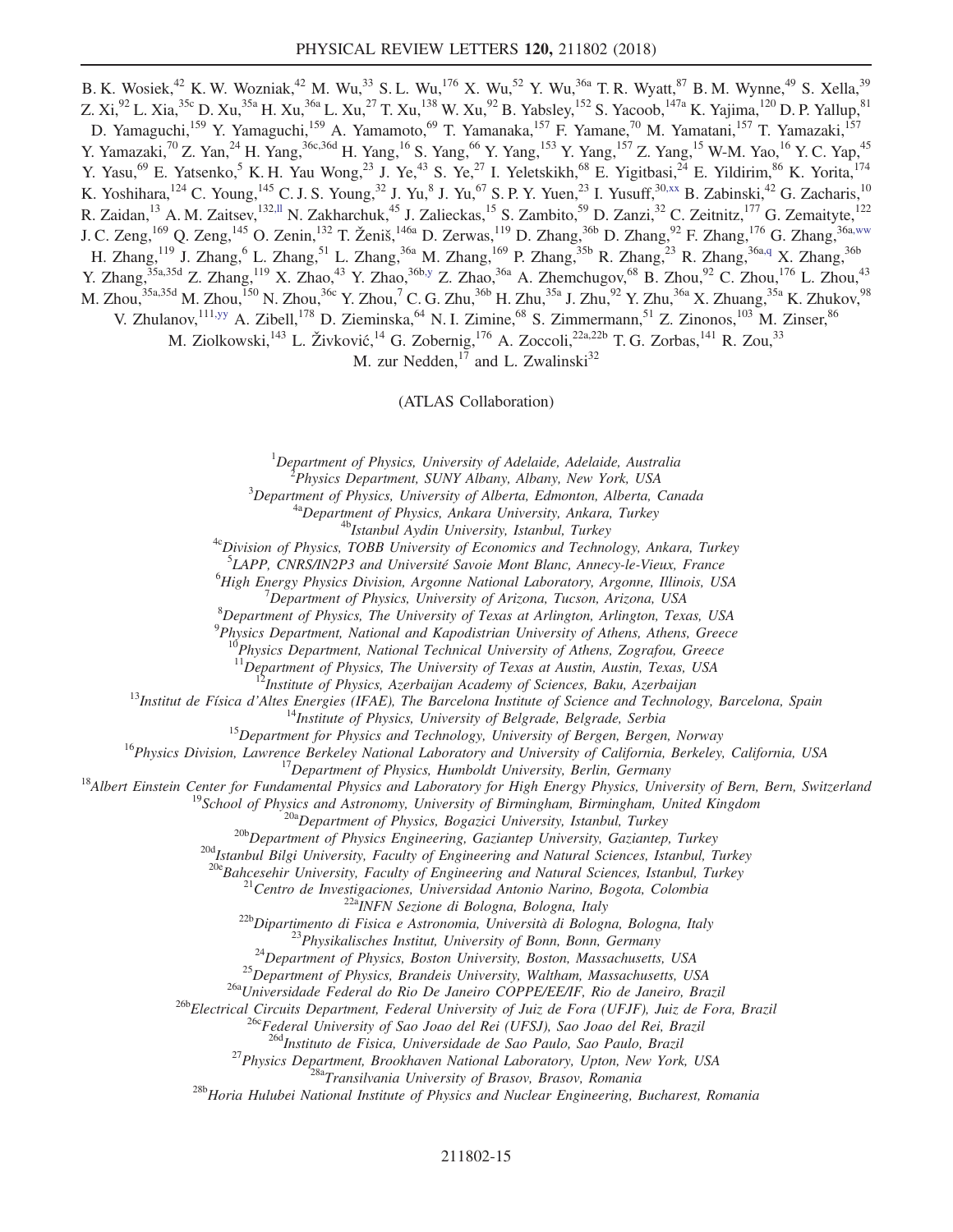#### PHYSICAL REVIEW LETTERS 120, 211802 (2018)

<sup>28c</sup>Department of Physics, Alexandru Ioan Cuza University of Iasi, Iasi, Romania<br><sup>28d</sup>National Institute for Research and Development of Isotopic and Molecular Technologies,<br>*Physics Department, Cluj Napoca, Romania* 

<sup>28e</sup>University Politehnica Bucharest, Bucharest, Romania <sup>286</sup>West University in Timisoara, Timisoara, Romania

<sup>29</sup>Departamento de Física, Universidad de Buenos Aires, Buenos Aires, Argentina  $\frac{30}{2}$ Cavendish Laboratory, University of Cambridge, Cambridge, United Kingdom

<sup>31</sup>Department of Physics, Carleton University, Ottawa, Ontario, Canada<br><sup>32</sup>CERN, Geneva, Switzerland<br><sup>33</sup>Enrico Fermi Institute, University of Chicago, Chicago, Illinois, USA<br><sup>34</sup>a Departamento de Física, Pontificia Univ

 $35d$ University of Chinese Academy of Science (UCAS), Beijing, China  $36a$ Department of Modern Physics and State Key Laboratory of Particle Detection and Electronics,

University of Science and Technology of China, Anhui, China<br><sup>36b</sup>School of Physics, Shandong University, Shandong, China

 $36c$ School of Physics and Astronomy, Key Laboratory for Particle Physics, Astrophysics and Cosmology, Ministry of Education;

Shanghai Key Laboratory for Particle Physics and Cosmology, Shanghai Jiao Tong University, Shanghai, China<br>
<sup>36d</sup>Tsung-Dao Lee Institute, Shanghai, China<br>
<sup>37</sup>Université Clermont Auvergne, CNRS/IN2P3, LPC, Clermont-Ferran

<sup>44</sup>Physics Department, University of Texas at Dallas, Richardson, Texas, USA<br><sup>45</sup>DESY, Hamburg and Zeuthen, Hamburg and Berlin, Germany<br><sup>46</sup>Lehrstuhl für Experimentelle Physik IV, Technische Universität Dortmund, Dortmun

<sup>47</sup>Institut für Kern-und Teilchenphysik, Technische Universität Dresden, Dresden, Germany<br><sup>48</sup>Bepartment of Physics, Duke University, Durham, North Carolina, USA<br><sup>49</sup>SUPA—School of Physics and Astronomy, University of Ed

<sup>58</sup>II Physikalisches Institut, Georg-August-Universität, Göttingen, Germany<br><sup>59</sup>Laboratory for Particle Physics and Cosmology, Harvard University, Cambridge, Massachusetts, USA<br><sup>60a</sup>Kirchhoff-Institut für Physik, Ruprech

<sup>61</sup>Faculty of Applied Information Science, Hiroshima Institute of Technology, Hiroshima, Japan<br><sup>62a</sup>Department of Physics, The Chinese University of Hong Kong, Shatin, N.T., Hong Kong, China<br><sup>62b</sup>Department of Physics an

Kowloon, Hong Kong, China<br><sup>63</sup>Department of Physics, National Tsing Hua University, Hsinchu, Taiwan<br><sup>64</sup>Department of Physics, Indiana University, Bloomington, Indiana, USA

<sup>65</sup>Institut für Astro-und Teilchenphysik, Leopold-Franzens-Universität, Innsbruck, Austria <sup>66</sup>University of Iowa, Iowa City, Iowa, USA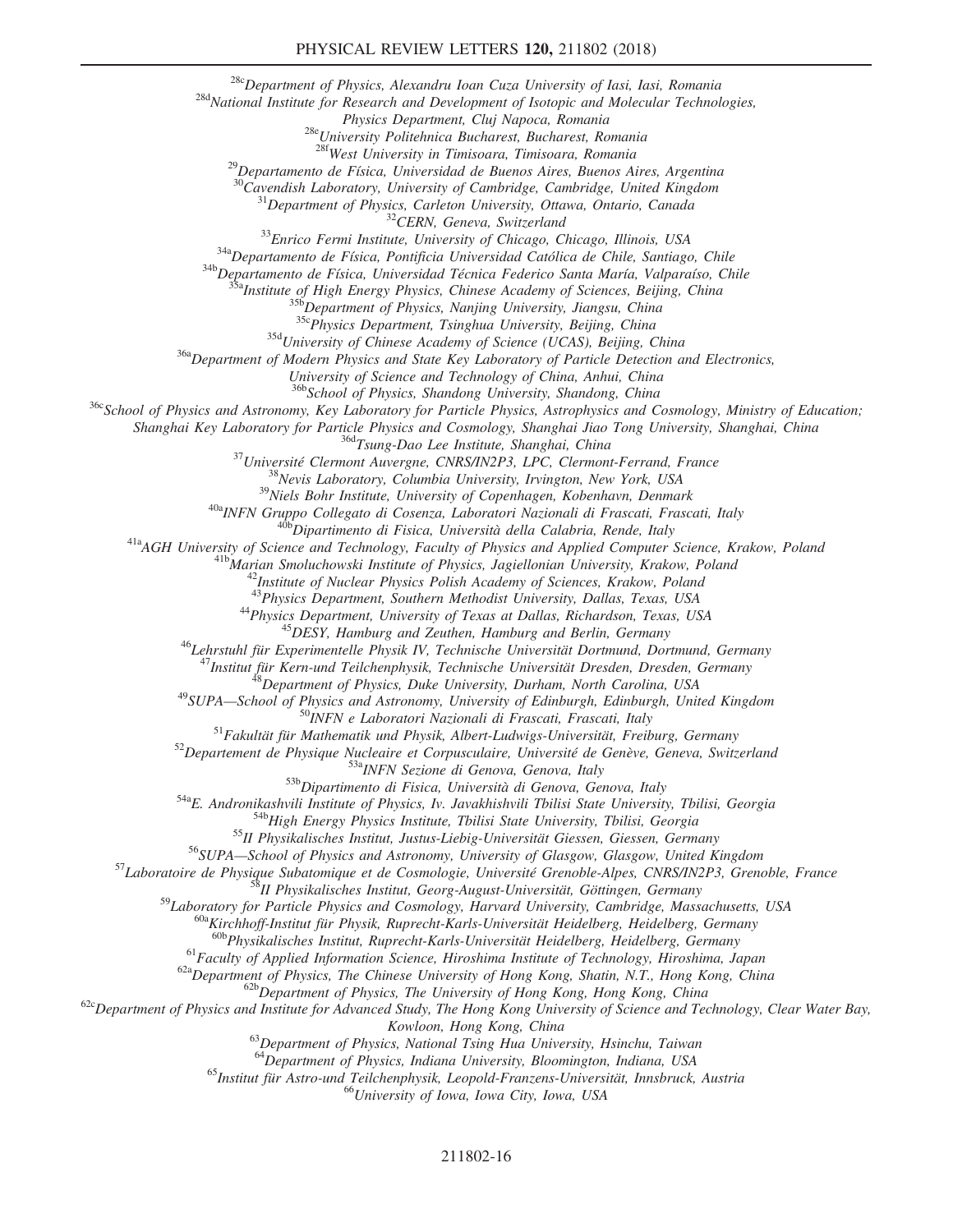$^{67}$ Department of Physics and Astronomy, Iowa State University, Ames, Iowa, USA  $^{68}$ Joint Institute for Nuclear Research, JINR Dubna, Dubna, Russia

<sup>69</sup>KEK, High Energy Accelerator Research Organization, Tsukuba, Japan <sup>70</sup>Graduate School of Science, Kobe University, Kobe, Japan <sup>71</sup>Faculty of Science, Kyoto University, Kyoto, Japan <sup>72</sup>Kyoto University of Education,

<sup>73</sup>Research Center for Advanced Particle Physics and Department of Physics, Kyushu University, Fukuoka, Japan<br><sup>74</sup>Instituto de Física La Plata, Universidad Nacional de La Plata and CONICET, La Plata, Argentina<br><sup>75</sup>Physic

University of Ljubljana, Ljubljana, Slovenia<br>
<sup>79</sup>School of Physics and Astronomy, Queen Mary University of London, London, United Kingdom<br>
<sup>80</sup>Department of Physics and Astronomy, University of London, Surrey, United King

<sup>94b</sup>Dipartimento di Fisica, Università di Milano, Italy<br><sup>94b</sup>Dipartimento di Fisica, Università di Milano, Milano, Italy

 $^{95}$ B.I. Stepanov Institute of Physics, National Academy of Sciences of Belarus, Minsk, Republic of Belarus

<sup>96</sup>Research Institute for Nuclear Problems of Byelorussian State University, Minsk, Republic of Belarus<br><sup>97</sup>Group of Particle Physics, University of Montreal, Montreal, Québec, Canada<br><sup>98</sup>P.N. Lebedev Physical Institute

<sup>108</sup>Max-Planck-Institut für Physik (Werner-Heisenberg-Institut), München, Germany<br>
<sup>108</sup>Graduate School of Science and Kobayashi-Maskawa Institute, Nagoya University, Nagoya, Japan<br>
<sup>108</sup>Graduate School of Science and Ko

121<br>Department of Physics, University of Oslo, Oslo, Norway<br><sup>122</sup>Department of Physics, Oxford University, Oxford, United Kingdom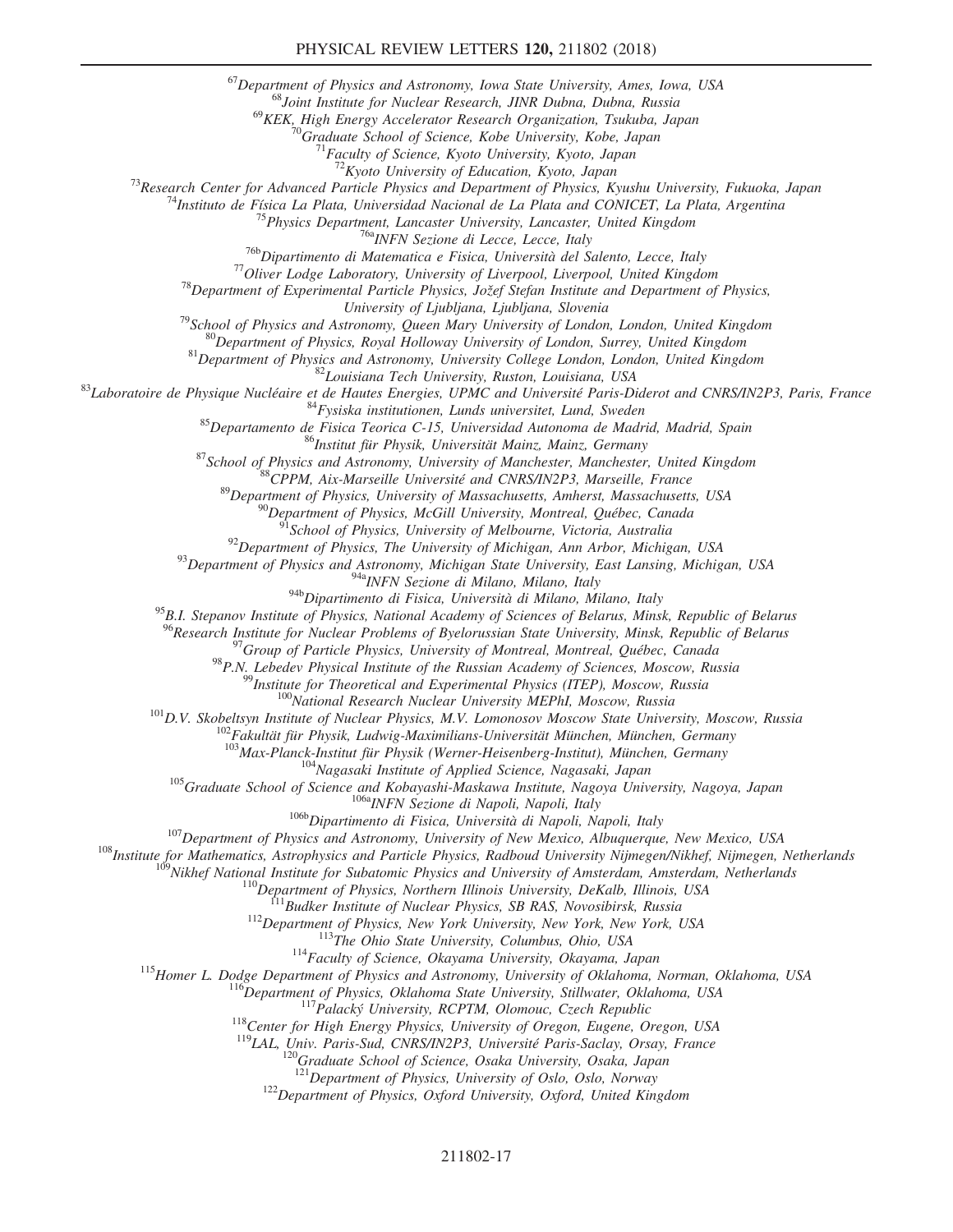#### PHYSICAL REVIEW LETTERS 120, 211802 (2018)

<sup>123b</sup>Dipartimento di Fisica, Università di Pavia, Italy<br><sup>124</sup>Department of Physics, University of Pennsylvania, Philadelphia, Pennsylvania, USA<br><sup>125</sup>National Research Centre "Kurchatov Institute" B.P.Konstantinov Petersb

<sup>128b</sup>Faculdade de Ciências, Universidade de Lisboa, Lisboa, Portugal<br><sup>128c</sup>Department of Physics, University of Coimbra, Coimbra, Portugal<br><sup>128d</sup>Centro de Física Nuclear da Universidade de Lisboa, Lisboa, Portugal<br><sup>1286</sup>

<sup>128f</sup>Departamento de Fisica Teorica y del Cosmos, Universidad de Granada, Granada, Portugal

<sup>128g</sup>Dep Fisica and CEFITEC of Faculatable de Ciencias e Tecnologia, Universidade Nova de Lisboa, Caparica, Portugal<br><sup>129</sup>Institute of Physics, Academy of Sciences of the Czech Republic, Praha, Czech Republic<br><sup>130</sup>Czech

Casablanca, Morocco<br><sup>137b</sup>Centre National de l'Energie des Sciences Techniques Nucleaires, Rabat, Morocco<br><sup>137c</sup>Faculté des Sciences Semlalia, Université Cadi Ayyad, LPHEA-Marrakech, Morocco<br><sup>137d</sup>Faculté des Sciences, Uni

<sup>139</sup>Santa Cruz Institute for Particle Physics, University of California Santa Cruz, Santa Cruz, California, USA<br><sup>140</sup>Department of Physics, University of Washington, Seattle, Washington, USA<br><sup>141</sup>Department of Physics an

<sup>144</sup>Department of Physics, Simon Fraser University, Burnaby, British Columbia, Canada<br><sup>145</sup>SLAC National Accelerator Laboratory, Stanford, California, USA<br><sup>146a</sup>Faculty of Mathematics, Physics & Informatics, Comenius Univ

<sup>149</sup>Physics Department, Royal Institute of Technology, Stockholm, Sweden<br><sup>150</sup>Departments of Physics & Astronomy and Chemistry, Stony Brook University, Stony Brook, New York, USA<br><sup>151</sup>Department of Physics and Astronomy,

<sup>154</sup>Department of Physics, Technion: Israel Institute of Technology, Haifa, Israel<br><sup>155</sup>Raymond and Beverly Sackler School of Physics and Astronomy, Tel Aviv University, Tel Aviv, Israel<br><sup>156</sup>Department of Physics, Aristo

158<br>
158Department of Science and Technology, Tokyo Metropolitan University, Tokyo, Japan<br>
159Department of Physics, Tokyo Institute of Technology, Tokyo, Japan<br>
161Department of Physics, University of Toronto, Toronto, On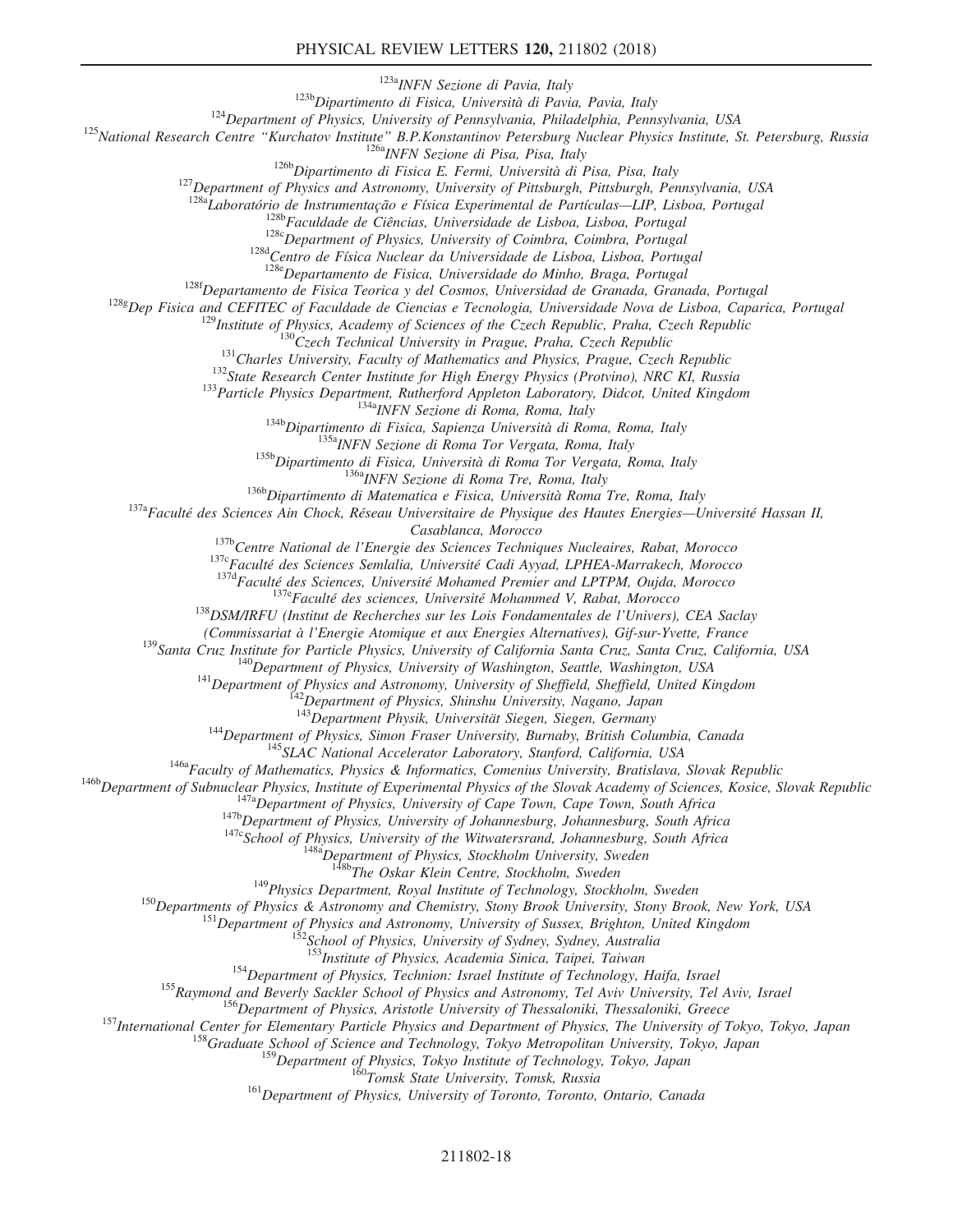#### PHYSICAL REVIEW LETTERS 120, 211802 (2018)

<sup>162a</sup>INFN-TIFPA, Trento, Italy<br><sup>163b</sup>University of Trento, Trento, Italy<br><sup>163b</sup>Department of Physics and Astronomy, York University, Toronto, Ontario, Canada<br><sup>164</sup>Faculty of Pure and Applied Sciences, and Center for Inte

<sup>165</sup>Department of Physics and Astronomy, Tufts University, Medford, Massachusetts, USA<br><sup>166</sup>Department of Physics and Astronomy, University of California Irvine, Irvine, California, USA<br><sup>167a</sup>INFN Gruppo Collegato di Udi

<sup>170</sup>Instituto de Fisica Corpuscular (IFIC), Centro Mixto Universidad de Valencia—CSIC, Spain<br><sup>171</sup>Instituto de Fisica Corpuscular (IFIC), Centro Mixto Universidad de Valencia—CSIC, Spain<br><sup>171</sup>IDepartment of Physics, Univ

<span id="page-19-0"></span>[a](#page-7-7) Deceased.

<span id="page-19-1"></span> $\mu^b$  $\mu^b$ Also at Department of Physi[c](#page-7-9)s, King's College London, London, United Kingdom.

<span id="page-19-2"></span><sup>c</sup>Also at Institute of Physics, Azerbaijan Academy of Sciences, Baku, Azerbaijan.

- <span id="page-19-3"></span>[d](#page-7-10) Also at Novosibirsk State University, Novosibirsk, Russia.
- <span id="page-19-4"></span>[e](#page-7-11) Also at TRIUMF, Vancouver, British Columbia, Canada.
- <span id="page-19-5"></span>[f](#page-7-12) Also at Department of Physics & Astronomy, University of Louisville, Louisville, KY, USA.

<span id="page-19-6"></span>[g](#page-7-13) Also at Physics Department, An-Najah National University, Nablus, Palestine.

- <span id="page-19-7"></span>[h](#page-7-14) Also at Department of Physics, California State University, Fresno, CA, USA.
- <span id="page-19-8"></span><sup>[i](#page-7-15)</sup>Also at Department of Physics, University of Fribourg, Fribourg, Switzerland.
- <span id="page-19-9"></span>[j](#page-8-0) Also at II Physikalisches Institut, Georg-August-Universität, Göttingen, Germany.
- <span id="page-19-10"></span>[k](#page-8-1)<br>Also at Departament de Fisica de la Universitat Autonoma de Barcelona, Barcelona, Spain.
- <span id="page-19-12"></span><span id="page-19-11"></span><sup>1</sup>A[l](#page-8-2)so at Tomsk State University, Tomsk, and Moscow Institute of Physics and Technology State University, Dolgoprudny, Russia.
- [m](#page-8-3)Also at The Collaborative Innovation Center of Quantum Matter (CICQM), Beijing, China.

<span id="page-19-13"></span>[n](#page-8-4) Also at Universita di Napoli Parthenope, Napoli, Italy.

<span id="page-19-14"></span><sup>[o](#page-8-5)</sup> Also at Institute of Particle Physics (IPP), Canada.

<span id="page-19-15"></span><su[p](#page-9-0)>p</sup>Also at Horia Hulubei National Institute of Physics and Nuclear Engineering, Bucharest, Romania.

<span id="page-19-16"></span><sup>[q](#page-9-1)</sup> Also at CPPM, Aix-Ma[r](#page-9-2)seille Université and CNRS/IN2P3, Marseille, France.

- <span id="page-19-17"></span><sup>r</sup>Also at Department of Physics, St. Petersburg State Polytechnical University, St. Petersburg, Russia.
- <span id="page-19-18"></span>[s](#page-9-3) Also at Borough of Manhattan Community College, City University of New York, New York City, NY, USA.

<span id="page-19-19"></span><sup>[t](#page-9-4)</sup>Also at Department of Financial and Management Engineering, University of the Aegean, Chios, Greece.

<span id="page-19-20"></span><s[u](#page-9-5)p>u</sup>Also at Centre for High Performance Computing, CSIR Campus, Rosebank, Cape Town, South Africa.

<span id="page-19-21"></span>[v](#page-9-6) Also at Louisiana Tech University, Ruston, LA, USA.

<span id="page-19-22"></span>[w](#page-10-0)Also at Institucio Catalana de Recerca i Estudis Avancats, ICREA, Barcelona, Spain.

<span id="page-19-23"></span>[x](#page-10-1) Also at Department of Physics, The University of Michigan, Ann Arbor, MI, USA.

<span id="page-19-24"></span> $\frac{y}{z}$  $\frac{y}{z}$  $\frac{y}{z}$  $\frac{y}{z}$  $\frac{y}{z}$ Also at LAL, Univ. Paris-Sud, CNRS/IN2P3, Université Paris-Saclay, Orsay, France.

<span id="page-19-26"></span>

<span id="page-19-25"></span><sup>z</sup>Also at Graduate School of Science, Osaka University, Osaka, Japan.<br><sup>aa</sup>Also at Fakultät für Mathematik und Physik, Albert-Ludwigs-Universität, Freiburg, Germany.

<span id="page-19-27"></span>[bb](#page-10-4) Also at Institute for Mathematics, Astrophysics and Particle Physics, Radboud University Nijmegen/Nikhef, Nijmegen, Netherlands.

<span id="page-19-29"></span><span id="page-19-28"></span> $\text{ }^{\text{cc}}$  $\text{ }^{\text{cc}}$  $\text{ }^{\text{cc}}$ Also at Institute of Theoretical Physics, Ilia State University, Tbilisi, Georgia.  $\text{ }^{\text{dd}}$  $\text{ }^{\text{dd}}$  $\text{ }^{\text{dd}}$ Also at CERN, Geneva, Switzerland.

<span id="page-19-31"></span>[ff](#page-11-0)Also at Ochadai Academic Production, Ochanomizu University, Tokyo, Japan.

<span id="page-19-30"></span>[ee](#page-10-6) Also at Georgian Technical University (GTU), Tbilisi, Georgia.